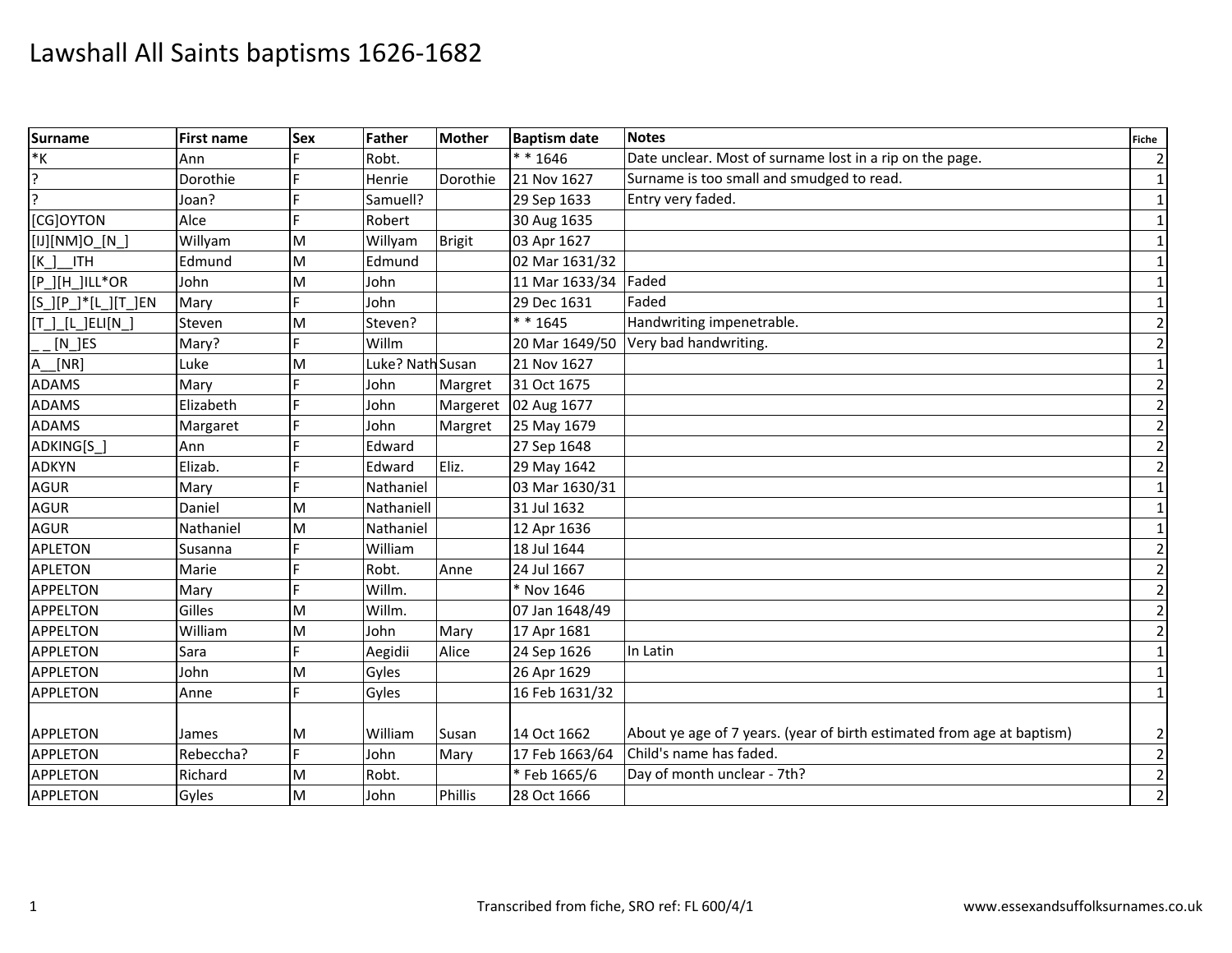| <b>Surname</b>   | <b>First name</b>     | <b>Sex</b> | Father  | <b>Mother</b> | <b>Baptism date</b>   | <b>Notes</b>                               | <b>Fiche</b>   |
|------------------|-----------------------|------------|---------|---------------|-----------------------|--------------------------------------------|----------------|
| <b>APPLETON</b>  | Robert                | M          | Robt    |               | 22 Aug 1669           |                                            | $\overline{2}$ |
| <b>APPLETON</b>  | Mary                  |            | John    |               | 02 May 1670           |                                            | $\overline{2}$ |
| <b>APPLETON</b>  | Elizabeth             |            | Robt.   | Ann           | 19 Apr 1674           |                                            | $\overline{2}$ |
| <b>APPLETON</b>  | Thomas                | M          | John    |               | 05 Nov 1674           |                                            | $\overline{2}$ |
| <b>APPLETON</b>  | John                  | M          | John    | Mary          | 17 May 1675           | Bastard son of John Appleton & Mary Mead   | $\overline{2}$ |
| <b>APPLETON</b>  | Frances               |            | Robt    | Ann           | 06 Oct 1676           |                                            | $\overline{2}$ |
| <b>APPLETON</b>  | Mary                  |            | Jo.     | Mary          | 15 Mar 1676/77        |                                            | $\overline{2}$ |
| <b>APPLETON</b>  | Martha                |            | Robt.   | Anne          | 08 Sep 1678           |                                            | $\overline{2}$ |
| <b>APPLETON</b>  | Anne                  |            | John    | Marie         | 15 Jun 1679           |                                            | $\overline{2}$ |
| <b>APPLETONE</b> | Ann                   |            | Robert  |               | 17 Mar 1671/72        |                                            | $\overline{2}$ |
| <b>ARENOLL</b>   | Dorrity               |            | William | Ann           | 31 Dec 1671           |                                            | $\overline{2}$ |
| ARMESTRONGE      | Agnes                 |            | Hamond  |               | 26 Nov 1654           |                                            | $\overline{2}$ |
| ARMESTRONGE      | Anne                  |            | Hammond |               | 25 Nov 1655           |                                            | $\overline{2}$ |
| <b>ARMSTONG</b>  | Francis               | M          | Hamlet  | Margrett      | 15 Jun 1663           |                                            | $\overline{2}$ |
| <b>ARMSTRONG</b> | Margrett              |            | Ham     |               | 06 Sep 1657           |                                            | $\overline{2}$ |
| <b>ARMSTRONG</b> | Francis               | M          | Hambe   |               | 29 Mar 1661           | Mother's name unclear - Susan or Margrett? | $\overline{2}$ |
| <b>ARMSTRONG</b> | Mary                  |            | Hamber  | Margret       | 24 Jun 1666           |                                            | $\overline{2}$ |
| <b>ARMSTRONG</b> | Edward                | M          | Ham     |               | Margarett 02 May 1669 |                                            | $\overline{2}$ |
| <b>ARNALD</b>    | Mary                  |            | William | Agnes         | 20 Jan 1673/74        |                                            | $\overline{2}$ |
| <b>ARNOLD</b>    | Robert                | M          | John    |               | 30 Apr 1661           |                                            | $\overline{2}$ |
| <b>ARNOLD</b>    | George                | M          | George  |               | 08 Mar 1674/75        |                                            | $\overline{2}$ |
| <b>ARNOLD</b>    | William               | M          | William | Anne          | 30 Apr 1676           |                                            | $\overline{2}$ |
| <b>ARNOLD</b>    | <b>Briget</b>         |            | William |               | 30 Oct 1677           |                                            | $\overline{2}$ |
| ARNOLD           | William               | M          | William | Agnes         | 21 Apr 1680           |                                            | $\mathbf{2}$   |
| <b>ARNOLD</b>    | <b>Richard Burton</b> | M          |         | Elizabeth     | 07 Feb 1680/81        | <b>Base son</b>                            | $\overline{2}$ |
| <b>ARNOLD</b>    | John                  | M          | Will.   | Agness        | 12 Jun 1681           |                                            | $\mathbf{2}$   |
| <b>ASTEN</b>     | Peter                 | M          | John    |               | 08 Jul 1630           |                                            | $1\vert$       |
| <b>AUSTEN</b>    | Alce                  | F          | John    |               | 17 Jan 1632/33        |                                            | $1\vert$       |
| <b>AUSTIN</b>    | Willyam               | M          | Joannis | Susan         | 18 Jan 1626/27        | In Latin                                   | $\mathbf{1}$   |
| <b>AUSTIN</b>    | Isaac                 | M          | John    | Susan         | 10 Dec 1628           |                                            | $1\vert$       |
| AY_[T_][E_][S_]  | John                  | M          | John    |               | 26 Nov 1654           |                                            | $\overline{2}$ |
| <b>BANKS</b>     | Mary                  | F          | Phillip |               | 01 Jun 1643           |                                            | $\overline{2}$ |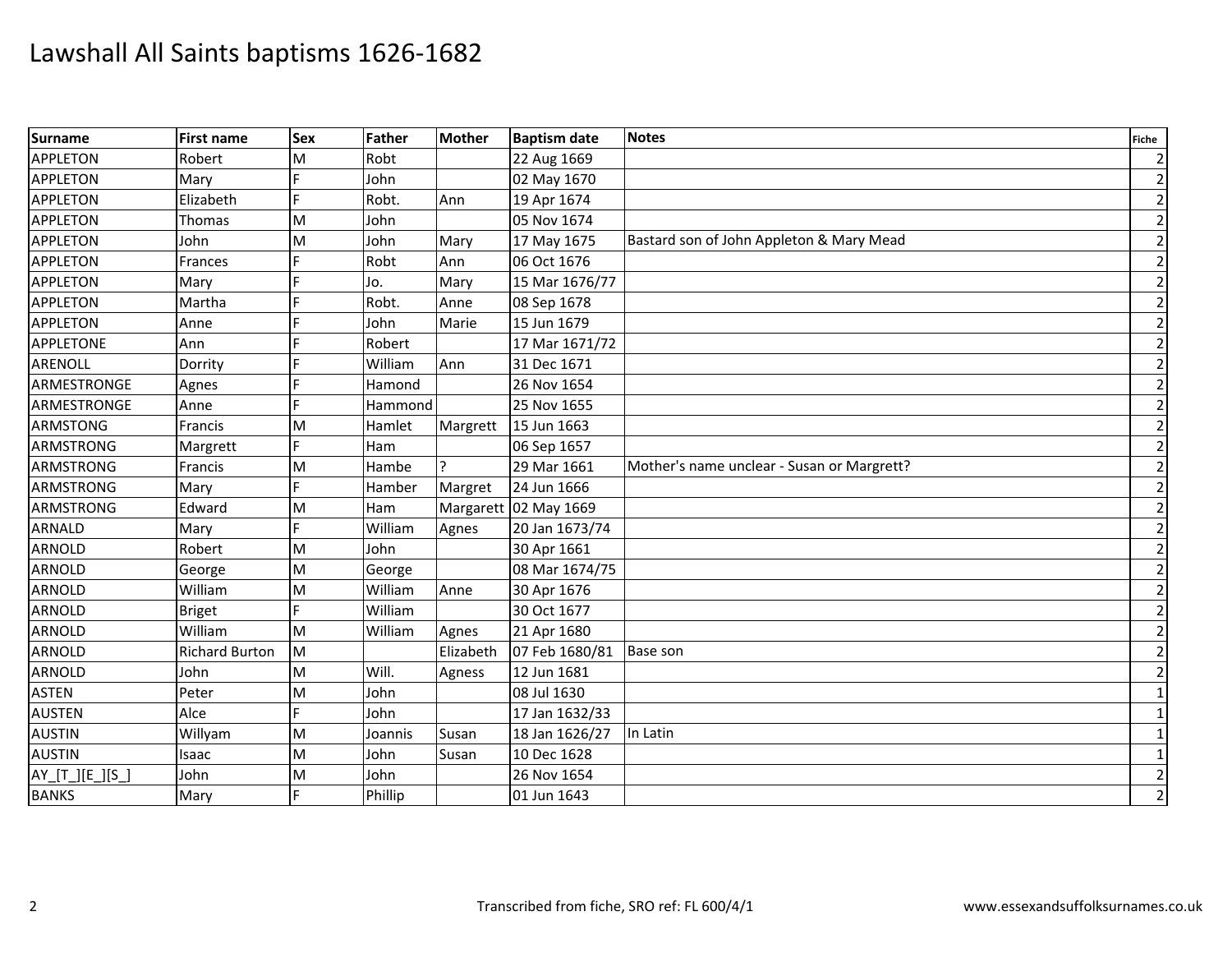| <b>Surname</b>    | <b>First name</b> | <b>Sex</b> | Father   | <b>Mother</b> | <b>Baptism date</b> | <b>Notes</b>                                                         | <b>Fiche</b>   |
|-------------------|-------------------|------------|----------|---------------|---------------------|----------------------------------------------------------------------|----------------|
| <b>BANKS</b>      | Sara              |            | Willm.   |               | 01 Jun 1645         |                                                                      | $\overline{2}$ |
| <b>BARKER</b>     | Peregrine         | M          |          | Mary          | 02 Jun 1632         | A stranger who fell in traveile ? The way. He was borne in bastardy. | $\mathbf{1}$   |
| <b>BARLOW</b>     | Henry             | M          | Henry    | Dorothie      | 18 Jun 1656         | Son of Dorothie Barlow by Henry Wright the reputed father. Base.     | $\overline{2}$ |
| <b>BARNES</b>     | Elenor            |            | Francis  | Elizabeth     | 06 Feb 1630/31      |                                                                      | $\mathbf{1}$   |
| <b>BARRELL</b>    | Elizabeth         |            | Francis  | Elizabeth     | 28 Dec 1626         | In Latin                                                             | $\mathbf{1}$   |
| <b>BARRELL</b>    | Judeth            |            | Francis  |               | 06 Jan 1628/29      |                                                                      | 1              |
| <b>BARRELL</b>    | Frances           |            | Francis  |               | 14 Apr 1633         |                                                                      | $\mathbf{1}$   |
| <b>BARRELL</b>    | Mary              |            | Francis  |               | 28 Jun 1635         |                                                                      | $\mathbf{1}$   |
| <b>BARRELL</b>    | Willm.            | M          | Francis  | Elizabeth     | 02 Feb 1637/38      |                                                                      | $\overline{2}$ |
| <b>BARRELL</b>    | Dorcas            |            | Francis  |               | 28 Apr 1642         |                                                                      | $\overline{2}$ |
| <b>BARWELL</b>    | Elizabeth         |            | John     | Elizabeth     | 17 Feb 1664/65      |                                                                      | $\overline{2}$ |
| <b>BIGGEWORTH</b> | Henrie            | M          | Robert   | Marie         | 25 Jan 1628/29      |                                                                      | $\mathbf{1}$   |
| <b>BIGGWORTH</b>  | Thomas            | M          | Thomas   |               | 15 May 1653         |                                                                      | $\overline{2}$ |
| <b>BIGGWORTH</b>  | John              | M          | Robert   |               | 30 Mar 1656         |                                                                      | $\overline{2}$ |
| <b>BIGWORTH</b>   | Robert            | M          | Robert   |               | 13 Aug 1633         |                                                                      | $\mathbf{1}$   |
| <b>BIGWORTH</b>   | Elizabeth         |            | Robert   |               | 06 Mar 1635/36      |                                                                      | $\mathbf{1}$   |
| <b>BIGWORTH</b>   | John              | M          | Thomas   | Rose          | 25 Mar 1665         |                                                                      | $\overline{2}$ |
| <b>BIGWORTH</b>   | Rose              |            | Thomas   | Rose          | 27 Jan 1666/67      |                                                                      | $\overline{2}$ |
| <b>BIGWORTH</b>   | Nathaniell        | M          | Tho.     | Rose          | 16 Aug 1668         |                                                                      | $\overline{2}$ |
| <b>BIGWORTH</b>   | Sarah             |            | Tho.     | Rose          | 05 Nov 1673         |                                                                      | $\overline{2}$ |
| <b>BIGWORTH</b>   | Elizabeth         |            | Thomas   | Rose          | 14 May 1676         |                                                                      | $\overline{2}$ |
| <b>BIRD</b>       | Anne              | E          | Robert   | Anne          | 19 Nov 1628         |                                                                      | $\mathbf{1}$   |
| <b>BIRD</b>       | Robert            | M          | Robert   |               | 15 Feb 1630/31      |                                                                      | $\mathbf{1}$   |
| <b>BIRD</b>       | Thomas            | M          | Robert   |               | 14 Sep 1632         |                                                                      | 1              |
| <b>BIRD</b>       | George            | M          | Robert   |               | 13 Sep 1635         |                                                                      | 1              |
| <b>BIRD</b>       | <b>Bridgett</b>   | F          | Robert   | An            | 13 Aug 1637         |                                                                      | $\overline{2}$ |
| <b>BIRD</b>       | Grace             |            | George   | Grace         | 20 Oct 1656         |                                                                      | $\overline{2}$ |
| <b>BIRD</b>       | George            |            | George   | Grace         | 03 Mar 1657/58      |                                                                      | $\overline{2}$ |
| <b>BLYES</b>      | Willyam           | M          | Gulielmi | Alice         | 12 Jul 1626         | In Latin                                                             | $\mathbf{1}$   |
| <b>BLYTH</b>      | Marie             |            | William  |               | 15 Mar 1630/31      |                                                                      | $\mathbf{1}$   |
| <b>BLYTH</b>      | Mary              |            | William  |               | 16 Jun 1633         |                                                                      | $\mathbf{1}$   |
| <b>BOND</b>       | Willyam           | M          | Willyam  | Thomasin      | 06 Jan 1626/27      | In Latin                                                             | $\mathbf{1}$   |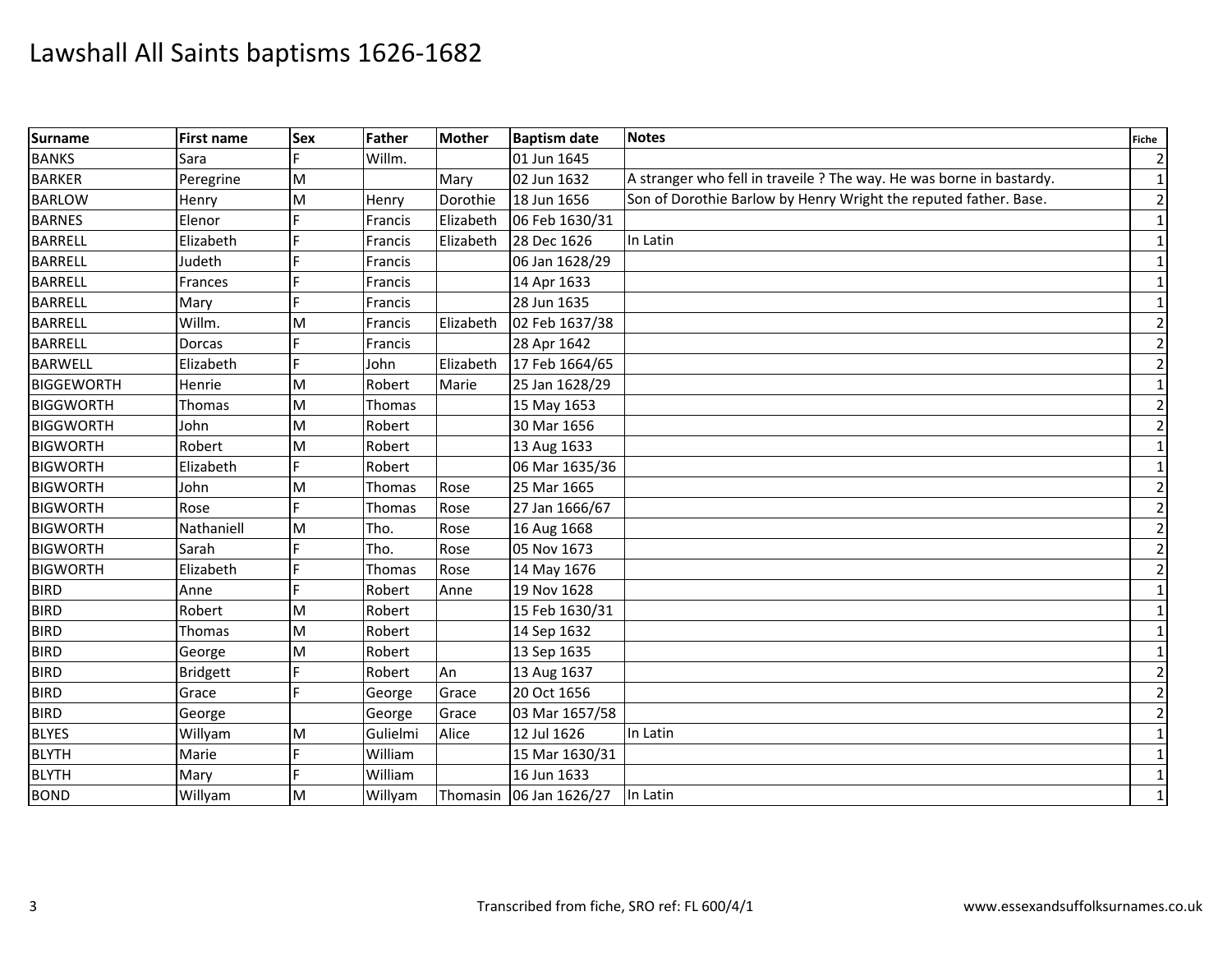| <b>Surname</b>    | <b>First name</b> | <b>Sex</b> | Father  | <b>Mother</b>   | <b>Baptism date</b> | <b>Notes</b>                                                            | <b>Fiche</b>   |
|-------------------|-------------------|------------|---------|-----------------|---------------------|-------------------------------------------------------------------------|----------------|
| <b>BOND</b>       | William           | M          | Robert  |                 | 12 Apr 1629         |                                                                         | 1              |
| <b>BOND</b>       | Elizabeth         | E          | John    |                 | 22 Mar 1661/62      |                                                                         | $\overline{2}$ |
| <b>BOND</b>       | John              | M          | John    | Christian       | 26 Jun 1664         |                                                                         | $\overline{2}$ |
| <b>BONDS</b>      | John              | M          | Will.   |                 | 23 Mar 1633/34      |                                                                         | $\mathbf 1$    |
| <b>BRADLYE</b>    | John              | M          | John    | Grace           | 26 Apr 1629         |                                                                         | $\mathbf{1}$   |
| <b>BRAND</b>      | Esther            |            | William |                 | 17 Apr 1632         |                                                                         | $\mathbf 1$    |
| <b>BRAND</b>      | Elizabeth         |            | William |                 | 14 Jan 1635/36      |                                                                         | $\mathbf{1}$   |
| <b>BRAY</b>       | Thomas            | M          | William | Ann             | 01 Jun 1664         |                                                                         | $\overline{2}$ |
| <b>BRAY</b>       | An?               |            | William | An              | 12 Dec 1666         | Very faded. Possibly a word after the father's name - junior or senior? | $\overline{2}$ |
| <b>BRAY</b>       | Willm?            | M          | Will.   |                 | 01 Jan 1666/67      | Son of Will. Bray son (as in junior?)                                   | $\overline{2}$ |
| <b>BRAY</b>       | Robt              | M          | William | Susan           | 23 Nov 1670         |                                                                         | $\overline{2}$ |
| <b>BRAY</b>       | John              | M          | Will.   |                 | 24 Jun 1672         | Son of Will. Bray jnr                                                   | $\overline{2}$ |
| <b>BREADCURK</b>  | Margaret          | E          | James   |                 | 06 Dec 1629         |                                                                         | $\mathbf{1}$   |
| <b>BREADCURKE</b> | Robert            | M          | James   | Margaret        | 06 Jan 1630/31      |                                                                         | $\mathbf{1}$   |
| <b>BREADKIRKE</b> | Susan             |            | James   | Margaret        | 30 Sep 1627         |                                                                         | $\mathbf{1}$   |
| <b>BREUSTER</b>   | Ann               | E          | Mathew  |                 |                     | 17 Mar 1643/44 Ann & Mary, daughters of                                 | $\overline{2}$ |
| <b>BREUSTER</b>   | Mary              |            | Mathew  |                 |                     | 17 Mar 1643/44 Ann & Mary, daughters of                                 | $\overline{2}$ |
| <b>BREWSE</b>     | Sarah             |            | Willm.  |                 | 22 Jan 1652/53      |                                                                         | $\overline{2}$ |
| <b>BREWSTER</b>   | Edward            | M          | Edward  | Tabitha         | 04 Aug 1630         |                                                                         | $\mathbf{1}$   |
| <b>BREWSTER</b>   | Ambrose           | M          | Edward  | Tabitha         | 25 Jul 1632         |                                                                         | $\mathbf{1}$   |
| <b>BREWSTER</b>   | Tabitha           | E          | Edward  |                 | * Mar 1634          | Very faded. Day of month unclear.                                       | $\mathbf{1}$   |
| <b>BREWSTER</b>   | Ambrose           | M          | Edward  | Elizabeth       | 17 Jan 1635/36      | In Latin. Son of "Edwardi Brewster cleric."                             | $\mathbf{1}$   |
| <b>BREWSTER</b>   | Elizabeth         |            | Edward  | Elizab.         | 03 Sep 1637         | Daughter of Mr. Edward Brewster (in Latin)                              | $\overline{2}$ |
| <b>BREWSTER</b>   | Mathew            | M          | Mathew  | <b>Briget</b>   | 02 Sep 1638         | In Latin                                                                | $\overline{2}$ |
| <b>BREWSTER</b>   | Sarah             | F          | Mathew  | <b>Brigette</b> | 16 Jan 1639/40      | In Latin                                                                | $\overline{2}$ |
| <b>BREWSTER</b>   | Sarah             |            | Edward  | Elizabeth       | 18 Mar 1639/40      | In Latin                                                                | $\overline{2}$ |
| <b>BREWSTER</b>   | Katherine         | F          | Edward  |                 | 02 Apr 1641         | Daughter of Mr. Edward Brewster                                         | $\overline{2}$ |
| <b>BREWSTER</b>   | Frederick         | M          | Edward  | Elizabeth       | 08 May 1642         | In Latin. Son of Mr. Edward Brewster.                                   | $\overline{2}$ |
| <b>BREWSTER</b>   | Mary              | F          | Ambrose | Elizabeth       | 24 Dec 1674         |                                                                         | $\overline{2}$ |
| <b>BREWSTER</b>   | Edward            | M          | Ambrose | Elizabeth       | 11 Jun 1676         |                                                                         | $\overline{2}$ |
| <b>BREWSTER</b>   | Ambrose           | M          | Ambrose |                 | * Dec 1678          | Day of month smudged.                                                   | $\overline{2}$ |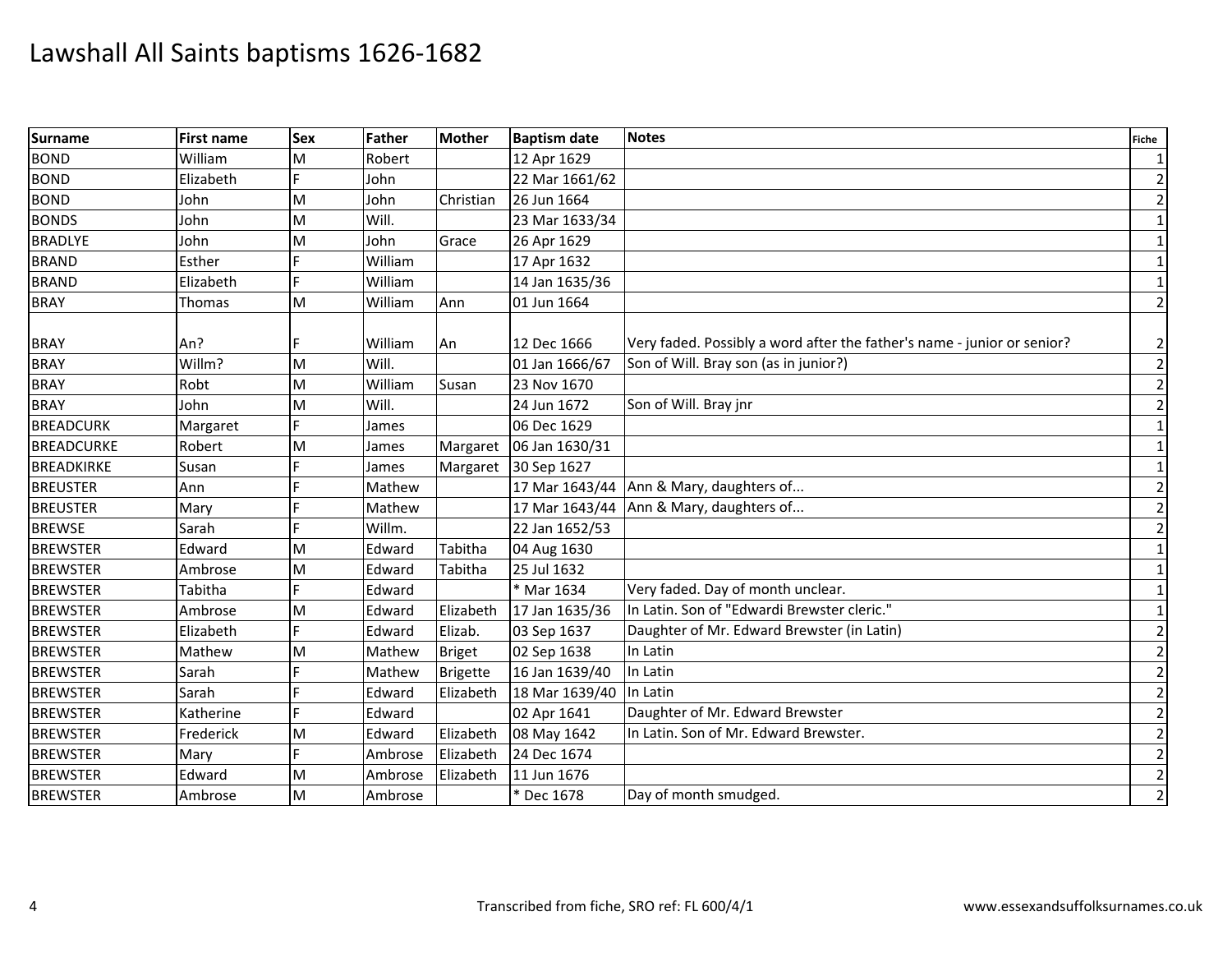| Surname          | <b>First name</b> | <b>Sex</b> | Father  | <b>Mother</b> | <b>Baptism date</b> | <b>Notes</b>                        | <b>Fiche</b>   |
|------------------|-------------------|------------|---------|---------------|---------------------|-------------------------------------|----------------|
| <b>BREWSTER</b>  | Jeremiah          | M          | Ambrose |               | 29 Apr 1680         |                                     | $\overline{2}$ |
| <b>BRINCKLEY</b> | John              | M          | John    | Ann           | 02 Oct 1669         |                                     | $\overline{2}$ |
| <b>BRINCKLEY</b> | Ann               |            | John    | Ann           | 07 Dec 1671         |                                     | $\overline{2}$ |
| <b>BRINKLEY</b>  | Bridget           | F          | Ambrose | Elizabeth     | 15 Jan 1636/37      |                                     | $\mathbf 1$    |
| <b>BRINKLEY</b>  | Mary              |            | Ambrose |               | 09 Aug 1640         |                                     | $\overline{2}$ |
| <b>BRINKLEY</b>  | John              | M          | John    | Anne          | 18 Mar 1667/68      |                                     | $\overline{2}$ |
| <b>BRINKLY</b>   | Thomas            | M          | Ambrose |               | 17 Sep 1634         |                                     | $\mathbf{1}$   |
| <b>BRINKLY</b>   | Elizabeth         | F          | John    | Anne          | 13 Oct 1674         | Elizabeth alias Betty               | $\overline{2}$ |
| <b>BRINKLY</b>   | <b>Betty</b>      |            | John    | Anne          | 13 Oct 1674         | Elizabeth alias Betty               | $\overline{2}$ |
| <b>BRINKLYE</b>  | <b>Bridget</b>    |            | Ambrose | Eliza.        | 22 Dec 1635         |                                     | $\mathbf{1}$   |
| <b>BROOK</b>     | Robert            | M          | John    | Mary          | 27 Mar 1654         |                                     | $\overline{2}$ |
| <b>BROWNE</b>    | John              | M          | John    |               | 12 Feb 1628/29      |                                     | $\mathbf{1}$   |
| <b>BRUCE</b>     | Joanna?           |            | Thomas  | Teamer        | 03 Dec 1671         |                                     | $\overline{2}$ |
| <b>BRUCE</b>     | Mary              |            | Tho.    | Thamar        | 27 Apr 1673         |                                     | $\overline{2}$ |
| <b>BRUCE</b>     | Mary              |            | Tho.    |               | 08 Dec 1675         |                                     | $\overline{2}$ |
| <b>BRUCE</b>     | <b>Brigett</b>    |            | Thomas  |               | 16 Jan 1680/81      |                                     | $\overline{2}$ |
| <b>BRUSE</b>     | Mary              |            | Edward  | Mary          | 28 May 1637         |                                     | $\overline{2}$ |
| <b>BRUSE</b>     | Elizabeth         |            | Edward  |               | 31 May 1640         |                                     | $\overline{2}$ |
| <b>BRUSE</b>     | Elizabeth         |            | Thomas  | Elizab.       | 04 Oct 1640         |                                     | $\overline{2}$ |
| <b>BRUSE</b>     | William           | M          | Will.   |               | 26 Mar 1643         |                                     | $\overline{2}$ |
| <b>BRUSE</b>     | Priscilla         |            | Edward  |               | 17 May 1643         |                                     | $\overline{2}$ |
| <b>BRUSE</b>     | John              | M          | Willm.  |               | $* * 1646$          | Date unclear.                       | $\overline{2}$ |
| <b>BRUSE</b>     | <b>Bridgett</b>   |            | William |               | 30 Apr 1661         |                                     | $\overline{2}$ |
| <b>BRUSTER</b>   | Alice             |            | Ambrose | Alice         | 05 May 1672         |                                     | $\overline{2}$ |
| <b>BRUSTER</b>   | Samuell           | M          | Amb.    | Alice         | 25 Oct 1673         |                                     | $\overline{2}$ |
| <b>BYGWORTH</b>  | Thomas            | M          | Thomas  |               | 16 Nov 1649         |                                     | $\overline{2}$ |
| <b>CADGE</b>     | John              | M          | John    | Sarah         | 09 Dec 1666         |                                     | $\overline{2}$ |
| <b>CADMORE</b>   | John              | M          | John    |               | 21 Sep 1634         |                                     | 1              |
| <b>CASEN</b>     | Mary              |            | William | Mary          | 18 Jul 1675         |                                     | $\overline{c}$ |
| <b>CAUSTON</b>   | Prudence          | E          | George  |               | 13 May 1627         |                                     | $\mathbf{1}$   |
| <b>CAUSTON</b>   | John              | M          | Willm   |               | 28 Sep 1630         |                                     | $\mathbf{1}$   |
| <b>CAUSTON</b>   | Mary              | F          | Joseph  |               | $* * 1645$          | Date unclear. Probably end of 1645. | $\overline{2}$ |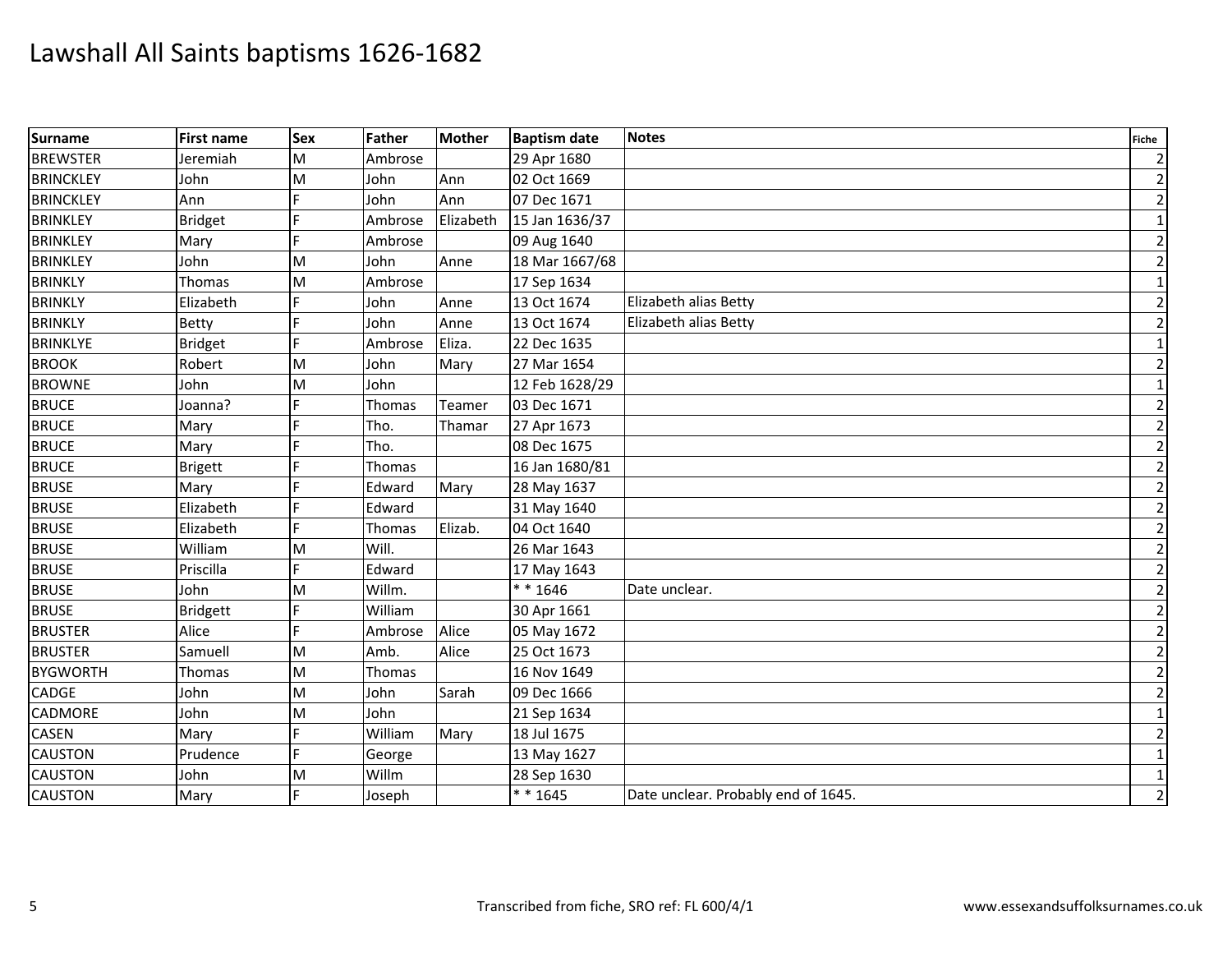| <b>Surname</b>   | <b>First name</b> | <b>Sex</b> | Father   | <b>Mother</b> | <b>Baptism date</b> | <b>Notes</b>                        | <b>Fiche</b>   |
|------------------|-------------------|------------|----------|---------------|---------------------|-------------------------------------|----------------|
| <b>CAUSTON</b>   | Richard           | M          | William  | Mary          | 05 Jan 1679/80      |                                     | $\overline{2}$ |
| <b>CAUSTON</b>   | George            | M          | Richard  | Mary          | 29 Jan 1679/80      |                                     | $\overline{2}$ |
| <b>CAUSTON</b>   | Richard           | M          | Richard  | Mary          | 29 Jan 1679/80      |                                     | $\overline{2}$ |
| <b>CAUSTON</b>   | Thomas            | M          | Robt.    |               | 18 May 1680         |                                     | $\overline{2}$ |
| <b>CAUSTON</b>   | William           | M          | Thomas   | Sarah         | 16 Apr 1682         |                                     | $\overline{2}$ |
| <b>CAWSON</b>    | Hester            | F          | Will.    | Hester        | 22 Apr 1669         |                                     | $\overline{2}$ |
| <b>CAWSTON</b>   | Joseph            | M          | Joseph   |               | 05 Mar 1632/33      |                                     | $\mathbf{1}$   |
| <b>CAWSTON</b>   | Joseph            | M          | Joseph   |               | 08 Feb 1634/35      |                                     | $\mathbf{1}$   |
| <b>CAWSTON</b>   | Mary              | F          | Joseph   | Dorothy       | 12 Mar 1636/37      |                                     | 1              |
| <b>CAWSTON</b>   | William           | M          | Joseph   |               | 19 Aug 1639         | In Latin                            | $\overline{2}$ |
| <b>CAWSTON</b>   | An                |            | Joseph   |               | 12 Oct 1662         |                                     | $\overline{2}$ |
| <b>CAWSTON</b>   | Elizabeth         |            | William  | Hester        | 11 Apr 1664         |                                     | $\overline{2}$ |
| <b>CAWSTON</b>   | Elizabeth         | Е          | William  | Esther        | 11 Apr 1664         |                                     | $\overline{2}$ |
| <b>CAWSTON</b>   | William           | M          | William  | Esther        | 24 Aug 1666         |                                     | $\overline{2}$ |
| <b>CAWSTON</b>   | John              | M          | Will.    | Easter        | 05 Nov 1672         |                                     | $\overline{2}$ |
| <b>CHAPLAYNE</b> | Mary              |            | William  |               | 06 Jun 1644         |                                     | $\overline{2}$ |
| <b>CHAPLIN</b>   | Mary              |            | Edmond   | Mary          | 23 Nov 1657         |                                     | $\overline{2}$ |
| <b>CHAPLING</b>  | Judea             |            | Willm.   |               | * * 1645            | Date unclear. Probably end of 1645. | $\overline{2}$ |
| <b>CHAPLING</b>  | Sarra             |            | Willm.   |               | 07 Jan 1648/49      |                                     | $\overline{2}$ |
| <b>CHAPLINGE</b> | Thomas            | M          | Willm.   |               | 19 Mar 1646/47      |                                     | $\overline{2}$ |
| <b>CLARK</b>     | Anne              | F          | Johannis | Anne          | 03 Dec 1626         | In Latin                            | $\mathbf{1}$   |
| <b>CLARK</b>     | Abraham           | M          | Roger    |               | 16 Dec 1634         |                                     | $\mathbf{1}$   |
| <b>CLARK</b>     | Elizabeth         | F          | John     |               | 30 Sep 1652         |                                     | $\overline{2}$ |
| <b>CLARK</b>     | Ann               |            | John     | Mary          | 20 Dec 1668         |                                     | $\overline{2}$ |
| <b>CLARKE</b>    | Mary              |            | James    | Mary          | 07 Jun 1631         |                                     | $\mathbf{1}$   |
| <b>CLARKE</b>    | Roger             | M          | Daniel   |               | 04 Mar 1631/32      |                                     | $\mathbf{1}$   |
| <b>CLARKE</b>    | Frances           | E          | Roger    | Frances       | 04 Mar 1632/33      |                                     | 1              |
| <b>CLARKE</b>    | Margaret          | F          | James    |               | 26 Jan 1633/34      |                                     | $\mathbf{1}$   |
| <b>CLARKE</b>    | <b>Bridget</b>    |            | Daniel   |               | 24 Jun 1635         |                                     | 1              |
| <b>CLARKE</b>    | An                | Е          | James    |               | 06 Mar 1635/36      |                                     | $\mathbf 1$    |
| <b>CLARKE</b>    | Mary              |            | Roger    | Frances       | 28 Jan 1637/38      |                                     | $\overline{2}$ |
| <b>CLARKE</b>    | Daniell           | M          | Daniell  | An            | 04 Mar 1637/38      |                                     | $\overline{2}$ |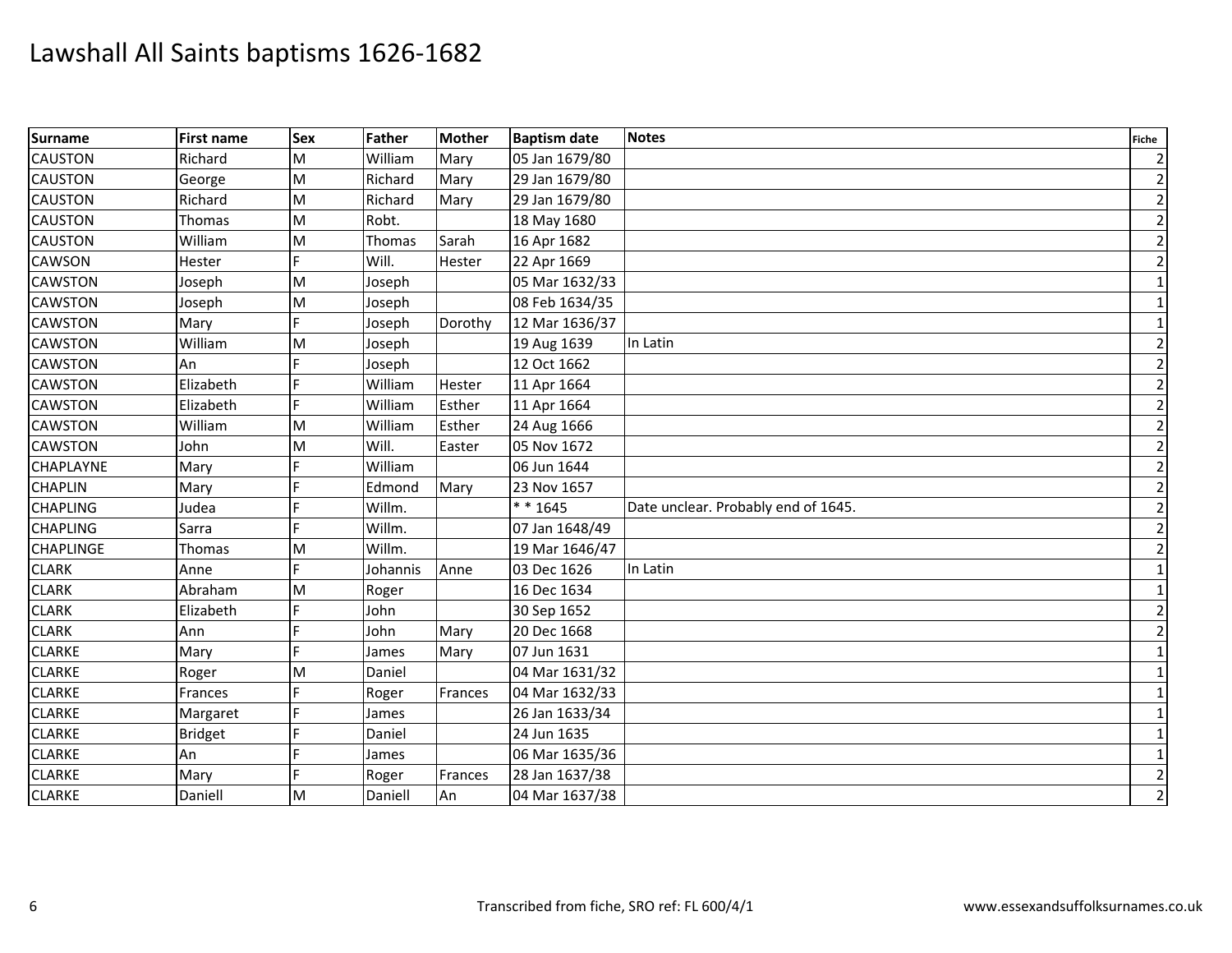| Surname        | <b>First name</b> | <b>Sex</b> | Father        | <b>Mother</b>   | <b>Baptism date</b> | <b>Notes</b>  | <b>Fiche</b>   |
|----------------|-------------------|------------|---------------|-----------------|---------------------|---------------|----------------|
| <b>CLARKE</b>  | John              | M          | Roger         |                 | 13 Dec 1640         |               | $\overline{2}$ |
| <b>CLARKE</b>  | Izabel            |            | Daniell       |                 | 07 Mar 1640/41      |               | $\overline{2}$ |
| <b>CLARKE</b>  | <b>Thomas</b>     | M          | Thomas        | Alice           | 26 Dec 1641         |               | $\overline{2}$ |
| <b>CLARKE</b>  | Thomas            | M          | Daniel        |                 | 17 Sep 1643         |               | $\overline{2}$ |
| <b>CLARKE</b>  | Mary              | E          | John          |                 | 28 Jul 1644         |               | $\overline{2}$ |
| <b>CLARKE</b>  | Robert            | M          | Robert        |                 | 05 Sep 1644         |               | $\overline{2}$ |
| <b>CLARKE</b>  | Sara              |            | <b>Thomas</b> |                 | 22 Dec 1644         |               | $\overline{2}$ |
| <b>CLARKE</b>  | <b>Bridget</b>    |            | John          |                 | * Jun 1646          | Date unclear. | $\overline{2}$ |
| <b>CLARKE</b>  | Else              |            | Thomas        |                 | 19 Sep 1647         |               | $\overline{2}$ |
| <b>CLARKE</b>  | John              | M          | John          |                 | 08 Oct 1648         |               | $\overline{2}$ |
| <b>CLARKE</b>  | Mary              |            | Thomas        |                 | 28 Mar 1652         |               | $\overline{2}$ |
| <b>CLARKE</b>  | Elizebeath        | F          | John          |                 | 20 Feb 1652/53      |               | $\overline{2}$ |
| <b>CLARKE</b>  | Anne              |            | John          |                 | 22 Apr 1655         |               | $\overline{2}$ |
| <b>CLARKE</b>  | Thomas            | M          | Thomas        |                 | 17 Jun 1655         |               | $\overline{2}$ |
| <b>CLARKE</b>  | An                | F          | John          |                 | 07 Jun 1657         |               | $\overline{2}$ |
| <b>CLARKE</b>  | James             | M          | John          |                 | 02 Dec 1660         |               | $\overline{2}$ |
| <b>CLARKE</b>  | Thomas            | M          | John          | An              | 25 Nov 1663         |               | $\overline{2}$ |
| <b>CLARKE</b>  | Henry             | M          | Roger         | Dorothy         | 08 Apr 1664         |               | $\overline{2}$ |
| <b>CLARKE</b>  | Elizabeth         | F          | John          | An              | 02 Sep 1666         |               | $\overline{2}$ |
| <b>CLARKE</b>  | William           | M          | John          |                 | 27 Dec 1674         |               | $\overline{2}$ |
| <b>CLARKE</b>  | <b>Bridget</b>    | E          | John          | Anne            | 22 Apr 1679         |               | $\overline{2}$ |
| <b>CLEARKE</b> | Lidia             |            | John          |                 | 25 Sep 1630         |               | $\mathbf 1$    |
| <b>CLERKE</b>  | Anne              |            | John?         | Anne            | 16 Jul 1628         |               | $\mathbf{1}$   |
| <b>CLERKE</b>  | Elizabeth         | F          | Thomas        |                 | 05 Feb 1628/29      |               | $\mathbf 1$    |
| <b>CLERKE</b>  | Mary              |            | Daniel        |                 | 23 Mar 1633/34      |               | $\mathbf{1}$   |
| <b>CLERKE</b>  | Margret           | F          | John          | An              | 15 Apr 1661         |               | $\overline{2}$ |
| CO[OC]KE[S_]   | <b>Bridget</b>    |            | Thom.         | Mary            | 18 Sep 1662         |               | $\overline{2}$ |
| <b>COBOLT</b>  | Anne              | F          | Robert        |                 | 03 Dec 1629         |               | $\mathbf{1}$   |
| <b>COCKE</b>   | John              | M          | John          |                 | 02 Aug 1631         |               | $\mathbf{1}$   |
| <b>COCKE</b>   | Thomas            | M          | John          | <b>Bridget</b>  | 11 Sep 1633         |               | $\mathbf{1}$   |
| <b>COCKE</b>   | <b>Bridget</b>    |            | John          |                 | 31 Aug 1636         |               | $\mathbf{1}$   |
| <b>COCKE</b>   | Elizabeth         | F          | John          | <b>Bridgett</b> | 24 Jun 1638         | In Latin      | $\overline{2}$ |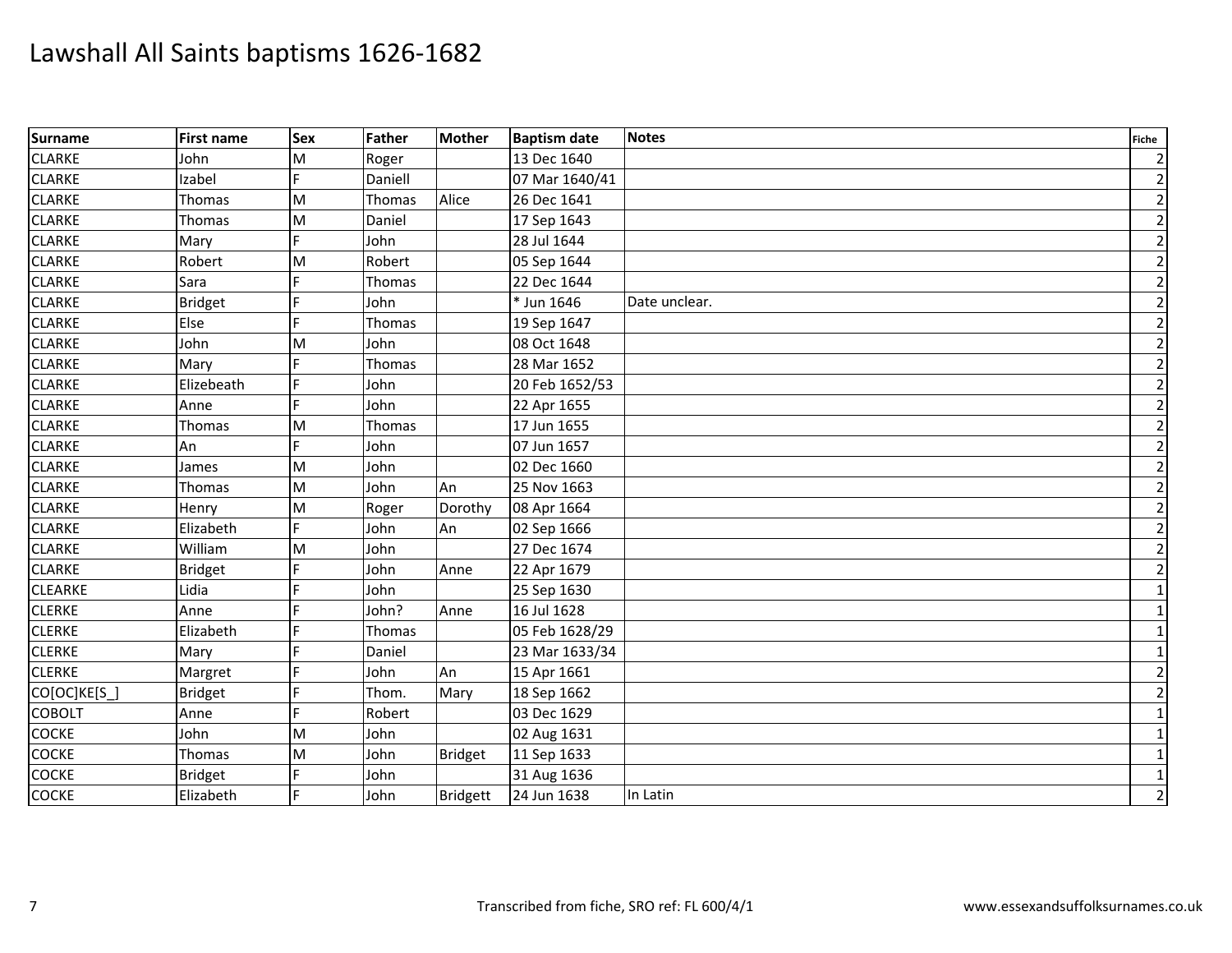| <b>Surname</b> | <b>First name</b> | <b>Sex</b> | <b>Father</b> | <b>Mother</b>  | <b>Baptism date</b> | <b>Notes</b>                                                                    | <b>Fiche</b>   |
|----------------|-------------------|------------|---------------|----------------|---------------------|---------------------------------------------------------------------------------|----------------|
| <b>COCKE</b>   | James             | M          | John          | <b>Bridget</b> | 03 Sep 1640         |                                                                                 | $\overline{2}$ |
| <b>COCKE</b>   | Mary              | E          | John          | <b>Bridget</b> | 05 Jul 1643         |                                                                                 | $\overline{2}$ |
| COE            | John              | M          | Robert        |                | 21 Jun 1640         |                                                                                 | $\overline{2}$ |
| COE            | An                | E          | Robert        |                | 06 Aug 1641         |                                                                                 | $\mathbf{2}$   |
| <b>COPSEY</b>  | Elisabeth         |            | Charles       |                | 10 Nov 1644         |                                                                                 | $\overline{2}$ |
| <b>COPSEY</b>  | Sarah             |            | Charles       | Sarah          | 07 Sep 1675         |                                                                                 | $\mathbf{2}$   |
| <b>COPSEY</b>  | Mary              |            | William       | Mary           | 01 Apr 1680         |                                                                                 | $\overline{2}$ |
| <b>COPSEY</b>  | Thomas            | M          | Richard       | Eliz.          | 24 Apr 1681         |                                                                                 | $\overline{2}$ |
| <b>COPSEY</b>  | Sarah             | F          | Charles       | Sarah          | 06 Jan 1681/82      |                                                                                 | $\overline{2}$ |
| <b>COPSEY</b>  | Hannah            |            | Willm.        | Mary           | 02 Feb 1681/82      |                                                                                 | $\overline{2}$ |
| <b>COPSY</b>   | Elizabeth         |            | Richard       | Elizab.        | 15 Apr 1638         | In Latin                                                                        | $\overline{2}$ |
| <b>COPSY</b>   | Johanna           |            | Charles       | Johanna        | 10 Nov 1639         | In Latin                                                                        | $\overline{2}$ |
| <b>COPSY</b>   | Mary              | F          | Richard       |                | 24 May 1640         |                                                                                 | $\overline{2}$ |
| <b>COPSY</b>   | Susan             |            | Charles       | Jone           | 24 Oct 1641         |                                                                                 | $\mathbf{2}$   |
| <b>COPSY</b>   | Abraham           | M          | Willm         |                | 30 Dec 1641         | Abraham & Sarah, son and daughter of                                            | $\mathbf{2}$   |
| <b>COPSY</b>   | Sarah             |            | Willm         |                | 30 Dec 1641         | Abraham & Sarah, son and daughter of                                            | $\overline{2}$ |
| <b>COPSY</b>   | John              | M          | Charles       |                | 18 Dec 1642         |                                                                                 | $\mathbf{2}$   |
| <b>COPSY</b>   | Charles           | M          | Will.         |                | 18 Dec 1642         |                                                                                 | $\overline{2}$ |
|                |                   |            |               |                |                     |                                                                                 |                |
| <b>COPSY</b>   | Susan             |            |               |                | 20 Apr 1657         | Parents' names not in register. Unclear if surname is that of mother or father. | $\overline{2}$ |
| <b>COPSY</b>   | Charles           | M          | Charles       | Mary           | 26 Aug 1677         |                                                                                 | $\mathbf{2}$   |
| <b>COPSY</b>   | William           | M          | Charles       | Sarah          | 30 Sep 1679         |                                                                                 | $\overline{2}$ |
| <b>COPSYE</b>  | An                | E          | William       | Anne           | 29 Jun 1638         | In Latin                                                                        | $\overline{2}$ |
|                |                   |            |               |                |                     | Day of baptism hard to read. Follows entry on 15 May, comes before one on       |                |
| <b>CORDER</b>  | Elizab.           |            | Robert        | Jane           | * May 1642          | 29 May.                                                                         | $\overline{2}$ |
|                |                   |            |               |                |                     | Daughter of Grace Mower, base born. Will Crecke son to John Crecke              |                |
| <b>CRECKE</b>  | Maria             |            | Will.         | Grace          | 29 Sep 1630         | sometime inhabitant here.                                                       | 1              |
| <b>CRECKE</b>  | Edward            | M          | William       |                | 07 Oct 1632         |                                                                                 | $1\vert$       |
| <b>CRECKE</b>  | An                | F          | Robert        |                | 11 Jun 1633         |                                                                                 | $\vert$ 1      |
| <b>CRECKE</b>  | Robert            | M          | Robert        |                | 11 Dec 1635         |                                                                                 | $\mathbf{1}$   |
| <b>CRECKE</b>  | Elias             | M          | Will          | Mary           | 08 Mar 1636/37      |                                                                                 | $1\vert$       |
| <b>CRECKE</b>  | John              | M          | Robert        | An             | 14 Jan 1637/38      |                                                                                 | $\overline{2}$ |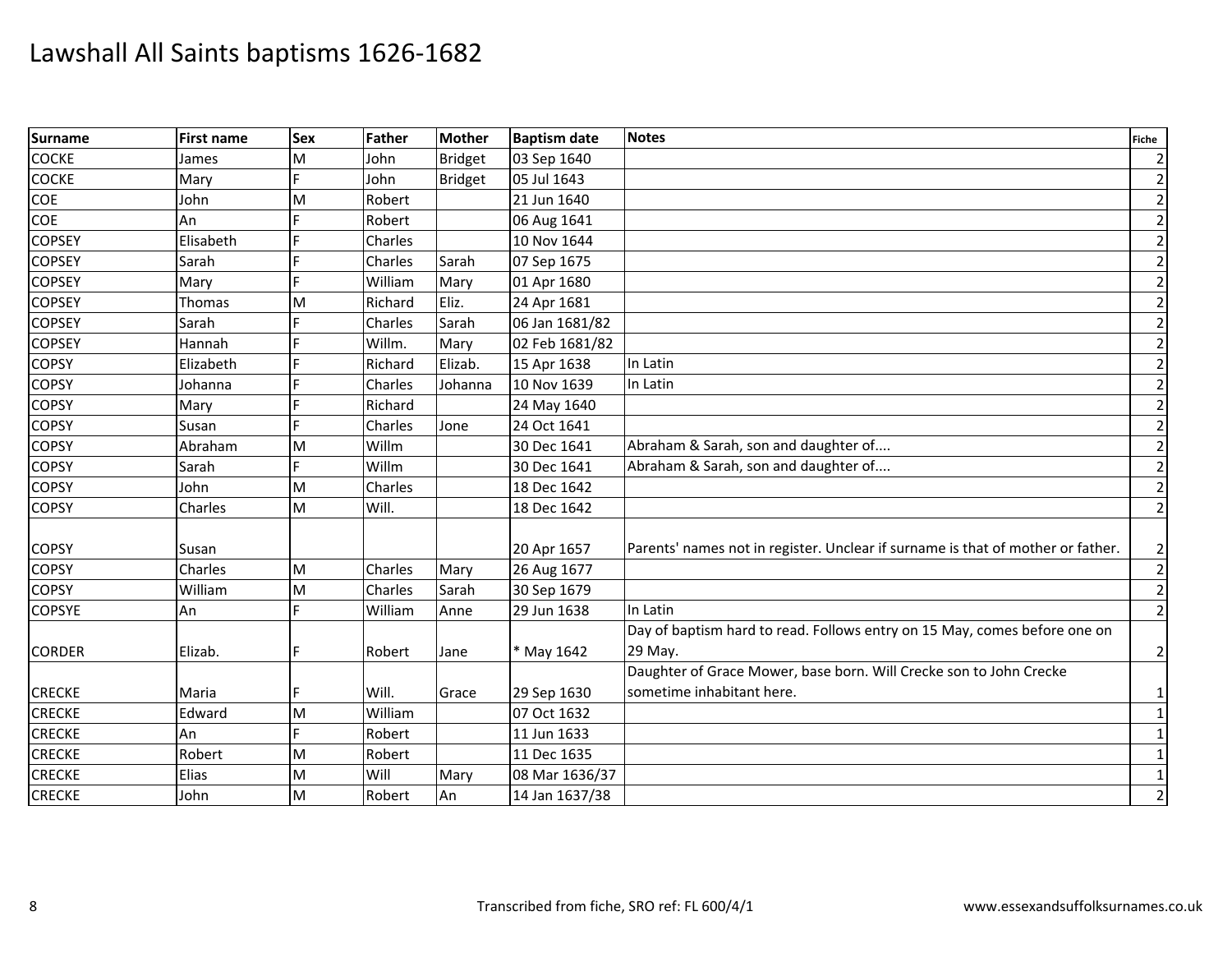| <b>Surname</b>    | <b>First name</b> | <b>Sex</b> | Father        | <b>Mother</b> | <b>Baptism date</b>                 | <b>Notes</b>                                             | <b>Fiche</b>            |
|-------------------|-------------------|------------|---------------|---------------|-------------------------------------|----------------------------------------------------------|-------------------------|
| <b>CRECKE</b>     | Alice             |            | William       | Mary          | 15 May 1638                         | In Latin                                                 | $\overline{2}$          |
| <b>CRECKE</b>     | Robert            | M          | Robert        |               | 17 Nov 1640                         |                                                          | $\overline{2}$          |
| <b>CRECKE</b>     | Jerimiah          | M          | <b>Thomas</b> | Mary?         | 29 Sep 1662                         |                                                          | $\overline{2}$          |
| <b>CRICK</b>      | Elizabeth         |            | Will.         | Marie         | 17 Jan 1629/30                      |                                                          | $\mathbf{1}$            |
| <b>CRICK</b>      | Martha            |            | Edward        |               | 28 Mar 1673                         |                                                          | $\overline{2}$          |
| <b>CRICK</b>      | Barbara           | F          | Edward        | Mary          | 07 Dec 1675                         |                                                          | $\overline{2}$          |
| <b>CRICK</b>      | Edward            | M          | Edward        | Mary          | 24 Dec 1679                         |                                                          | $\overline{2}$          |
| <b>CRICK</b>      | Elizebeth         |            | Edward        | Dorethy       | 09 Oct 1681                         |                                                          | $\overline{2}$          |
| <b>CRICKE</b>     | Anne              |            | Willyam       | Marie         | 24 Feb 1627/28                      |                                                          | $\mathbf{1}$            |
| <b>CRICKE</b>     | Jone              | E.         | Robert        |               | $* * 1634$                          | Faded, date hard to read.                                | $\mathbf{1}$            |
| <b>CRICKE</b>     | William           | M          | Robert        |               | 29 Oct 1643                         |                                                          | $\overline{2}$          |
| <b>CRICKE</b>     | Priscella         | F          | Thomas        |               | 22 Nov 1646                         |                                                          | $\overline{2}$          |
| <b>CRICKE</b>     | <b>Thomas</b>     | M          | Thomas        |               | 07 Jan 1648/49                      |                                                          | $\overline{2}$          |
| <b>CRICKE</b>     | Joseph            | M          | Thomas        | Helen         | 26 Dec 1666                         |                                                          | $\overline{2}$          |
| <b>CRICKE</b>     | Marie             | F          | Edward        | Marie         | 08 May 1670                         |                                                          | $\overline{2}$          |
| <b>CUNNINGHAM</b> | Ambrose           | M          |               |               | Christophe Margaret? 10 Mar 1636/37 |                                                          | $\mathbf 1$             |
| <b>CUNNINGHAM</b> | Mary              | F          | George        |               | 27 Jul 1645                         |                                                          | $\overline{2}$          |
| <b>CUTMER</b>     | An                |            | John          | An            | 03 Jan 1641/42                      |                                                          | $\overline{2}$          |
| <b>CUTMER</b>     | Elizabeth         |            | John          | Mary          | * Oct 1642                          | Day of baptism not in register. Follows entry on 28 Oct. | $\overline{2}$          |
| <b>CUTMER</b>     |                   |            | John          |               | 19 Mar 1642/43                      | Child's first name not in register.                      | $\overline{2}$          |
| <b>CUTMER</b>     | George            | M          | John          |               | 02 Feb 1650/51                      |                                                          | $\overline{2}$          |
| <b>CUTMER</b>     | Elizabeth         | F          | John          |               | 12 May 1661                         |                                                          | $\overline{2}$          |
| <b>CUTMER</b>     | Edward            | M          | John          |               | 03 Jul 1664                         | Living in Bury                                           | $\overline{2}$          |
| <b>CUTMOR</b>     | Ann               |            | John          | Mary          | 28 Jul 1639                         | In Latin                                                 | $\overline{2}$          |
| <b>CUTMORE</b>    | Mary              |            | John          | Mary          | 30 Sep 1632                         |                                                          | $\mathbf{1}$            |
| <b>CUTMORE</b>    | Lidia             |            | John          |               | 25 Mar 1645                         |                                                          | $\overline{2}$          |
| <b>CUTTMER</b>    | Mary              |            | John          |               | 22 Nov 1646                         |                                                          | $\overline{2}$          |
| <b>DAY</b>        | Johanna           |            | John          | Rachel        | 24 Feb 1629/30                      | In Latin                                                 | $\mathbf{1}$            |
| <b>DAY</b>        | Rachel            |            | John          |               | 24 Jun 1632                         |                                                          | 1                       |
| <b>DEATH</b>      |                   |            | John          |               | 06 Nov 1642                         | Child's first name not in register.                      | $\overline{\mathbf{c}}$ |
| <b>DEBENHAM</b>   | Mary              |            | John          |               | 11 Nov 1680                         |                                                          | $\overline{2}$          |
| <b>DEBENHAM</b>   | Mary              |            | John          | Mary          | 09 Mar 1681/82                      |                                                          | $\overline{2}$          |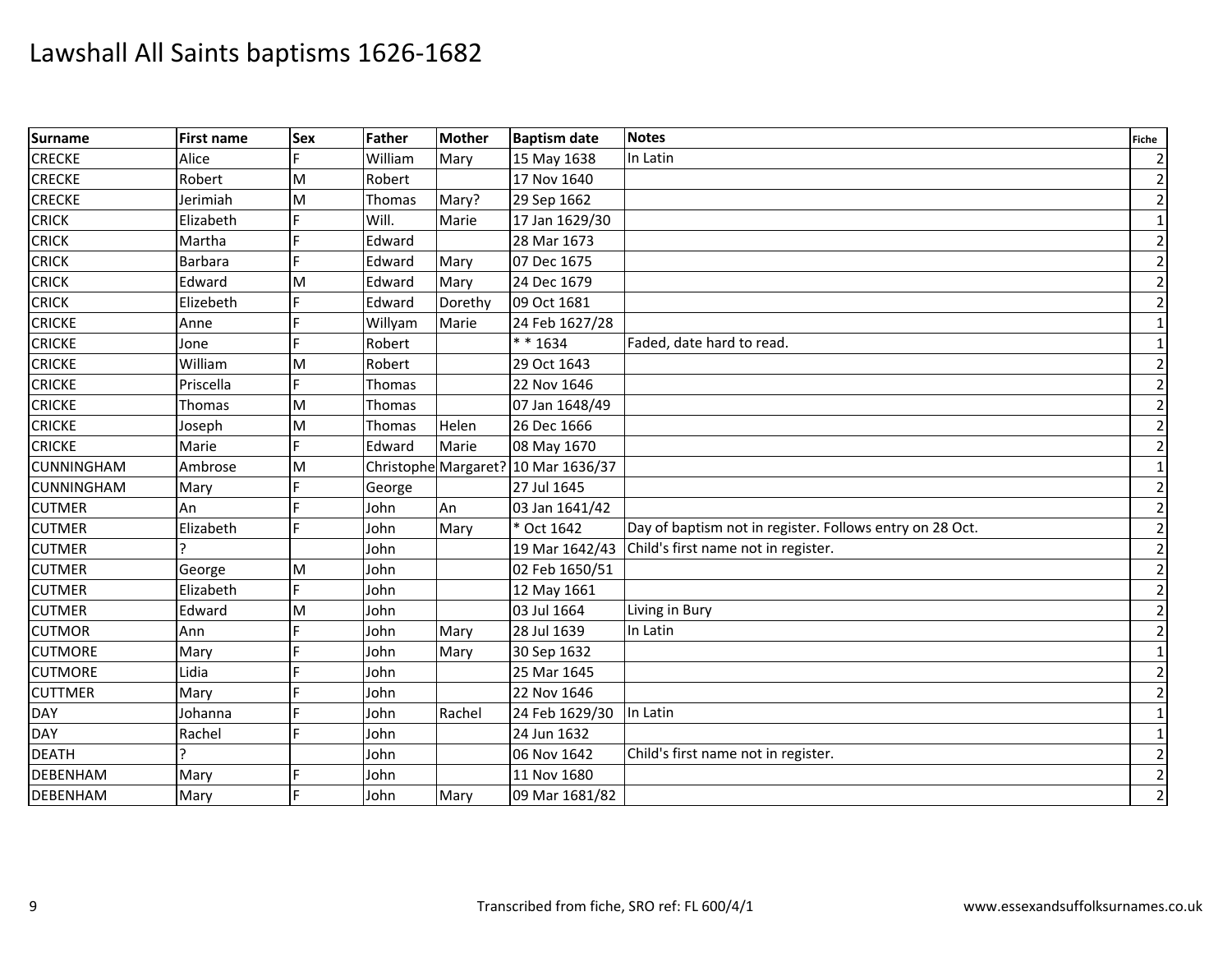| <b>Surname</b>   | <b>First name</b> | <b>Sex</b> | Father  | <b>Mother</b> | <b>Baptism date</b> | <b>Notes</b>                                                                    | <b>Fiche</b>   |
|------------------|-------------------|------------|---------|---------------|---------------------|---------------------------------------------------------------------------------|----------------|
| <b>DEDMAN</b>    | Mary              |            | Robert  | Mary          | 24 Sep 1637         |                                                                                 | $\overline{2}$ |
| <b>DICKERSON</b> | Mary              | E          | Tempest | Mary          | 03 Nov 1681         |                                                                                 | $\overline{2}$ |
| <b>DICKINSON</b> | Francis           | M          | Tempest | Mary          | 13 Apr 1680         |                                                                                 | $\overline{2}$ |
| <b>DIGGISSON</b> | Anne              | F          | Tempest | Ann           | 13 Mar 1676/77      |                                                                                 | $\overline{2}$ |
| EL[MW]IN         | Ann               |            | Robert  | Elizabeth     | 16 Dec 1638         | In Latin                                                                        | $\overline{2}$ |
| EL[WM]IN         | Mary              | F          | Robert  |               | 21 Nov 1640         | In Latin                                                                        | $\overline{2}$ |
| <b>ELEY</b>      | Thomas            | M          | John    |               | 17 Aug 1645         |                                                                                 | $\overline{2}$ |
| <b>ELIE</b>      | Marie             |            | Georgii | Anna          | 17 Jul 1626         | In Latin                                                                        | $\mathbf{1}$   |
| <b>ELIE</b>      | George            | M          | George  | Anne          | 31 Jul 1628         |                                                                                 | $\mathbf 1$    |
| ELIE             | Mary              | Е          | Edward  | Mary          | 21 Mar 1665/66      |                                                                                 | $\overline{2}$ |
| <b>ELY</b>       | John              | M          | John    |               | 09 Mar 1642/43      |                                                                                 | $\overline{2}$ |
| ELY              | Willm.            | M          | Willm.  |               | 13 Feb 1646/47      | Son of Willm. Ely junior.                                                       | $\overline{2}$ |
| <b>EVANS</b>     | Elisabeth         | E          | Thomas  |               | 25 Jul 1644         |                                                                                 | $\overline{c}$ |
| <b>EVANS</b>     | <b>Bridget</b>    |            | Thomas  |               | 23 May 1652         |                                                                                 | $\overline{2}$ |
| <b>EVANS</b>     | Elizabeth         | E          | Thomas  |               | 10 Jun 1660         |                                                                                 | $\overline{2}$ |
| <b>FIRMIN</b>    | Michael           | M          | Robert  | Margaret      | 01 Oct 1665         |                                                                                 | $\overline{2}$ |
| <b>FISON</b>     | Elizabeth         | E          | William | Faith         | 14 Sep 1676         |                                                                                 | $\overline{2}$ |
| <b>FITCH</b>     | Mary              |            | William |               | 02 Apr 1665         |                                                                                 | $\overline{2}$ |
| <b>FITCH</b>     | John              | M          | William | Elizabeth     | 26 May 1667         |                                                                                 | $\overline{2}$ |
| <b>FITTS</b>     | William           | M          | William | Elizabeth     | 01 Sep 1677         | Base son of Elizabeth Sparke & William Fitts, his reputed father.               | $\overline{2}$ |
| <b>FLOUER</b>    | Suptin?           | M          | George  |               | * Sep 1645          | Day of baptism unclear                                                          | $\overline{2}$ |
| <b>FLOWER</b>    | Willyam           | M          | Willyam |               | 24 Dec 1626         | A note says "Out of" but it is to small to read.                                | $\mathbf{1}$   |
| <b>FLOWER</b>    | Anthony           | M          | Will.   |               | * Mar 1631          | Day of baptism illegible. Entry very faded.                                     | $\mathbf{1}$   |
| <b>FOORD</b>     | Mary              |            | Will.   |               | 15 Feb 1669/70      | Buried 16 Feb. Appears amongst burials.                                         | $\overline{2}$ |
| FORD             | Susan             |            | Will.   | Mary          | 06 Jul 1673         |                                                                                 | $\overline{2}$ |
| <b>FORD</b>      | Mary              |            | William | Mary          | 24 Dec 1674         |                                                                                 | $\overline{2}$ |
| FORD             | Mary              |            | Willm.  |               | 01 May 1677         |                                                                                 | $\overline{2}$ |
| FORD             | William           | M          | William |               | 31 Oct 1680         |                                                                                 | $\overline{2}$ |
| <b>FROST</b>     | Lettice           |            |         |               | 09 Dec 1656         | Parents' names not in register. Unclear if surname is that of mother or father. | $\overline{2}$ |
| <b>FROST</b>     | Abraham           | M          | Abraham |               | * Aug 1665          | Day of month faded.                                                             | $\overline{2}$ |
| <b>FROST</b>     | Hannah            | E          | Abraham | Dorothe       | 03 Mar 1667/68      |                                                                                 | $\overline{2}$ |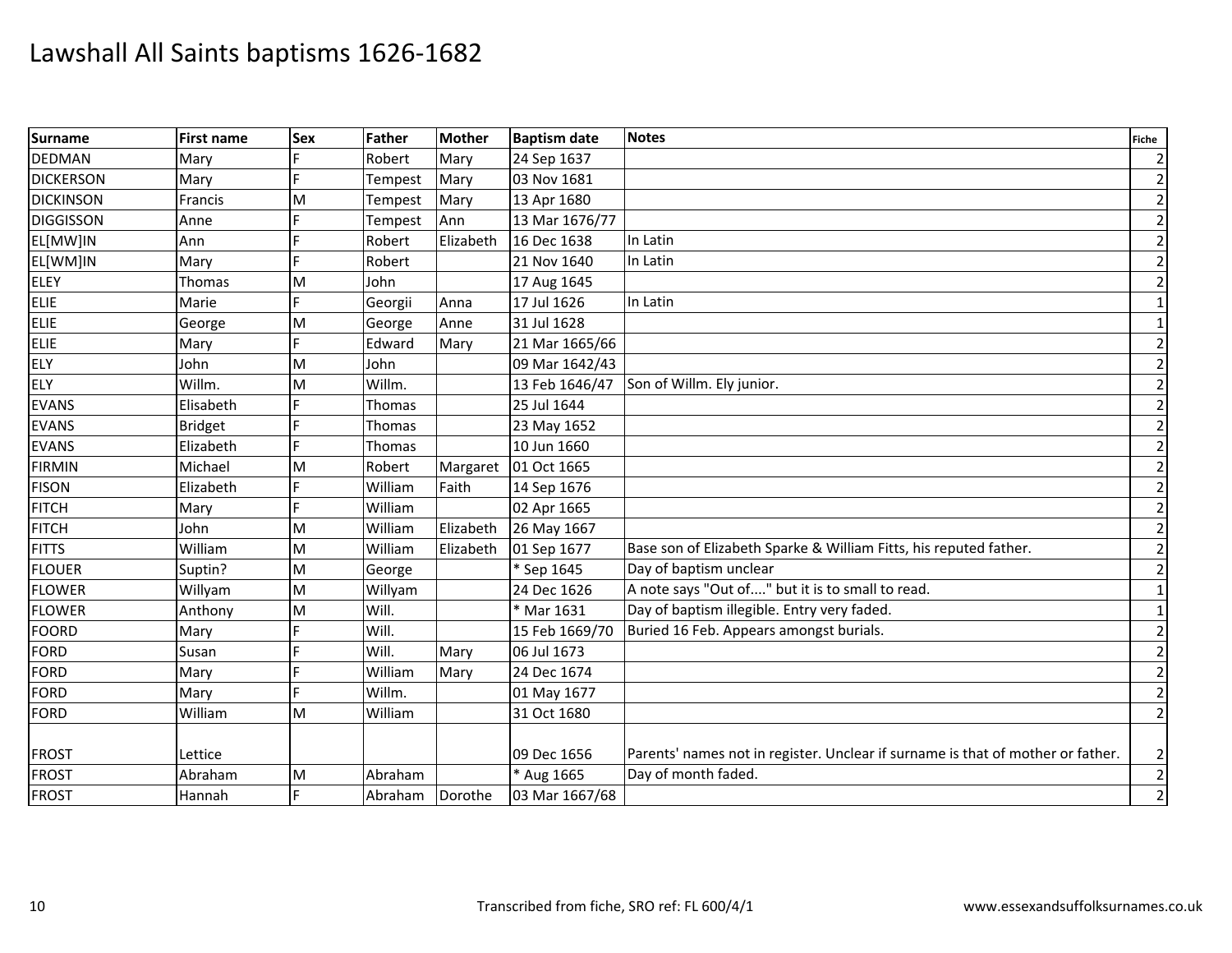| <b>Surname</b>  | <b>First name</b> | <b>Sex</b> | Father         | <b>Mother</b> | <b>Baptism date</b> | <b>Notes</b>              | <b>Fiche</b>   |
|-----------------|-------------------|------------|----------------|---------------|---------------------|---------------------------|----------------|
| <b>FROST</b>    | Isack             | M          | Abraham        | Dorothy       | 26 Sep 1670         |                           | $\overline{2}$ |
| <b>FYRMIN</b>   | Robert?           | M          | Robert         | Margret       | 03 Jan 1663/64      | Child's name has faded.   | $\overline{2}$ |
| <b>FYSON</b>    | Ann               |            | Willm.         |               | 18 Feb 1648/49      |                           | $\overline{2}$ |
| <b>FYSON</b>    | Mary              |            | Willm.         | An            | 04 Nov 1651         |                           | $\overline{2}$ |
| <b>FYSON</b>    | Francis           | M          | William        | An            | 27 Jan 1655/56      |                           | $\overline{2}$ |
| <b>FYSON</b>    | Elizabeth         | F          | Will.          | An            | 02 Aug 1660         |                           | $\overline{2}$ |
| <b>FYSON</b>    | Robert            | M          | William        | An            | 02 Aug 1660         |                           | $\overline{2}$ |
| <b>FYSON</b>    | Anne              |            | William        | Faith         | 19 Sep 1678         |                           | $\overline{2}$ |
| <b>FYSON</b>    | Faith             | F          | William        | Faith         | 10 Jan 1680/81      |                           | $\overline{c}$ |
| <b>GARDINER</b> | John              | M          | John           |               | 11 Jan 1643/44      |                           | $\overline{2}$ |
| <b>GARNER</b>   | Grace             |            |                | Rose          | 07 May 1637         | Borne in bastardye        | $\overline{2}$ |
| <b>GARNER</b>   | John              | M          | John           | Alce          | 08 Apr 1642         |                           | $\overline{2}$ |
| <b>GARRWOOD</b> | Dorothe           | F          | Simen          |               | 16 Apr 1654         |                           | $\overline{2}$ |
| <b>GARWOOD</b>  | Mary              | E.         | Symond         |               | 31 Jan 1646/47      |                           | $\overline{2}$ |
| <b>GARWOOD</b>  | Daniell           | M          | Symond         |               | 19 Aug 1649         |                           | $\overline{2}$ |
| <b>GARWOOD</b>  | Alse              |            | Simon          |               | 13 Jan 1651/52      |                           | $\overline{2}$ |
| <b>GARWOOD</b>  | William           | M          | Simon          |               | 29 Jan 1659/60      |                           | $\overline{2}$ |
| <b>GARWOOD</b>  | Martha            | E          | Symon          | Margret       | $* * 1662$          | Date smudged. 18th? July? | $\overline{2}$ |
| <b>GARWOOD</b>  | William           | M          | Symond         | Margret       | 22 Dec 1663         |                           | $\overline{2}$ |
| <b>GAULT</b>    | John              | M          | John           | Ann           | 11 Jul 1672         |                           | $\overline{2}$ |
| <b>GAYTON</b>   | Elizabeth         |            | Robert         | Elizabeth     | 13 May 1638         | In Latin                  | $\overline{2}$ |
| <b>GEE</b>      | Elizabeth         |            | Willm.         | Frances       | 16 Jan 1681/82      |                           | $\overline{2}$ |
| <b>GIBBON</b>   | Abigail           | Е          | Nathaniell     | Grace         | 01 Jul 1652         |                           | $\overline{2}$ |
| <b>GIBBON</b>   | Marie             |            | Nathaniel      |               | 24 Jul 1653         |                           | $\overline{2}$ |
| <b>GIBBON</b>   | Grace             |            | Nathaniel      | Grace         | 07 Jul 1653         |                           | $\overline{2}$ |
| <b>GIBBON</b>   | Mary              |            | Nathaniel      | Grace         | 29 Jun 1656         |                           | $\overline{2}$ |
| <b>GIBLIN</b>   | Cicila            | Е          | Stephen        | Susan         | 20 Nov 1642         |                           | $\overline{2}$ |
| <b>GIBSON</b>   | Anne              | F          | Nathaniell     |               | 04 Jul 1652         |                           | $\overline{2}$ |
| GILL            | <b>Francis</b>    | M          | <b>Francis</b> |               | 22 Aug 1644         |                           | $\overline{2}$ |
| <b>GILLE</b>    | Samwell           | M          | Franncys       |               | 17 Aug 1645         |                           | $\overline{c}$ |
| <b>GILLES</b>   | Mary              |            | Franncys       |               | 27 Oct 1647         |                           | $\overline{2}$ |
| <b>GILLS</b>    | John              | M          | Ollofer        |               | 06 Jan 1649/50      |                           | $\overline{2}$ |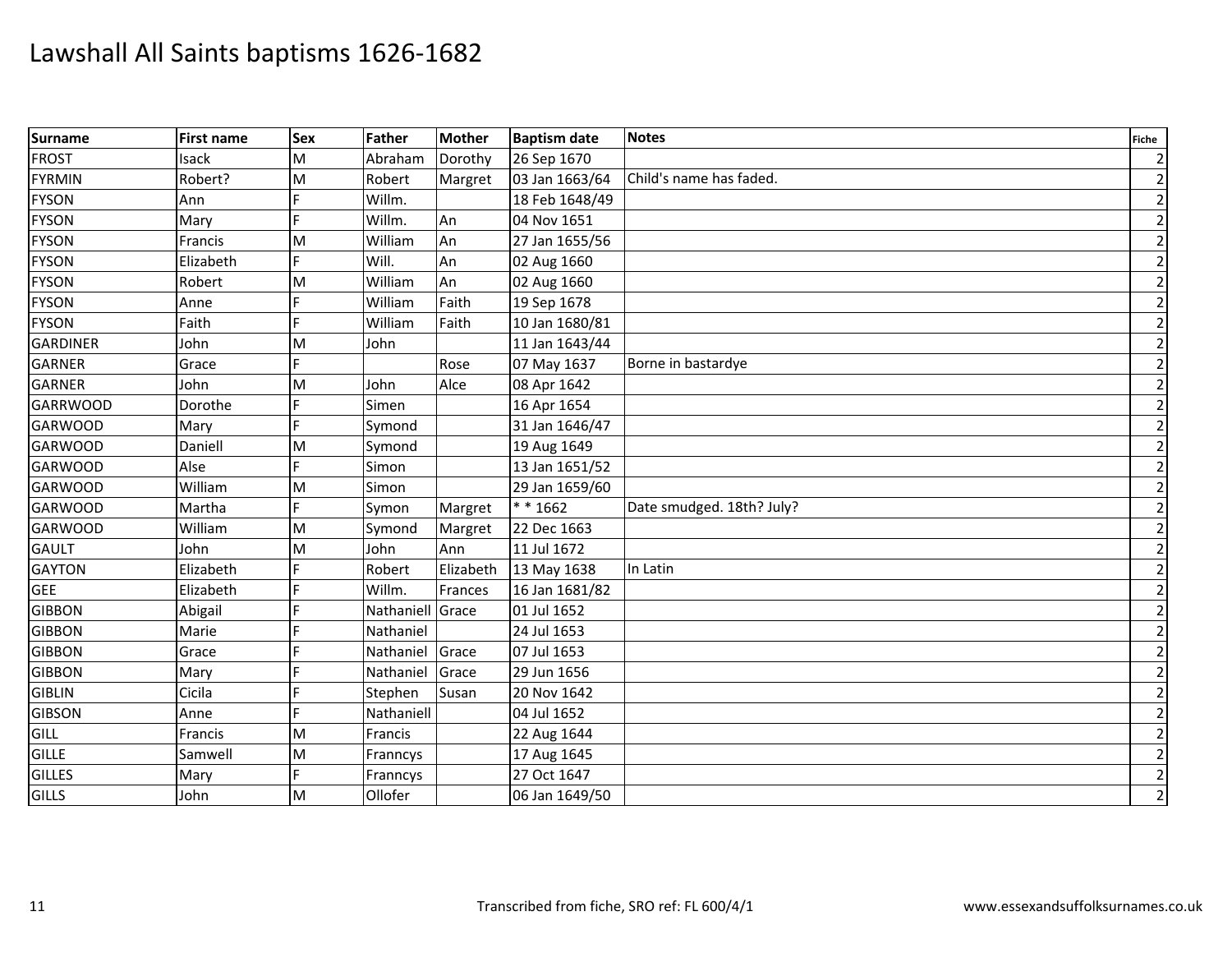| <b>Surname</b>     | <b>First name</b> | <b>Sex</b> | Father   | <b>Mother</b> | <b>Baptism date</b> | <b>Notes</b>                                   | <b>Fiche</b>   |
|--------------------|-------------------|------------|----------|---------------|---------------------|------------------------------------------------|----------------|
| <b>GOODIN</b>      | Ewin              | M          | Ewin     | Jone          | 18 Oct 1661         |                                                | $\overline{2}$ |
| <b>GOODIN</b>      | John              | M          | Ewin     | Jone          | 18 Sep 1664         |                                                | $\overline{2}$ |
| <b>GOSHACK</b>     | John              | M          | John     |               | 07 Jan 1633/34      |                                                | $\mathbf{1}$   |
| <b>GOSHACKE</b>    | Ursula            | E          | John     |               | 26 Dec 1628         |                                                | $\mathbf{1}$   |
| <b>GOSHAKE</b>     | Marie             |            | John     |               | 01 Nov 1630         |                                                | 1              |
| <b>GOSHAUK</b>     | Cicilye           |            | John     |               | 01 May 1636         |                                                | $\mathbf{1}$   |
| <b>GOSHAUK</b>     | Mathewa           |            | John     |               | 21 Nov 1647         |                                                | $\overline{2}$ |
| <b>GOSSACK</b>     | Elizabeth         | Е          | John     | Susannah      | 08 Jun 1679         |                                                | $\overline{2}$ |
| <b>GOSSEHALKE</b>  | Mary              |            | John     |               | 19 Feb 1653/54      |                                                | $\overline{2}$ |
| <b>GOSSEHAUKE</b>  | John              | M          | John     |               | 20 Apr 1651         |                                                | $\overline{2}$ |
| <b>GOSSHAWKE</b>   | John              | M          | John     | Susanna       | 30 Sep 1675         |                                                | $\overline{2}$ |
| <b>GREEN</b>       | Elizabeth         | F          | Jo.      | Damris.       | 01 Apr 1677         |                                                | $\mathbf 2$    |
| <b>GREEN</b>       | Margret           |            | John     | Damaris       | 31 Dec 1678         |                                                | $\overline{2}$ |
| <b>GREEN</b>       | Phylipe           | ΙM         | John     | Damoris       | 15 Jun 1681         |                                                | $\overline{2}$ |
| <b>GREENAD</b>     | Dorothe?          |            | Simon    |               | 16 Apr 1653         | Very bad handwriting.                          | $\overline{2}$ |
| <b>GREENE</b>      | <b>Tobias</b>     | M          | Tobias   |               | 30 May 1630         |                                                | $\mathbf{1}$   |
| <b>GREENE</b>      | Marie             |            | John     | Dameris       | 17 May 1668         |                                                | $\overline{2}$ |
| <b>GREENE</b>      | John              | M          | John     |               | 22 Oct 1671         |                                                | $\overline{2}$ |
| GRIGG              | Hise?             |            | William  |               | 24 Nov 1669         | Entered with 1669 burials.                     | $\overline{2}$ |
| <b>GRIGGES</b>     | Rose              |            | Willm.   | Alice         | 15 Jan 1676/77      |                                                | $\overline{2}$ |
| <b>GRIGGS</b>      | Marie             |            | Willm.   | Alice         | 18 Apr 1668         |                                                | $\overline{2}$ |
| <b>GRIGGS</b>      | Elizabeth         | E          | Will.    | Alice         | 11 Feb 1673/74      |                                                | $\overline{2}$ |
| <b>GRIGGS</b>      | William           | M          | Willm.   | Alice         | 09 Apr 1682         |                                                | $\overline{2}$ |
| <b>GRIMWADE</b>    | $[F_.][e_.]$ son  |            | Phillip  | Susan         | 08 Nov 1670         |                                                | $\overline{2}$ |
| <b>GRIMWOOD</b>    | Phillip           | F          | Phillip  | Susanna       | 26 Mar 1672         | Says "daughter" rather than "son".             | $\overline{c}$ |
| <b>GRIMWOOD</b>    | Thomas            | M          | Phillip  | Susan         | 13 Nov 1673         |                                                | $\overline{2}$ |
| <b>GRINGER</b>     | Sarah             |            | Benjamin | Susan         |                     | 11 Mar 1659/60 Born 24 Feb 1659/60             | $\overline{2}$ |
| <b>HALL</b>        | William           | M          | Mathy    |               | 13 Dec 1632         |                                                | 1              |
| <b>HAMAMONS</b>    | William           | M          | Robert   |               | 25 May 1645         | Presumably meant to be "Hammond" or "Hammonds" | $\overline{c}$ |
| <b>HAMBELLINGE</b> | Sara              | E.         | George   |               | 14 Mar 1646/47      |                                                | $\overline{2}$ |
| <b>HAMBLIN</b>     | William           | M          | George   | Sarah         | 05 May 1664         |                                                | $\overline{2}$ |
| <b>HAMBLIN</b>     | Mary              | F          | George   | Sarah         | 05 May 1664         | Day of birth not in register. Born Feb 1653/4  | $\overline{2}$ |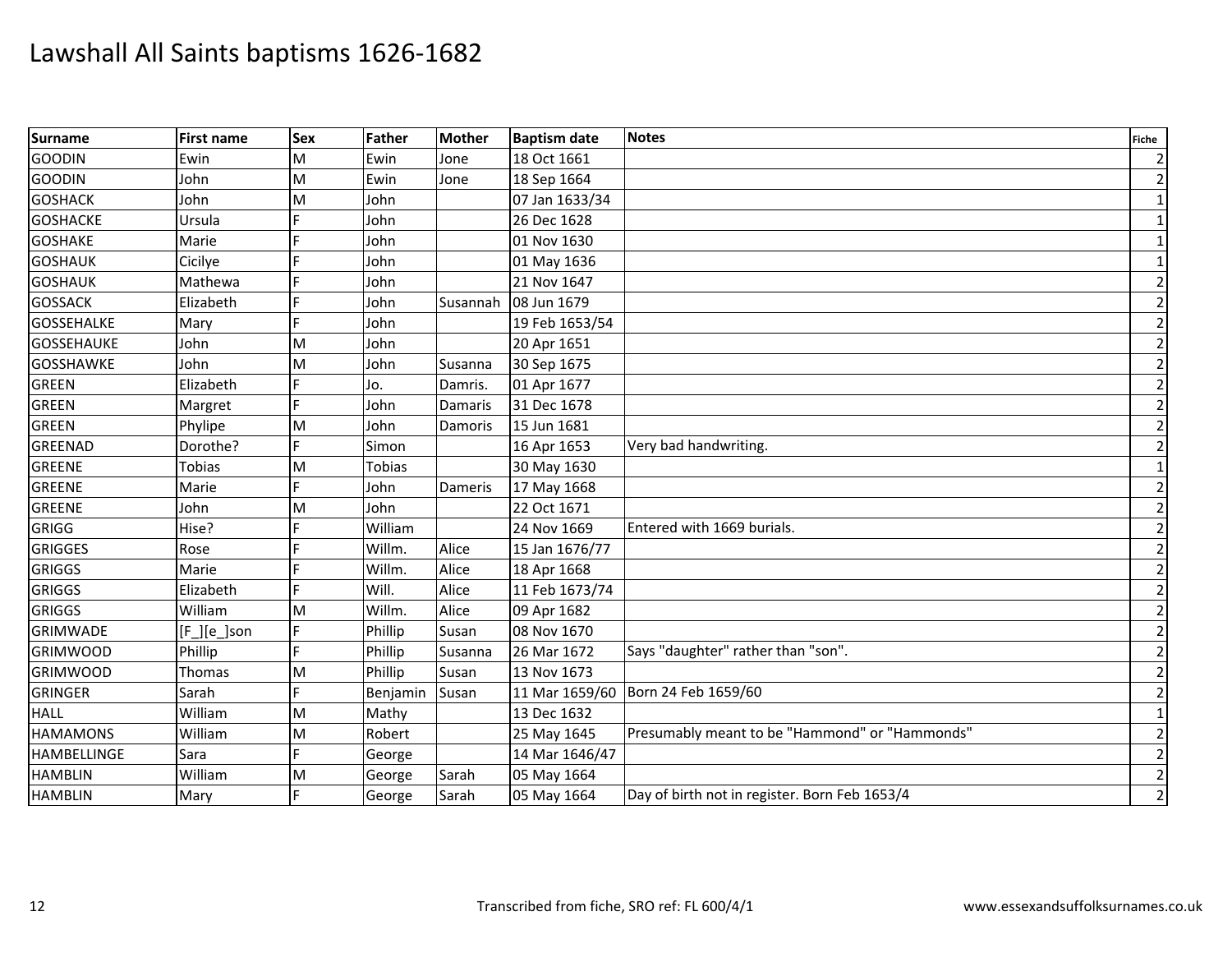| <b>Surname</b> | <b>First name</b> | <b>Sex</b> | Father    | <b>Mother</b>  | <b>Baptism date</b> | <b>Notes</b>                                   | Fiche          |
|----------------|-------------------|------------|-----------|----------------|---------------------|------------------------------------------------|----------------|
| <b>HAMMOND</b> | Philip            | M          | Philip    | Margerie       | 20 Apr 1626         |                                                | $\mathbf{1}$   |
| <b>HAMMOND</b> | John              | M          | Roberti   | Margaret       | 18 Oct 1626         | In Latin                                       |                |
| <b>HAMMOND</b> | <b>Bridget</b>    |            | Roberte   |                | 16 May 1627         |                                                | 1              |
| <b>HAMMOND</b> | Robart            | M          | Robert    | <b>Bridgit</b> | 16 Sep 1628         |                                                | $\mathbf{1}$   |
| <b>HAMMOND</b> | Anne              | E.         | Thomas    | Anne           | 19 Mar 1628/29      |                                                | 1              |
| <b>HAMMOND</b> | Francis           | M          | Robert    |                | 15 Nov 1642         | <b>At Barkers</b>                              | $\overline{2}$ |
| <b>HAMMOND</b> | Mary              |            | Robt.     |                | 12 May 1650         |                                                | $\overline{2}$ |
| <b>HAMMOND</b> | Phillippe         | M          | Phillippe |                | 19 Aug 1655         |                                                | $\overline{2}$ |
| <b>HAMMOND</b> | John              | M          | Henrie    | Herodiah       | 06 Nov 1667         |                                                | $\overline{2}$ |
| <b>HAMMOND</b> | Ambrose           | M          | Henry     | Rhoda          | 30 Apr 1671         |                                                | $\overline{2}$ |
| <b>HAMMOND</b> | Abraham           | M          | Abraham   |                | 28 May 1674         |                                                | $\overline{2}$ |
| <b>HAMMOND</b> | <b>Thomas</b>     | M          | Abraham   | Margret        | 30 Dec 1675         |                                                | $\overline{2}$ |
| <b>HAMMOND</b> | Francis           | M          | Henry     | Rhoda          | 08 Oct 1676         |                                                | $\overline{2}$ |
| <b>HAMMOND</b> | Sarah             |            | Abrah.    | Ann            | 18 Jan 1676/77      |                                                | $\overline{2}$ |
| <b>HAMMOND</b> | Elizabeth         |            | Henry     | Rhoda          | 08 Jan 1679/80      |                                                | $\overline{2}$ |
| <b>HAMMOND</b> | Rose              |            | Abraham   | Anne           | 15 Apr 1680         |                                                | $\overline{2}$ |
| <b>HAMMONS</b> | Susanna           |            | Joseph    |                | 15 Aug 1643         |                                                | $\overline{2}$ |
| <b>HAMMONS</b> | Mary              |            | William   |                | 07 Nov 1644         |                                                | $\overline{2}$ |
| <b>HAMON</b>   | Abraham           | M          | Robert    | Margrett       | 01 Oct 1637         | At psul?                                       | $\overline{2}$ |
| <b>HAMOND</b>  | Marie             |            | Robert    |                | 03 Feb 1629/30      | Of Psalters                                    | $\mathbf{1}$   |
| <b>HAMOND</b>  | John              | M          | Thomas    |                | 15 Jul 1630         |                                                | $\mathbf{1}$   |
| <b>HAMOND</b>  | Robert            | M          | Robert    |                | 23 Sep 1630         |                                                | $\mathbf{1}$   |
| <b>HAMOND</b>  | An                |            | Thomas    | An             | 22 Mar 1631/32      |                                                | $\mathbf{1}$   |
| <b>HAMOND</b>  | Dinah             |            | Robert    |                | 04 Apr 1632         |                                                | 1              |
| <b>HAMOND</b>  | Hannah            |            | Willm.    | Hannah         | 11 Feb 1637/38      |                                                | $\overline{2}$ |
| <b>HAMOND</b>  | Abraham           | M          | Joseph    | Sarah          | 02 Jun 1638         | In Latin                                       | $\overline{2}$ |
| <b>HAMOND</b>  | Sarah             |            | Joseph    | Sarah          | 16 Feb 1639/40      | In Latin                                       | $\overline{2}$ |
| <b>HAMOND</b>  | Elizabeth         |            | Robt.     |                | 12 Apr 1640         | <b>At Barkers</b>                              | $\overline{2}$ |
| <b>HAMOND</b>  | Elizabeth         |            | Peter     |                | $* * 1646$          | Date clear. Possibly at the beginning of 1646. | $\overline{2}$ |
| <b>HAMOND</b>  | Sarra             |            | Thomas    |                | 18 Apr 1647         |                                                | $\overline{2}$ |
| <b>HAMOND</b>  | John              | M          | Robert    |                | 08 Oct 1647         | <b>At Barkers</b>                              | $\overline{2}$ |
| <b>HAMOND</b>  | Margery           | F          | Phillip   |                | 26 Jan 1650/51      |                                                | $\overline{2}$ |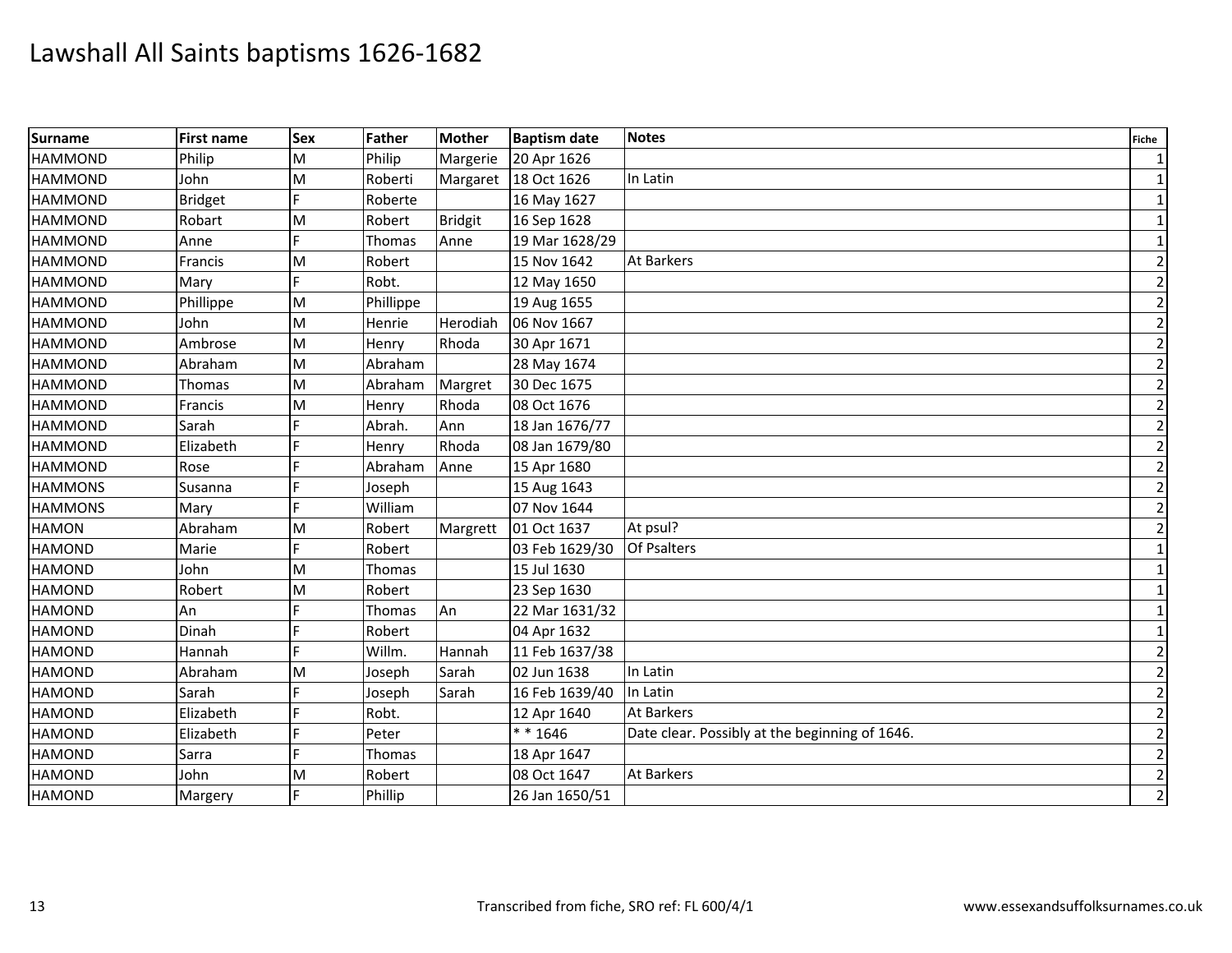| <b>Surname</b>  | <b>First name</b> | <b>Sex</b> | Father   | <b>Mother</b>   | <b>Baptism date</b> | <b>Notes</b> | <b>Fiche</b>   |
|-----------------|-------------------|------------|----------|-----------------|---------------------|--------------|----------------|
| <b>HAMOND</b>   | Anne              |            | Thomas   |                 | 18 Oct 1652         |              | $\overline{2}$ |
| <b>HAMOND</b>   | Mary              |            | Phillip  |                 | 07 Nov 1652         |              | $\overline{2}$ |
| <b>HAMOND</b>   | Abraham           | M          | Robert   |                 | 02 Jan 1652/53      |              | $\overline{2}$ |
| <b>HAMOND</b>   | Mary              | F          | Phillip  |                 | 28 Apr 1653         |              | $\overline{2}$ |
| <b>HAMOND</b>   | Robert            | M          | Phillip  | Sarah           | 21 Oct 1661         |              | $\overline{2}$ |
| <b>HAMOND</b>   | Mary              | F          | John     | Mary            | 30 Mar 1666         |              | $\overline{2}$ |
| <b>HAMOND</b>   | George            | M          | Henry    | Rodiah          | 29 Nov 1668         |              | $\overline{2}$ |
| <b>HAMOND</b>   | Susan             |            | John     | Mary            | 02 Jan 1668/69      |              | $\overline{2}$ |
| <b>HAMOND</b>   | John              | M          | John     | Mary            | 13 Dec 1672         |              | $\overline{c}$ |
| <b>HAMOND</b>   | Abraham           | M          | Henry    | Rhodah          | 21 Dec 1673         |              | $\overline{2}$ |
| <b>HANCOCKE</b> | Rhode             |            |          | Elizabeth       | 25 Feb 1639/40      | In Latin     | $\overline{2}$ |
| <b>HARALD</b>   | John              | M          | Nicholas | Alice           | 11 Jan 1679/80      |              | $\overline{2}$ |
| <b>HAROLD</b>   | John              | M          | John     |                 | 15 Apr 1661         |              | $\overline{2}$ |
| <b>HARRALD</b>  | Samuell           | M          | John     | Grace           | 12 Jun 1681         |              | $\overline{2}$ |
| <b>HARROLD</b>  | Mary              |            | John     | Ethildred       | 21 Jun 1663         |              | $\overline{2}$ |
| <b>HARROLD</b>  | Sarah             |            | John     | Ethildred       | 08 Nov 1665         |              | $\overline{2}$ |
| <b>HARROLD</b>  | Anne              | F          | John     | Awdrie          | 15 Mar 1667/68      |              | $\overline{2}$ |
| <b>HAWARD</b>   | Henry             | M          | Samuell  |                 | 15 Feb 1672/73      |              | $\overline{2}$ |
| <b>HAWARD</b>   | Samuell           | M          | Henry    | Sarah           | 31 Mar 1673         |              | $\overline{2}$ |
| <b>HAWARD</b>   | Hanna             |            | Will.    | Hanna           | 19 Apr 1673         |              | $\overline{2}$ |
| <b>HAYWARD</b>  | Dorothie          |            | John     |                 | 14 Dec 1628         |              | $\mathbf{1}$   |
| <b>HAYWARD</b>  | Thamosin          | F          | John     |                 | 23 Oct 1632         |              | $\mathbf{1}$   |
| <b>HAYWARD</b>  | Susanna           | E          | John     | Martha          | 09 Sep 1638         | In Latin     | $\overline{2}$ |
| <b>HAYWARD</b>  | William           | M          | Richard  | <b>Brigette</b> | 09 Jun 1639         | In Latin     | $\overline{2}$ |
| <b>HAYWARD</b>  | John              | M          | John     |                 | 06 Jan 1640/41      |              | $\overline{2}$ |
| <b>HAYWARD</b>  | Phillip           | M          | John     |                 | 30 Apr 1643         |              | $\overline{2}$ |
| <b>HAYWARD</b>  | Richard?          | M          | Richard  |                 | 11 Nov 1643         |              | $\overline{2}$ |
| <b>HAYWARD</b>  | Mary              | F          | John     |                 | 14 Apr 1644         |              | $\overline{2}$ |
| <b>HAYWARD</b>  | Robert            | M          | John     |                 | 14 Mar 1646/47      |              | $\overline{2}$ |
| <b>HAYWARD</b>  | Phillip?          | M          | Richard  |                 | 24 Mar 1647/48      |              | $\mathbf 2$    |
| <b>HAYWARD</b>  | Mary              |            | George   |                 | 20 Jun 1652         |              | $\overline{2}$ |
| <b>HAYWARD</b>  | John              | M          | George   |                 | 03 Oct 1653         |              | $\overline{2}$ |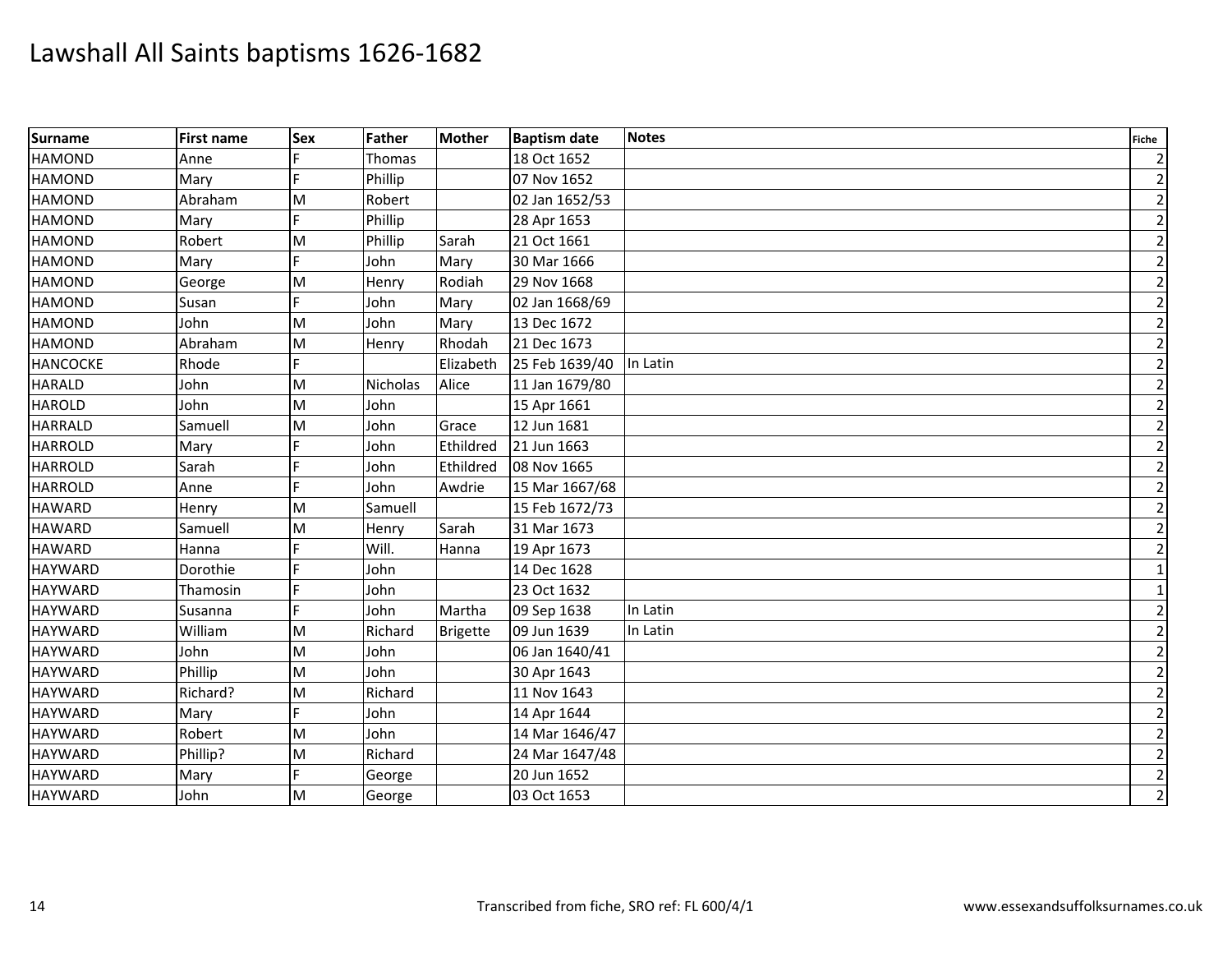| <b>Surname</b>  | <b>First name</b> | <b>Sex</b> | Father   | <b>Mother</b>  | <b>Baptism date</b> | <b>Notes</b>                                                                                                                                          | <b>Fiche</b>            |
|-----------------|-------------------|------------|----------|----------------|---------------------|-------------------------------------------------------------------------------------------------------------------------------------------------------|-------------------------|
| <b>HAYWARD</b>  | Mathew            |            | John     |                | 25 Mar 1655         |                                                                                                                                                       | $\overline{2}$          |
| <b>HAYWARD</b>  | Mary              |            | George   |                | 02 Mar 1660/61      |                                                                                                                                                       | $\overline{2}$          |
| <b>HAYWARD</b>  | Sarah             |            | Henry    | Sarah          | 08 Jan 1664/65      |                                                                                                                                                       | $\overline{2}$          |
| <b>HAYWARD</b>  | Henry             | M          | Henry    | Sarah          | 16 Sep 1666         |                                                                                                                                                       | $\mathbf{2}$            |
| <b>HAYWARD</b>  | Mary              | E          | Phillip  |                | 16 Apr 1676         |                                                                                                                                                       | $\overline{2}$          |
| <b>HAYWARD</b>  | Samwell           | M          | Henry    | Sarah          | 03 Feb 1676/77      |                                                                                                                                                       | $\mathbf{2}$            |
| <b>HAYWARD</b>  | John              | M          | Samuel   | Sarah          | 01 Apr 1678         |                                                                                                                                                       | $\overline{2}$          |
| <b>HAYWARD</b>  | Andrew            | M          | Andrew   | Barbary        | 26 Nov 1678         |                                                                                                                                                       | $\overline{2}$          |
| <b>HAYWARD</b>  | Elizabeth         | E          | Andrew   | <b>Barbara</b> | 25 May 1680         |                                                                                                                                                       | $\overline{2}$          |
| <b>HAYWARD</b>  | Alice             | E          | John     | Alice          | 16 Apr 1682         |                                                                                                                                                       | $\overline{2}$          |
| <b>HAYWARD</b>  | George            | M          | George   |                | 19 Oct 1676         | Confusing: Entred with marriages, and says "marryed" by the date, but the<br>format (George son of George Hayward and his wife) looks like a baptism. | $\overline{\mathbf{3}}$ |
| <b>HAYWARDE</b> |                   |            | Henrie   | Sarah          | 11 Oct 1668         |                                                                                                                                                       | $\overline{2}$          |
| <b>HEAD</b>     | John              | M          | John     | Grace          | 06 Mar 1627/28      |                                                                                                                                                       | $1\vert$                |
| <b>HEAD</b>     | Roger             | M          | Roger    |                | 05 Apr 1629         |                                                                                                                                                       | $1\vert$                |
| <b>HEAD</b>     | Ambrose           | M          | John     | Grace          | 18 Feb 1629/30      | In Latin                                                                                                                                              | $1\vert$                |
| <b>HEAD</b>     | Abraham           | M          | John     |                | 17 Jul 1632         |                                                                                                                                                       | $1\vert$                |
| <b>HEAD</b>     | Abraham           | M          | Abrah.   | Mary           | 28 Dec 1656         |                                                                                                                                                       | $\overline{2}$          |
| <b>HEAD</b>     | Abm               | M          | Abraham  | Mirie          | 21 Oct 1660         |                                                                                                                                                       | $\overline{2}$          |
| HIB[BL]E        | Frances           | M          | George   |                | 11 Jan 1662/63      |                                                                                                                                                       | $\overline{2}$          |
| <b>HIBBLE</b>   | Janne             |            | George   |                | 22 Dec 1652         |                                                                                                                                                       | $\overline{2}$          |
| <b>HIBLEN</b>   | An                | E          | Edmond   |                | 16 Nov 1631         |                                                                                                                                                       | $1\vert$                |
| <b>F</b> HILL   | Walter            | M          | Oliver   |                | 19 Feb 1642/43      |                                                                                                                                                       | $\overline{2}$          |
| <b>HILL</b>     | Jonah             | M          | Oliver   |                | 17 Jan 1657/58      |                                                                                                                                                       | $\overline{2}$          |
| <b>HILL</b>     | Augustine         | M          | Almond   | Elizabeth      | 04 Jan 1662/63      | Abode: Bury                                                                                                                                           | $\overline{2}$          |
| <b>HILLES</b>   | George            | M          | Ollowfer |                | 29 Oct 1648         |                                                                                                                                                       | $\overline{2}$          |
| <b>HILLS</b>    | Isaack            | M          | Olifer   |                | 28 Mar 1652         |                                                                                                                                                       | $\overline{2}$          |
| <b>HILLS</b>    | Oliver            | M          | Oliver   |                | 16 Sep 1655         |                                                                                                                                                       | $\overline{2}$          |
| <b>HILLSE</b>   | George            | M          | George   |                | 10 Dec 1654         |                                                                                                                                                       | $\mathbf{2}$            |
| <b>HOW</b>      | George            | M          | Henry    |                | 11 Sep 1631         |                                                                                                                                                       | $1\vert$                |
| <b>HOWARD</b>   | Andrew            | M          | Andrew   | Barbary        | 10 Aug 1675         |                                                                                                                                                       | $\overline{2}$          |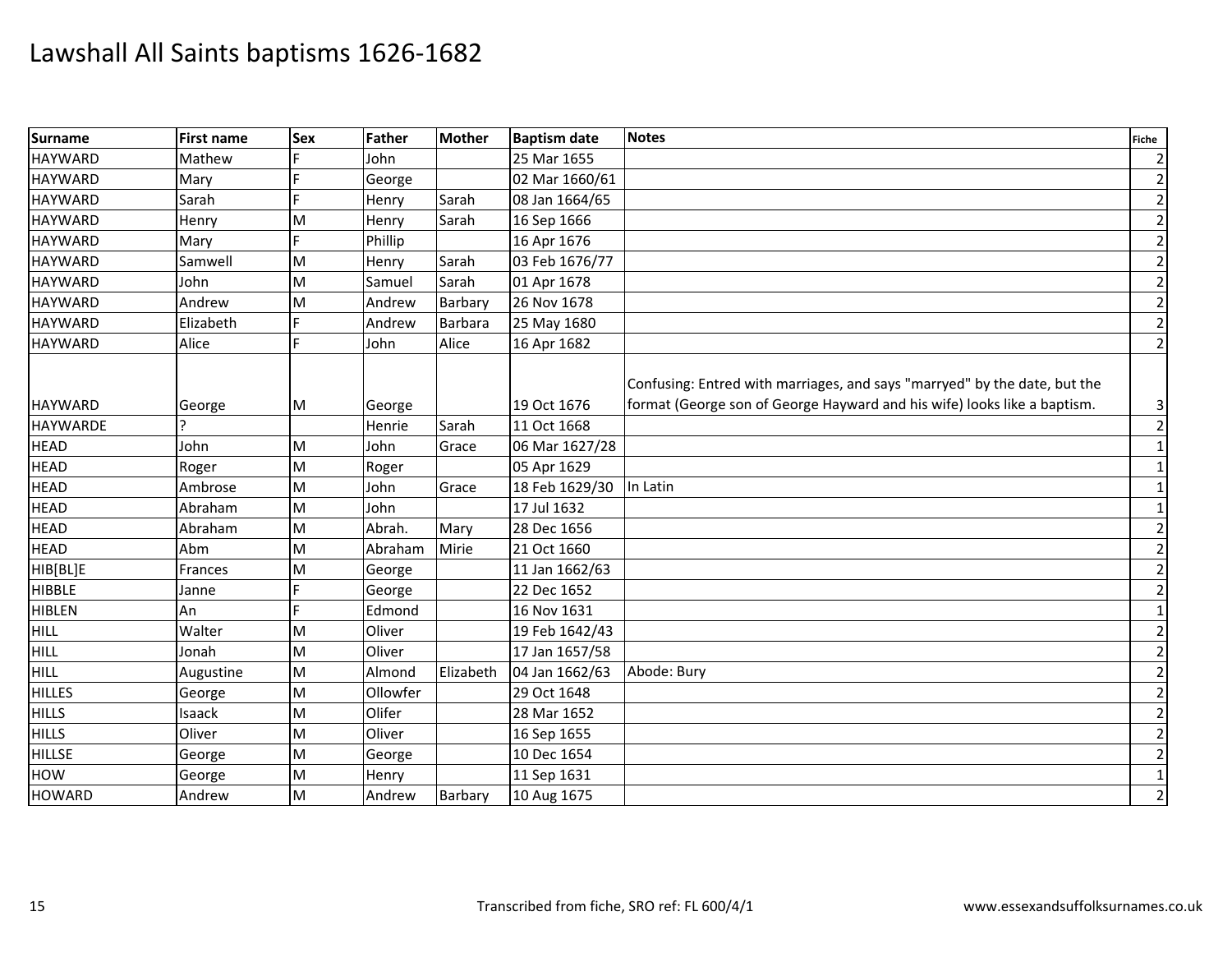| <b>Surname</b> | <b>First name</b> | <b>Sex</b> | Father   | <b>Mother</b> | <b>Baptism date</b> | <b>Notes</b>                                                                 | <b>Fiche</b>   |
|----------------|-------------------|------------|----------|---------------|---------------------|------------------------------------------------------------------------------|----------------|
| <b>HOWARD</b>  | Sarah             |            | Samuel   |               | 23 Jan 1680/81      |                                                                              | $\overline{2}$ |
| <b>HUNT</b>    | <b>Benedict</b>   | M          | Benedict | Sarah         | 09 Jun 1638         | In Latin                                                                     | $\overline{2}$ |
| <b>HUNT</b>    | Mary              |            | George   | Sarah         | 10 Feb 1638/39      | In Latin                                                                     | $\overline{2}$ |
| <b>HUNTE</b>   | Thomas            | M          | Willm    |               | 16 Jul 1648         |                                                                              | $\mathbf{2}$   |
| <b>INNOLD</b>  | Mary              | E          | Gilbert  |               | 03 Apr 1653         |                                                                              | $\overline{2}$ |
| <b>JACKSON</b> | John              | M          | John     |               | 05 Nov 1628         |                                                                              | $1\vert$       |
| <b>JACKSON</b> | Sarah             |            | John     |               | 02 Jun 1640         |                                                                              | $\overline{2}$ |
| <b>JACTION</b> | Marie             |            | John     |               | 26 Nov 1629         |                                                                              | $1\vert$       |
| <b>JACTION</b> | John              | M          | John     |               | 16 Feb 1631/32      |                                                                              | $\mathbf{1}$   |
| <b>JACTION</b> | Elizabeth         |            | John     |               | 22 Apr 1634         |                                                                              | $\mathbf{1}$   |
| <b>JACTION</b> | An                |            | John     | Mary          | 06 Aug 1637         |                                                                              | $\overline{2}$ |
| <b>JAQUERY</b> | Mary              |            | Simond   |               | * Feb 1645/6        | Date unclear.                                                                | $\overline{2}$ |
| <b>JEYES</b>   | Elizabeth         | F          | William  | Frances       | 11 Feb 1680/81      |                                                                              | $\overline{2}$ |
| <b>JOHNSON</b> | John              | M          | John     | Rose          | 19 Aug 1638         | In Latin                                                                     | $\overline{2}$ |
|                |                   |            |          |               |                     | Baptism date not in register. Follows entry on 4 Oct, comes before one on 28 |                |
| <b>JOHNSON</b> | Ralfe             | M          | John     | Rose          | $* * 1640$          | Oct.                                                                         | $\overline{2}$ |
| <b>KENDALL</b> | Grace             | F.         | Richard  |               | 16 May 1641         |                                                                              | $\overline{2}$ |
| <b>KING</b>    | Michaell          | M          | Will.    | Elizabeth     | 07 Jan 1668/69      |                                                                              | $\overline{2}$ |
| KINGE          | Willm.            | M          | Willm.   | Elizabeth     | 10 Jul 1667         |                                                                              | $\overline{2}$ |
| <b>LAMB</b>    | Daniel            | M          | Georg    |               | 24 Feb 1629/30      |                                                                              | $1\vert$       |
| LAMB           | George            | M          | George   |               | 25 Jul 1632         |                                                                              | $\mathbf{1}$   |
| LAMB           | William           | M          | Will.    |               | 11 Dec 1634         |                                                                              | $1\vert$       |
| LAMB           | John              | M          | George   |               | 01 Feb 1634/35      |                                                                              | 1              |
| LAMB           | Mille?            |            | William  | Rose          | 20 Nov 1636         |                                                                              | $1\vert$       |
| <b>LAMB</b>    | Mary              |            | George   | Susanna       | 26 Aug 1638         | In Latin                                                                     | $\overline{2}$ |
| <b>LAMB</b>    | David             | M          | Georg    |               | 03 Jun 1641         |                                                                              | $\overline{2}$ |
| LAMB           | Susan             | E          | Benjamin | Susan         | 11 Jun 1677         |                                                                              | $\overline{2}$ |
| LAMBE          | Beniamyn          | M          | George   |               | 23 Feb 1644/45      |                                                                              | $\overline{2}$ |
| LAMBE          | Ellen             |            | Benjamin | Susan         | 11 Oct 1668         |                                                                              | $\overline{2}$ |
| LAMBE          | Mary              | F          | Benjamin | Susan         | 09 Feb 1672/73      |                                                                              | $\mathbf{2}$   |
| LANGHAM        | William           | M          | Will.    | An            | 02 Apr 1637         |                                                                              | $\overline{2}$ |
| LANGHAM        | An                |            | William  | Ann           | 26 Jan 1639/40      | In Latin                                                                     | $\overline{2}$ |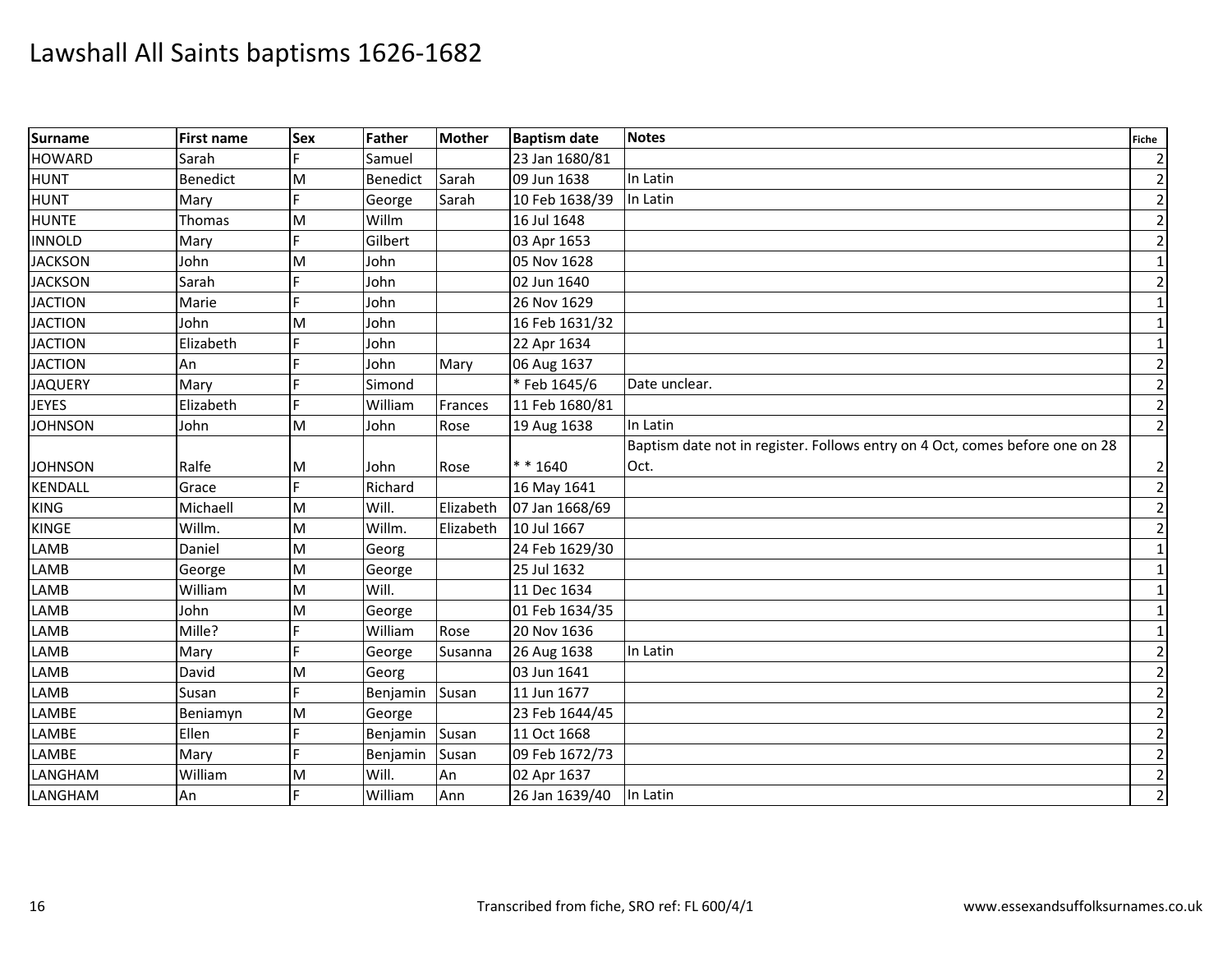| LANGHAM<br>LANGHAM<br><b>LANGHAM</b><br><b>LINGE</b><br><b>LOCKE</b><br><b>LOCKE</b><br><b>LOCKE</b> | George<br>Mary<br>Anne<br>Peter<br>John<br>Margaret<br>John<br>Thomas<br>Mary | M<br>M<br>M<br>M<br>M | William<br>Willm.<br>Willm.<br>James<br>James<br>John |           | 26 May 1644<br>19 Apr 1647<br>26 Feb 1653/54<br>03 Dec 1647 |                                                                                                                                                                                                                                                                                                                                                                  | $\overline{2}$<br>$\overline{2}$<br>$\overline{2}$ |
|------------------------------------------------------------------------------------------------------|-------------------------------------------------------------------------------|-----------------------|-------------------------------------------------------|-----------|-------------------------------------------------------------|------------------------------------------------------------------------------------------------------------------------------------------------------------------------------------------------------------------------------------------------------------------------------------------------------------------------------------------------------------------|----------------------------------------------------|
|                                                                                                      |                                                                               |                       |                                                       |           |                                                             |                                                                                                                                                                                                                                                                                                                                                                  |                                                    |
| <b>LINGE</b>                                                                                         |                                                                               |                       |                                                       |           |                                                             |                                                                                                                                                                                                                                                                                                                                                                  |                                                    |
|                                                                                                      |                                                                               |                       |                                                       |           |                                                             |                                                                                                                                                                                                                                                                                                                                                                  |                                                    |
|                                                                                                      |                                                                               |                       |                                                       |           |                                                             |                                                                                                                                                                                                                                                                                                                                                                  | $\overline{2}$                                     |
|                                                                                                      |                                                                               |                       |                                                       |           | 24 Dec 1648                                                 |                                                                                                                                                                                                                                                                                                                                                                  | $\overline{2}$                                     |
|                                                                                                      |                                                                               |                       |                                                       |           | 04 Oct 1644                                                 |                                                                                                                                                                                                                                                                                                                                                                  | $\overline{2}$                                     |
|                                                                                                      |                                                                               |                       | John                                                  |           | * Jan 1645/6                                                | Date unclear.                                                                                                                                                                                                                                                                                                                                                    | $\overline{2}$                                     |
|                                                                                                      |                                                                               |                       | John                                                  |           | 13 Feb 1646/47                                              |                                                                                                                                                                                                                                                                                                                                                                  | $\overline{2}$                                     |
| <b>LOCKE</b>                                                                                         |                                                                               |                       | John                                                  |           | 21 Apr 1650                                                 |                                                                                                                                                                                                                                                                                                                                                                  | $\overline{2}$                                     |
| <b>LOCKE</b>                                                                                         | Sarah                                                                         |                       | John                                                  |           | 03 Oct 1652                                                 |                                                                                                                                                                                                                                                                                                                                                                  | $\overline{2}$                                     |
| <b>LOCKE</b>                                                                                         | Anne                                                                          |                       | John                                                  |           | 05 Dec 1654                                                 |                                                                                                                                                                                                                                                                                                                                                                  | $\overline{2}$                                     |
| <b>LOCKE</b>                                                                                         | Susan                                                                         | E                     | John                                                  | Abigall   | 27 Feb 1667/68                                              |                                                                                                                                                                                                                                                                                                                                                                  | $\overline{2}$                                     |
| M[A_][Y_]SO[R_]                                                                                      | Mary                                                                          |                       | Robert                                                |           | 15 Oct 1662                                                 | Mary & Elizabeth, daughter s of                                                                                                                                                                                                                                                                                                                                  | $\overline{2}$                                     |
| M[A_][Y_]SO[R_]                                                                                      | Elizabeth                                                                     |                       | Robert                                                |           | 15 Oct 1662                                                 | Mary & Elizabeth, daughter s of                                                                                                                                                                                                                                                                                                                                  | $\overline{2}$                                     |
| <b>MANNING</b>                                                                                       | Elizabeth                                                                     |                       | Ambrose                                               | Elizab.   | 25 Feb 1637/38                                              |                                                                                                                                                                                                                                                                                                                                                                  | $\overline{2}$                                     |
| <b>MANNING</b>                                                                                       | Mary                                                                          |                       | Ambrose                                               |           | 06 Jan 1640/41                                              |                                                                                                                                                                                                                                                                                                                                                                  | $\overline{2}$                                     |
| <b>MANNING</b>                                                                                       | Mary                                                                          |                       | John                                                  | Elizab.   | 07 Jul 1661                                                 |                                                                                                                                                                                                                                                                                                                                                                  | $\overline{2}$                                     |
| <b>MANNING</b>                                                                                       | Judeth                                                                        |                       | John                                                  | Elizabeth | 03 Jul 1664                                                 |                                                                                                                                                                                                                                                                                                                                                                  | $\overline{2}$                                     |
| <b>MANNINGE</b>                                                                                      | John                                                                          | M                     | Joseph                                                | Elizabeth | 02 Apr 1626                                                 |                                                                                                                                                                                                                                                                                                                                                                  | $\mathbf{1}$                                       |
| <b>MANNINGE</b>                                                                                      | William                                                                       | M                     | Thomas                                                |           | 24 Feb 1629/30                                              | In Latin                                                                                                                                                                                                                                                                                                                                                         | 1                                                  |
| <b>MANNINGE</b>                                                                                      | Dorothy                                                                       | E                     | Thomas                                                |           | 23 Jun 1633                                                 |                                                                                                                                                                                                                                                                                                                                                                  | $\mathbf{1}$                                       |
| <b>MANNINGE</b>                                                                                      | John                                                                          | M                     | Ambrose                                               |           | 24 Mar 1643/44                                              |                                                                                                                                                                                                                                                                                                                                                                  | $\overline{2}$                                     |
| MAYE[NR]<br>An                                                                                       |                                                                               |                       | James                                                 |           | 01 Jun 1630                                                 |                                                                                                                                                                                                                                                                                                                                                                  | $\mathbf{1}$                                       |
| <b>MEAD</b><br>John                                                                                  |                                                                               | M                     | John                                                  | Mary      | 17 May 1675                                                 | Bastard son of John Appleton & Mary Mead                                                                                                                                                                                                                                                                                                                         | $\overline{c}$                                     |
| MERRYLLS<br>Alce                                                                                     |                                                                               | E                     | John                                                  | Alce      | 02 Aug 1666                                                 |                                                                                                                                                                                                                                                                                                                                                                  | $\overline{2}$                                     |
| MO[R ]THAM<br>John                                                                                   |                                                                               | M                     | Edmund                                                | Anne      | 14 May 1626                                                 |                                                                                                                                                                                                                                                                                                                                                                  | $\mathbf{1}$                                       |
| <b>MORE</b>                                                                                          | Anna                                                                          |                       | Joshua                                                |           | Elizabeth   19 Jul 1627                                     | Note in Latin, hard to read, but seems to say that she was born untimely<br>(premature), nevertheless, "that life she had in her for the space of 2 hours."<br>She was born prematurely and lived for two hours. There is a burial for Anna<br>More on 20 Jul 1627, which has another, shorter note in Latin, but is mostly<br>illegible because of an ink spot. | $1\vert$                                           |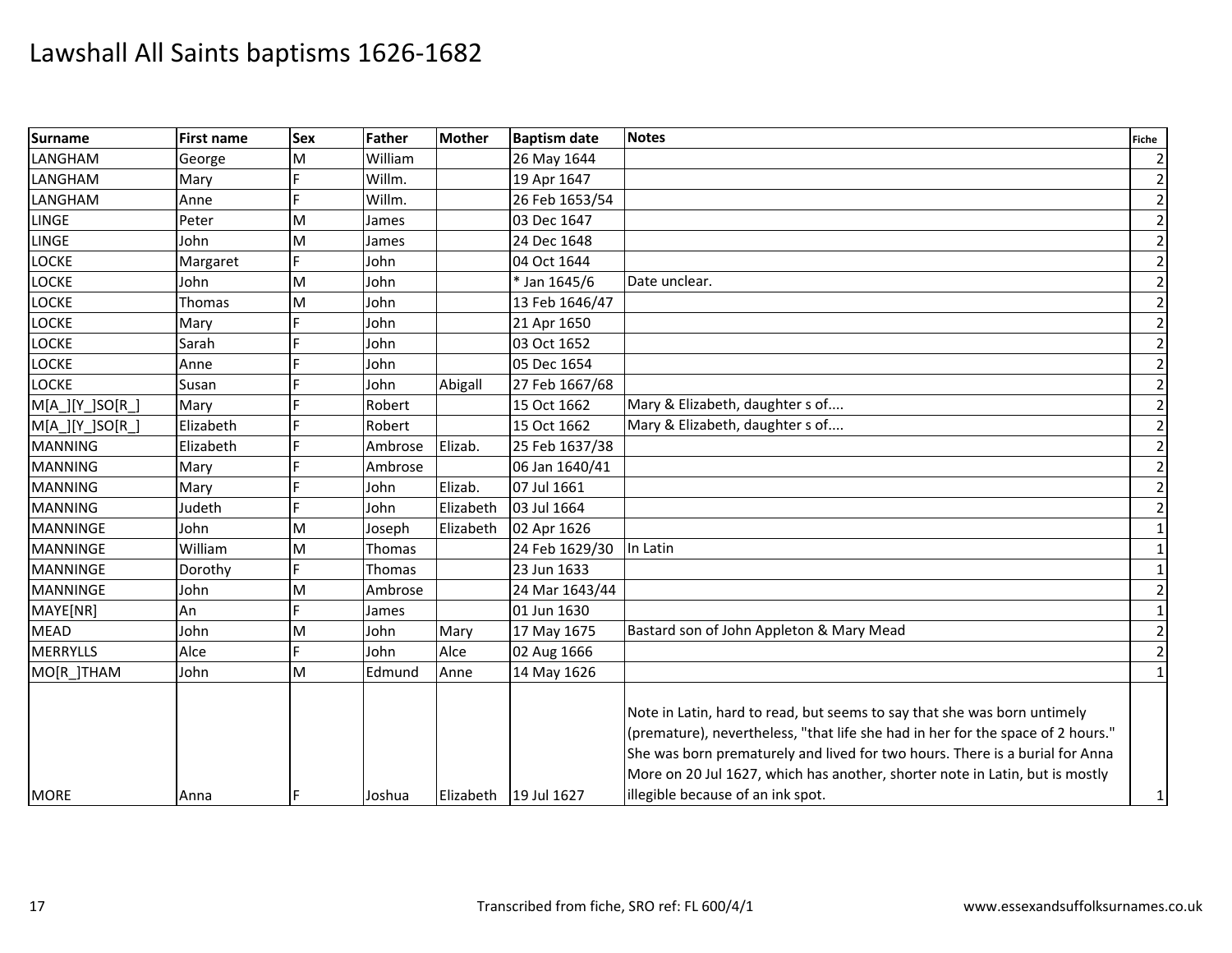| <b>Surname</b> | <b>First name</b> | <b>Sex</b> | Father        | Mother    | <b>Baptism date</b>      | <b>Notes</b>                                                                                 | <b>Fiche</b>    |
|----------------|-------------------|------------|---------------|-----------|--------------------------|----------------------------------------------------------------------------------------------|-----------------|
| <b>MORE</b>    | Joshua            | M          | Joshua        | Elizabeth | 06 Jan 1628/29           | In Latin. Son of Joshua More, clerica                                                        | $\mathbf{1}$    |
| <b>MORE</b>    | John              | M          | Peripetrie    |           | 17 Jan 1629/30           |                                                                                              | $\mathbf{1}$    |
| <b>MOTT</b>    | Eve               |            | Peregrine     |           | 01 Jan 1634/35           |                                                                                              | $\mathbf{1}$    |
| <b>MOTT</b>    | <b>Thomas</b>     | M          | Thomas        |           | $* * 1642$               | Date not in register. Probably 18 Dec.                                                       | $\overline{2}$  |
| <b>MOTT</b>    | Susan             | E          | Thomas        |           | * Aug 1646               | Date unclear.                                                                                | $\mathbf 2$     |
| <b>MOTT</b>    | Thomas            | M          | Tho.          |           | 03 Dec 1654              |                                                                                              | $\overline{2}$  |
| <b>MOTT</b>    | Elizabeth         |            |               |           | 16 Oct 1656              | Parents' names not in register. Unclear if surname is that of mother or father.              | $\overline{2}$  |
| <b>MOTT</b>    | John              |            |               |           | 29 Mar 1657              | Parents' names not in register. Unclear if surname is that of mother or father.              | 2               |
| <b>MOTT</b>    | John              | M          | John          |           | 18 Jan 1662/63           |                                                                                              | $\overline{2}$  |
| <b>MOTT</b>    | Margret           |            | Thomas        |           | 14 Feb 1662/63           |                                                                                              | $\overline{2}$  |
| <b>MOTT</b>    | Mary              | E          | Thomas        | Susan     | 13 Nov 1664              |                                                                                              | $\overline{2}$  |
| <b>MOTT</b>    | John              | M          | John          | Mary      | * Jul 1665               | Day of month faded.                                                                          | $\overline{2}$  |
| <b>MOTT</b>    | Mary              |            | John          | Mary      | 19 Aug 1666              |                                                                                              | $\overline{2}$  |
| <b>MOTT</b>    | Elizabeth         |            | <b>Thomas</b> |           | Margarett 01 Mar 1667/68 |                                                                                              | $\overline{2}$  |
| <b>MOTT</b>    | Marie             |            | Jo.           | Marie     | 14 Aug 1668              |                                                                                              | $\mathbf 2$     |
| <b>MOTT</b>    | Eliz.             |            | Tho.          |           | Margarett 27 Sep 1668    |                                                                                              | $\overline{2}$  |
| <b>MOTT</b>    | Anne              |            | Thomas        |           | 21 Feb 1674/75           |                                                                                              | $\overline{2}$  |
| <b>MOTTE</b>   | Mary              |            | Thomas        |           | 04 Feb 1643/44           |                                                                                              | $\overline{2}$  |
| <b>MOTTE</b>   | Thomas            | M          | Thomas        |           | 18 Feb 1648/49           |                                                                                              | $\overline{2}$  |
| <b>MOWER</b>   | Michael           | M          | Robert        | Abigail   | 16 Mar 1627/28           |                                                                                              | $\mathbf{1}$    |
| <b>MOWER</b>   | Robert            | M          | Robert        |           | 21 Jan 1629/30           |                                                                                              | $1\overline{ }$ |
|                |                   |            |               |           |                          | Daughter of Grace Mower, base born. Will Crecke son to John Crecke                           |                 |
| <b>MOWER</b>   | Maria             |            | Will.         | Grace     | 29 Sep 1630              | sometime inhabitant here.                                                                    | $\mathbf{1}$    |
| <b>MOWER</b>   | Peter             | M          | Robert        | Abigail   | 16 Feb 1639/40           | In Latin                                                                                     | $\overline{2}$  |
| <b>MOWER</b>   | Marie             | È,         | Robert        |           | 18 Feb 1654/55           | Daughter of Robert Mower jnr                                                                 | $\overline{2}$  |
| <b>MOWER</b>   | Abigail           | E          | Robert        |           | 26 Dec 1656              |                                                                                              | $\overline{2}$  |
| <b>MOWER</b>   | Michael           | М          | Robert        |           | 23 Mar 1657/58           | Entered with baptisms. Another entry repeated among burials gives father's<br>name as Roger. |                 |
| <b>MOWER</b>   | Elizabeth         | E          | Robert        |           | 23 Jan 1661/62           |                                                                                              | $\frac{2}{2}$   |
| <b>MOWER</b>   | Robert?           | M          | Robert        | Mary      | 09 Aug 1663              | Child's name has faded.                                                                      | $\overline{2}$  |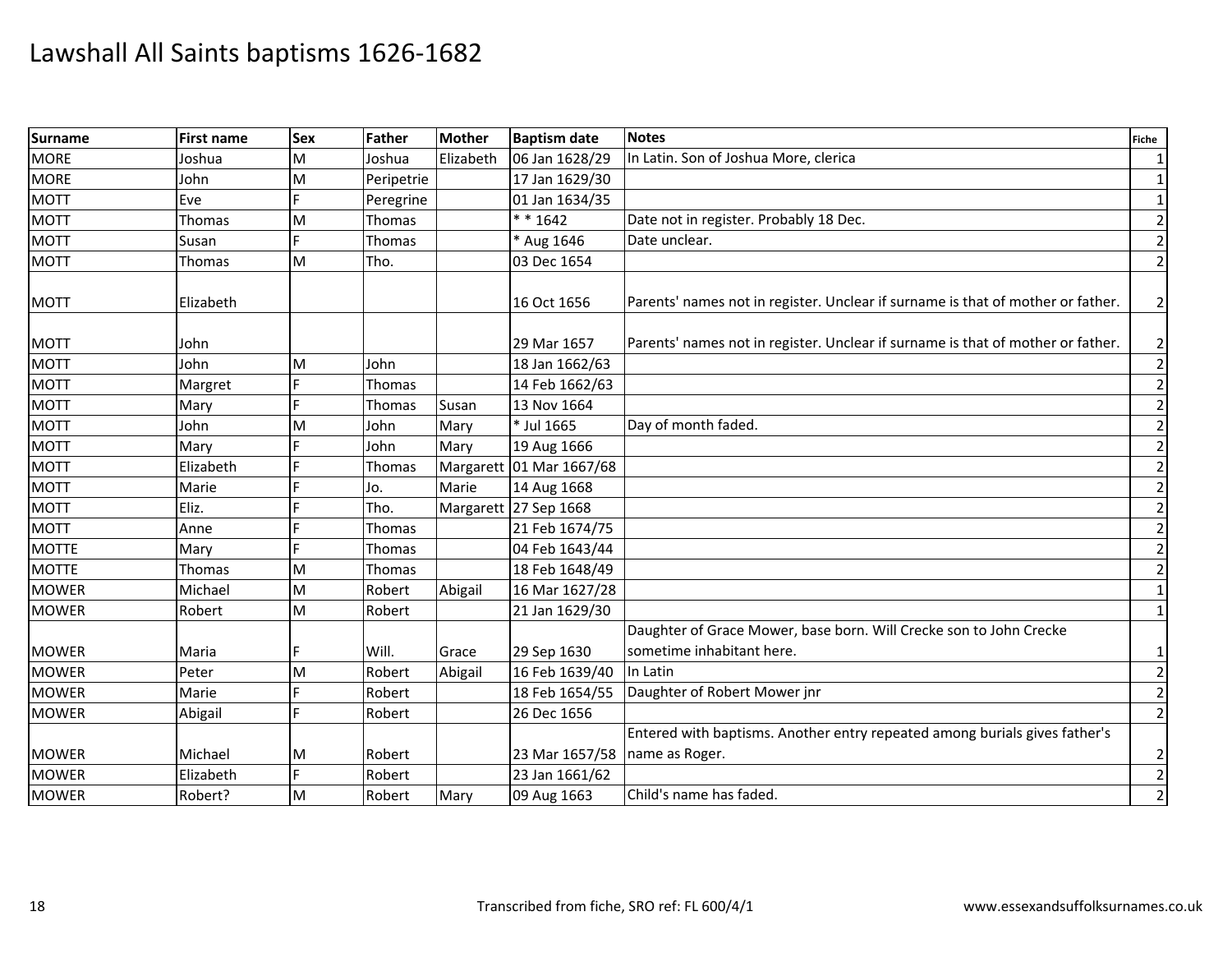| <b>Surname</b>  | <b>First name</b> | <b>Sex</b> | Father  | <b>Mother</b>   | <b>Baptism date</b> | <b>Notes</b>                                                                | Fiche          |
|-----------------|-------------------|------------|---------|-----------------|---------------------|-----------------------------------------------------------------------------|----------------|
| <b>MOWER</b>    | Alce              |            | Robt    | Mary            | 21 Mar 1665/66      |                                                                             | $\overline{2}$ |
| <b>MOWER</b>    | Peter             | M          | Rob.    | Mary            | 20 Dec 1668         |                                                                             | $\overline{2}$ |
| <b>MOWER</b>    | Michael           | M          | Roger   |                 | 25 Mar 1659         | Follows 1658 burials.                                                       | $\overline{2}$ |
|                 |                   |            |         |                 |                     | Amongst burials. This is repeated - originally entered with baptisms, where |                |
| <b>MOWER</b>    | Michael           | M          | Roger   |                 | 25 Mar 1659         | father's name is Robert.                                                    | $\mathbf{2}$   |
| <b>MULLEY</b>   | Jane              |            | Thomas  |                 | 11 Nov 1680         |                                                                             | $\overline{2}$ |
| <b>MUMPFORD</b> | Hannah?           |            | Edward  | Hannah          | 20 Nov 1667         | Child's first name smudged.                                                 | $\overline{2}$ |
| <b>MUNFORD</b>  | Edward            | M          | Edward  | Hannah          | 25 Aug 1666         |                                                                             | $\overline{2}$ |
| MUNNALL         | Mary              |            | Thomas  | Mary            | 29 Oct 1681         |                                                                             | $\overline{2}$ |
| MUNNINGE        | Antonie           | M          | Thom.   | Elizab.         | 06 Jul 1628         |                                                                             | $\mathbf{1}$   |
| <b>MYRRILLS</b> | Richard           | M          | John    | Helen           | 18 May 1666         |                                                                             | $\overline{2}$ |
| <b>NEALE</b>    | Willm.            | M          | Willm.  | An              | 31 Dec 1637         |                                                                             | $\overline{2}$ |
| <b>NELSON</b>   | <b>Bridgett</b>   |            | Georg   | <b>Bridgett</b> | 17 May 1640         |                                                                             | $\mathbf{2}$   |
| <b>NELSON</b>   | Grace             |            | Georg   |                 | 06 May 1643         |                                                                             | $\overline{2}$ |
| <b>NELSON</b>   | Grace             |            | George  |                 | * Jul 1646          | Date unclear.                                                               | $\mathbf{2}$   |
| <b>NICE</b>     | Anne              |            | Edmund  |                 | 03 Feb 1629/30      |                                                                             | $\vert$ 1      |
| <b>NONNE</b>    | Robert            | M          | Robt.   |                 | 08 Sep 1646         |                                                                             | $\overline{2}$ |
| <b>NONNE</b>    | William           | M          | Robert  |                 | 26 Apr 1652         |                                                                             | $\overline{2}$ |
| <b>NONNE</b>    | Mary              |            | Robert  |                 | 28 Oct 1652         |                                                                             | $\overline{2}$ |
| <b>NONNE</b>    | John              | M          | Phillip |                 | 30 May 1661         |                                                                             | $\overline{2}$ |
| <b>NONNE</b>    | Elizabeth         |            | William |                 | 29 Jul 1661         |                                                                             | $\overline{2}$ |
| <b>NONNE</b>    | Robert            | M          | William | Sarah           | 02 Nov 1662         | Born 28 Oct 1662                                                            | $\overline{2}$ |
| <b>NONNE</b>    | Robert            | M          | Henry   |                 | 14 Jan 1662/63      |                                                                             | $\overline{2}$ |
| <b>NONNE</b>    | Robert            | M          | Phillip |                 | 22 Feb 1662/63      |                                                                             | $\overline{2}$ |
| <b>NONNE</b>    | <b>Bridgett</b>   |            | Phillip | Dorothy         | 04 Sep 1664         |                                                                             | $\overline{2}$ |
| <b>NONNE</b>    | Roger             | M          | Phillip | Dorothy         | 07 Oct 1666         |                                                                             | $\overline{2}$ |
| <b>NUN</b>      | Sarah             | d          | William | Sarah           | 16 Apr 1659         |                                                                             | $\overline{2}$ |
| <b>NUN</b>      | William           | M          | Phillip | Dorathy         | 01 Sep 1676         |                                                                             | $\overline{2}$ |
| <b>NUNN</b>     | Christian         |            | Willm.  |                 | 28 Apr 1650         |                                                                             | $\overline{2}$ |
| <b>NUNN</b>     | Thomas            | M          | Willm   | Chrysten        | 29 Mar 1654         |                                                                             | $\mathbf{2}$   |
| <b>NUNN</b>     | Dorothy           |            | Phillip | Dorothy         | 03 Jul 1673         |                                                                             | $\overline{2}$ |
| <b>NUNNE</b>    | Randolph          | M          | Robert  |                 | 25 Nov 1644         |                                                                             | $\overline{2}$ |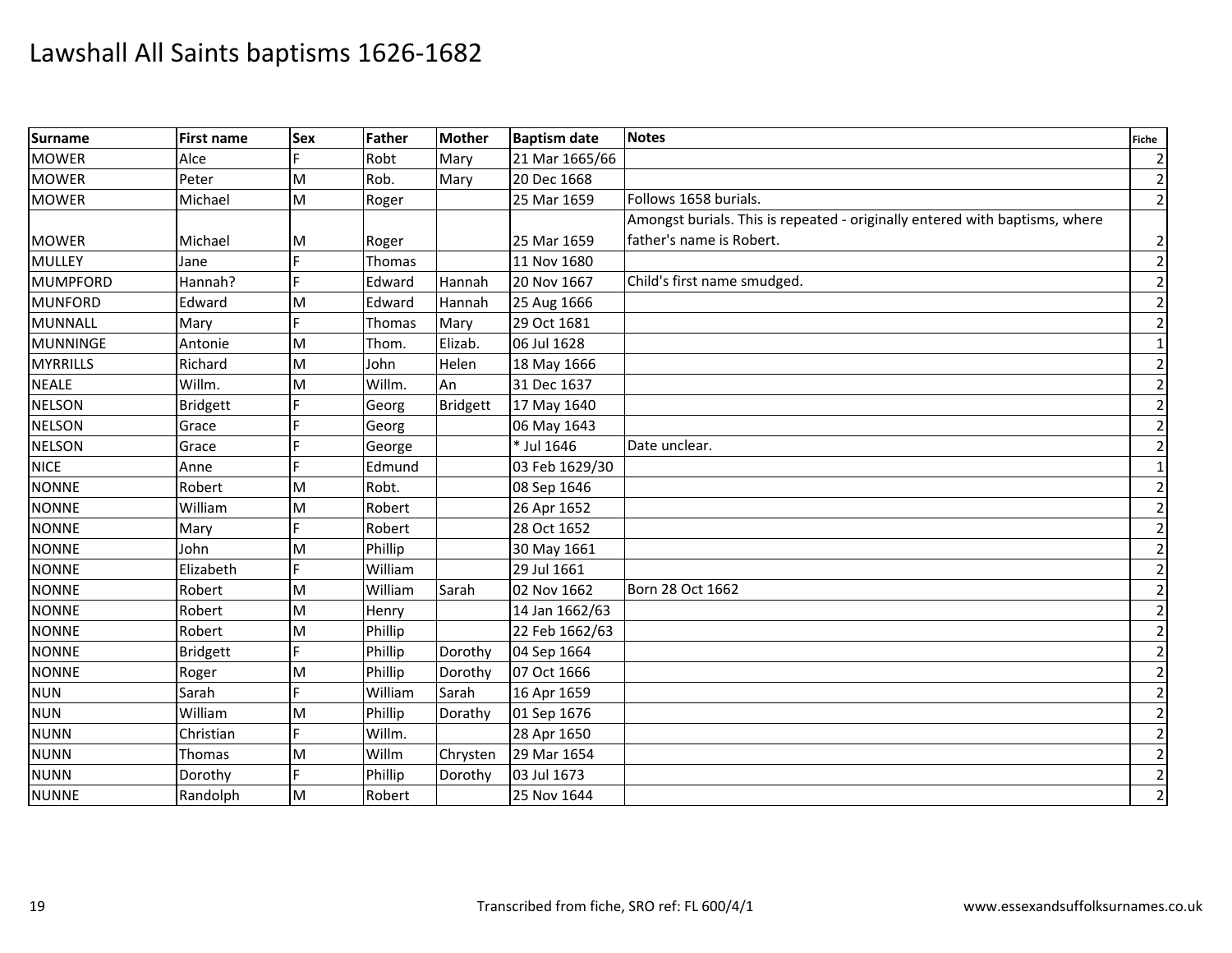| Surname        | First name  | <b>Sex</b> | <b>Father</b> | <b>Mother</b> | <b>Baptism date</b>    | <b>Notes</b>                                                                    | <b>Fiche</b>   |
|----------------|-------------|------------|---------------|---------------|------------------------|---------------------------------------------------------------------------------|----------------|
| <b>NUNNE</b>   | Willm       | M          | Willm         |               | 31 Aug 1648            |                                                                                 | $\overline{2}$ |
| <b>NUNNE</b>   | Margaret    | E          | Robert        | Elizabeth     | 16 Jul 1649            |                                                                                 | $\overline{2}$ |
| <b>NUNNE</b>   | Mary        |            | Willm.        |               | 05 Oct 1651            |                                                                                 | $\overline{2}$ |
| <b>NUNNE</b>   | Philip      | M          | Philip        | Dorothy       |                        | 15 Mar 1659/60 Born 24 Feb 1659/60                                              | $\overline{2}$ |
| <b>OLLEY</b>   | Henry       | M          | Gorge         | Ann           | 04 Dec 1670            |                                                                                 | $\overline{2}$ |
| OLLEY          | Sarah       |            | George        |               | 30 May 1680            |                                                                                 | $\overline{2}$ |
| OLLY           | Mary        |            | William       |               | 03 Jul 1664            | Abode: Shimpling                                                                | $\overline{2}$ |
| OLLY           | Elizabeth   |            | George        | Ann           | 03 Jan 1668/69         |                                                                                 | $\overline{2}$ |
| OLLY           | Mary        |            | George        |               | 08 Apr 1677            |                                                                                 | $\overline{2}$ |
| OLY            | Ann         | E          | George        |               | 22 Jun 1673            |                                                                                 | $\overline{2}$ |
| ONESTER?       | Phillip     | M          | Phillip       |               | Elesebaeth 22 Sep 1670 | Surname added after first names entered, in very small, hard-to-read, writing.  | $\overline{2}$ |
| ONG            | John        | M          | John          | Mary          | 08 Apr 1666            |                                                                                 | $\overline{2}$ |
| <b>ONGLES</b>  | Henry?      | M          | Henry         | Prudence      | 02 Aug 1663            | Child's name has faded.                                                         | $\overline{2}$ |
| <b>ORIEGES</b> | Ann         |            | William       | Alles         | 17 Dec 1671            |                                                                                 | $\overline{2}$ |
| <b>OUNGE</b>   | Ann         |            | Thomas        |               | 20 Apr 1647            |                                                                                 | $\overline{2}$ |
| P[E_]I[RN]S    | Mary Wright | F          |               | Joan          | 16 Jan 1675/76         |                                                                                 | $\overline{2}$ |
| PAIN           | John        | M          | Jeremiah      | Sarah         | 25 Jan 1676/77         |                                                                                 | $\overline{2}$ |
| PAIN           | Mary        |            | Thomas        |               | 09 Oct 1680            |                                                                                 | $\overline{2}$ |
| PAINE          | Willyam     | M          | Mathe.        | Priscilla     | 27 Jan 1627/28         |                                                                                 | $\mathbf 1$    |
| <b>PAINE</b>   | Richard     | M          | John          | Mary          | 22 Apr 1638            | In Latin                                                                        | $\overline{2}$ |
| <b>PAINE</b>   | John        | M          | Mathew        |               | 26 Jun 1653            |                                                                                 | $\overline{2}$ |
| PAINE          | Mety*       |            | Methew        |               | 20 May 1656            |                                                                                 | $\overline{2}$ |
| <b>PALFRY</b>  | Margaret    |            | William       | Mary          | 02 Feb 1639/40         | In Latin                                                                        | $\overline{2}$ |
| <b>PALFYE</b>  | Mary        |            | Willm.        | Elizab.       | 10 Sep 1637            |                                                                                 | $\overline{2}$ |
| <b>PARDYE</b>  | William     | M          | John          |               | 28 Feb 1640/41         |                                                                                 | $\overline{2}$ |
|                |             |            |               |               |                        |                                                                                 |                |
| <b>PARKER</b>  | Gabriel     | M          |               |               | 20 Jan 1666/67         | Parents' names not in register. Unclear if surname is that of mother or father. | $\overline{2}$ |
| <b>PARKER</b>  | George      | M          | John          | Grace         | 17 Nov 1672            |                                                                                 | $\overline{2}$ |
| <b>PARKER</b>  | Abram       | M          | John          | Grace         | 17 Oct 1675            |                                                                                 | $\overline{c}$ |
| PARTRIDGE      | Marie       |            | Jeffrie       | Abigail       | 14 Feb 1680/81         |                                                                                 | $\overline{2}$ |
| <b>PATTELL</b> | John        | M          | John          |               | 09 Mar 1644/45         |                                                                                 | $\overline{2}$ |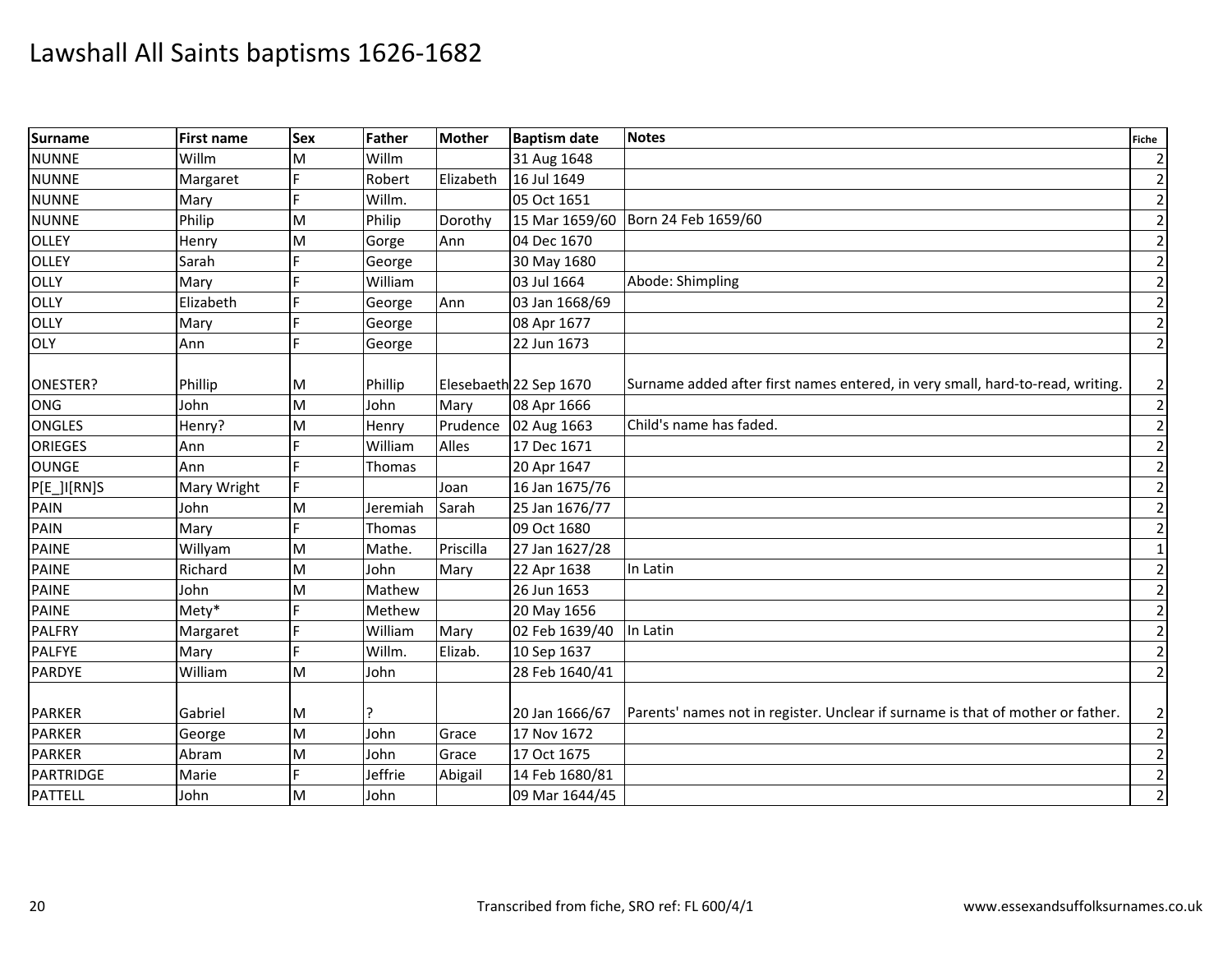| <b>Surname</b> | <b>First name</b> | <b>Sex</b> | Father  | <b>Mother</b> | <b>Baptism date</b>     | <b>Notes</b>                                               | <b>Fiche</b>   |
|----------------|-------------------|------------|---------|---------------|-------------------------|------------------------------------------------------------|----------------|
| <b>PATTLE</b>  | Agnes             |            | John    |               | 24 Feb 1638/39          | In Latin                                                   | $\overline{2}$ |
| <b>PATTLE</b>  | John              | M          | John    |               | 02 Feb 1640/41          |                                                            | $\overline{2}$ |
| <b>PATTLE</b>  | Susan             |            | John    |               | 01 Mar 1642/43 In Latin |                                                            | $\overline{2}$ |
| <b>PAYNE</b>   | Joseph            | M          | John    | Prudence      | 08 Jul 1627             |                                                            | $\mathbf{1}$   |
| <b>PAYNE</b>   | Prudence          | Е          | John    |               | 11 Jul 1630             |                                                            | $\mathbf{1}$   |
| PAYNE          | Mary              |            | John    | Mary          | 08 Aug 1632             |                                                            | $\mathbf{1}$   |
| <b>PAYNE</b>   | Prudence          |            | John    |               | 18 Mar 1633/34          |                                                            | $\mathbf{1}$   |
| <b>PAYNE</b>   | John              | M          | John    | Mary          | 19 Nov 1635             |                                                            | $\mathbf{1}$   |
| <b>PAYNE</b>   | Grace             | F          | Tho.    | Grace         | 25 Feb 1637/38          |                                                            | $\overline{2}$ |
| <b>PAYNE</b>   | Richard           | M          | Richard | Elizabeth     | 27 Oct 1639             | In Latin                                                   | $\overline{2}$ |
| <b>PAYNE</b>   | Elizabeth         |            | John    | Mary          | 28 Oct 1640             | Seems to say "in" after father's name - John Payne junior? | $\overline{2}$ |
| <b>PAYNE</b>   | Frances           |            | Richard |               | 07 Feb 1640/41          |                                                            | $\overline{2}$ |
| <b>PAYNE</b>   | Susan             |            | Thomas  | Grace         | 27 Mar 1642             |                                                            | $\overline{2}$ |
| <b>PAYNE</b>   | Sarah             | E.         | John    | Mary          | 07 Mar 1642/43          |                                                            | $\overline{2}$ |
| <b>PAYNE</b>   | Ambrose           | M          | Richard |               | 16 Feb 1643/44          |                                                            | $\overline{2}$ |
| PAYNE          | George            | M          | Thomas  |               | 09 Mar 1644/45          |                                                            | $\overline{2}$ |
| <b>PAYNE</b>   | Abraham           | M          | John    |               | 27 Mar 1645             | Son of John Payne ye younger                               | $\overline{2}$ |
| PAYNE          | Mary              |            | Mathew  |               | 29 Jun 1645             |                                                            | $\overline{2}$ |
| <b>PAYNE</b>   | Rebeke?           |            | Thomas  |               | 21 Oct 1647             |                                                            | $\overline{2}$ |
| <b>PAYNE</b>   | Jeremya?          | M          | John    |               | 03 Dec 1647             |                                                            | $\overline{2}$ |
| <b>PAYNE</b>   | John              | M          | Tho.    |               | 21 Jul 1650             |                                                            | $\overline{2}$ |
| <b>PAYNE</b>   | Jane              |            | Mathew  |               | 13 Jul 1651             |                                                            | $\overline{2}$ |
| PAYNE          | Samuell           | M          | Tho.    |               | 01 Jan 1651/52          |                                                            | $\overline{2}$ |
| <b>PAYNE</b>   | John              | M          | Joseph  |               | 06 Aug 1654             |                                                            | $\overline{2}$ |
| <b>PAYNE</b>   | Abraham           | M          | Thomas  | Grace         | 05 Jul 1655             |                                                            | $\overline{2}$ |
| <b>PAYNE</b>   | Elizabeth         | F          | Mathewe | Marie         | 02 Sep 1660             |                                                            | $\overline{2}$ |
| PAYOURET       | Thomas            | M          | Thomas  |               | 26 Jan 1639/40          | Gentris (In Latin)                                         | $\overline{2}$ |
| <b>PEACH</b>   | Richard           | M          | Richard |               | 26 Apr 1641             |                                                            | $\overline{2}$ |
| PEACH          | Sarah             |            | Richard | Sarah         | 20 Oct 1681             |                                                            | $\overline{2}$ |
| <b>PEIRCE</b>  | Grace             | F          | John    |               | 18 Jan 1651/52          |                                                            | $\mathbf 2$    |
| <b>PEIRCE</b>  | John?             | M          | John    |               | 16 Apr 1653             |                                                            | $\overline{2}$ |
| <b>PERRCE</b>  | Joseph            | M          | John    |               | 16 Apr 1654             |                                                            | $\overline{2}$ |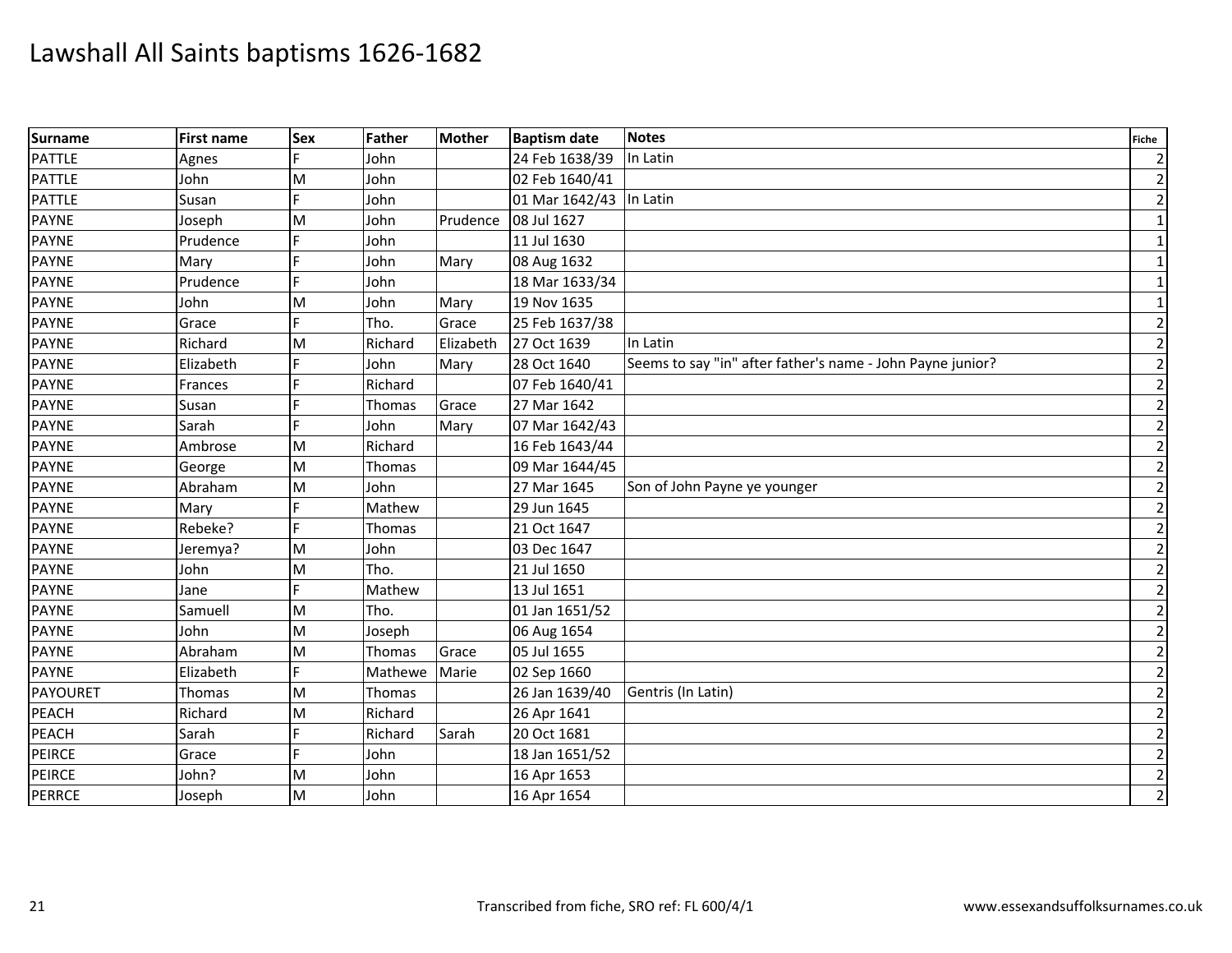| Surname          | <b>First name</b> | <b>Sex</b> | <b>Father</b> | <b>Mother</b> | <b>Baptism date</b>     | <b>Notes</b>                     | <b>Fiche</b>   |
|------------------|-------------------|------------|---------------|---------------|-------------------------|----------------------------------|----------------|
| PHILLIPS         | Dorothie          |            | Thomas        |               | 03 Jan 1629/30          |                                  | $\vert$ 1      |
| PHILLIPS         | Elizabeth         |            | Thomas        |               | 14 Jul 1633             | Elizabeth and Jone, daughters of | $1\vert$       |
| <b>PHILLIPS</b>  | Jone              |            | Thomas        |               | 14 Jul 1633             | Elizabeth and Jone, daughters of | 1              |
| PHILLIPSON       | William           | M          | Thomas        |               | 20 Nov 1636             |                                  | $1\vert$       |
| PHILLIPSON       | Elizabeth         |            | Tho.          |               | 05 Nov 1639             | In Latin                         | $\overline{2}$ |
| PHILLIPSON       | Elizabeth         |            | Thomas        |               | 05 Mar 1639/40 In Latin |                                  | $\overline{2}$ |
| PHILLIPSON       | Susanna           |            | Willm.        |               | 10 Nov 1647             |                                  | $\overline{2}$ |
| PHILLIPSON       | Willm.            | M          | Willm.        |               | 27 Feb 1648/49          |                                  | $\overline{2}$ |
| PLEASANCE        | Hester            |            | William       | Elizabeth     | 23 Apr 1663             |                                  | $\overline{2}$ |
| PLEASANTS        | William           | M          | Will.         | Elizab.       | 08 Jul 1661             |                                  | $\overline{2}$ |
| PLEASANTS        | Mary              |            | Will.         |               | 20 Jul 1673             |                                  | $\overline{2}$ |
| <b>PLEASANTS</b> | William           | M          | William       |               | 05 Apr 1675             |                                  | $\overline{2}$ |
| PLUM             | Ann               | E.         | Will.         | Ann           | 14 Feb 1668/69          |                                  | $\overline{2}$ |
| <b>PLUM</b>      | William           | M          | Will.         | Ann           | 21 Jun 1672             |                                  | $\overline{2}$ |
| PLUM             | John              | M          | William       | Ann           | 24 Jun 1674             | John & Daniell, sons of          | $\overline{2}$ |
| PLUM             | Daniell           | M          | William       | Ann           | 24 Jun 1674             | John & Daniell, sons of          | $\overline{2}$ |
| <b>PLUM</b>      | Hannah            |            | William       | Anne          | 23 Feb 1679/80          |                                  | $\overline{2}$ |
| PLUMB            | Alice             |            | William       | Ann           | 06 Aug 1676             |                                  | $\overline{2}$ |
| <b>PLUMB</b>     | Henry             | M          | William       | Ann           | 01 Apr 1678             |                                  | $\overline{2}$ |
| <b>PULFYE</b>    | An                | E          | William       |               | 22 Oct 1635             |                                  | $\mathbf{1}$   |
| <b>PURDY</b>     | Ann               |            | John          | Elizabeth     | 23 Dec 1638             | In Latin                         | $\overline{2}$ |
| PYLLIMAN         | Thomas            | M          | Thomas        |               | 22 Aug 1680             |                                  | $\overline{2}$ |
| <b>RAWLIN</b>    | <b>Thomas</b>     | M          | Roger         |               | 03 Oct 1630             |                                  | $\vert$ 1      |
| <b>RAYNOLD</b>   | Mager?            |            | Robert        |               | 20 Apr 1656             |                                  | $\mathbf{2}$   |
| <b>REEDPORT?</b> | Margaret          |            | James         |               | 17 Nov 1633             | Faded.                           | $1\vert$       |
| REEKIE?          | Sarah             |            | John          |               | 05 Nov 1659             |                                  | $\overline{2}$ |
| <b>REEUE</b>     | Prudence          |            | Augustin      | Elizabeth     | 20 May 1627             |                                  | $\vert$ 1      |
| <b>REEVE</b>     | Sarah             |            | Augustine     |               | 26 May 1636             |                                  | $\mathbf{1}$   |
| <b>REEVE</b>     | Augustine         | M          | Augustine     | Sarah         | 25 Apr 1637             |                                  | $\overline{2}$ |
| <b>REEVE</b>     | Frances           |            | Augustin      | Sarah         | 24 Jun 1638             | In Latin                         | $\overline{2}$ |
| <b>REEVE</b>     | William           | M          | Augustine     |               | 11 Feb 1640/41          |                                  | $\overline{2}$ |
| <b>REEVE</b>     | Mary              | F          | Austin        |               | 15 May 1642             |                                  | $\overline{2}$ |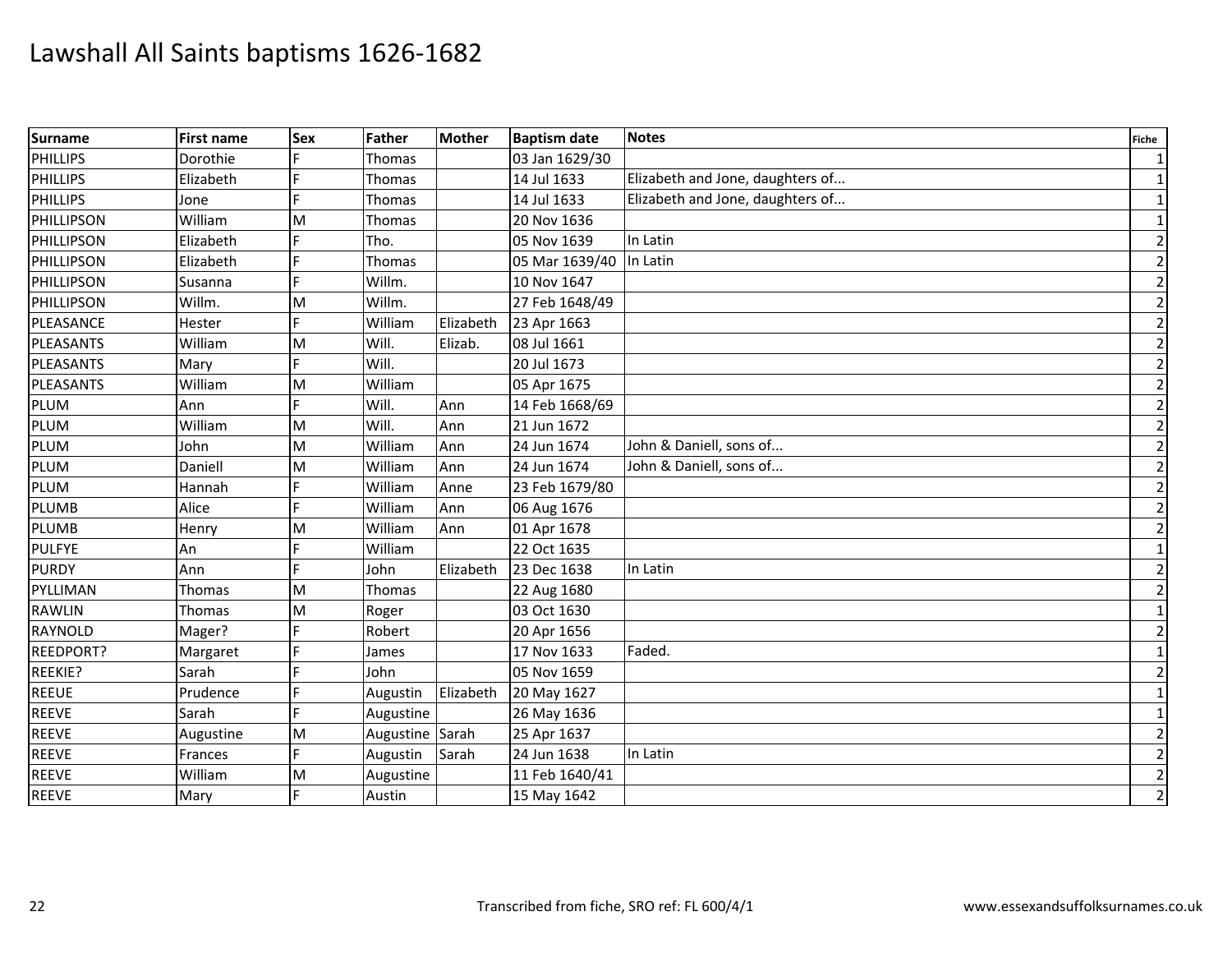| Surname            | <b>First name</b> | <b>Sex</b> | Father    | Mother         | <b>Baptism date</b> | <b>Notes</b>                                                                    | <b>Fiche</b>   |
|--------------------|-------------------|------------|-----------|----------------|---------------------|---------------------------------------------------------------------------------|----------------|
| REEVE              | Ambrose           | M          | Augustine |                | 07 Apr 1644         |                                                                                 | $\overline{2}$ |
| REIGNOLD           | Robert            | M          | Robert    |                | 16 Feb 1656/57      |                                                                                 | $\overline{2}$ |
| <b>REIGNOLD</b>    | Francis           | M          | Robert    | Margrett       | 24 Sep 1657         |                                                                                 | $\overline{2}$ |
|                    |                   |            |           |                |                     |                                                                                 |                |
| <b>REIGNOLD</b>    | Sarah             |            |           |                | 30 Nov 1657         | Parents' names not in register. Unclear if surname is that of mother or father. | $\overline{2}$ |
| <b>REIGNOLD</b>    | Henry             | M          | Robert    | Lidia          | 10 Jan 1660/61      |                                                                                 | $\overline{2}$ |
| <b>REIGNOLD</b>    | Henry             | M          | Henry     | Jone           | 25 Mar 1662         |                                                                                 | $\overline{2}$ |
| <b>REYNOLD</b>     | Lidia             |            | Robert    | Lidia          | 27 Jan 1663/64      |                                                                                 | $\overline{2}$ |
| <b>REYNOLDS</b>    | Jane              |            | Francisci | Elizabeth      | 24 Aug 1626         | In Latin                                                                        | 1              |
| <b>REYNOLDS</b>    | John              | M          | John      |                | 05 Jan 1644/45      |                                                                                 | $\overline{2}$ |
| <b>REYNOLDS</b>    | Robert            | M          | Francis   | <b>Bridget</b> | 26 Sep 1680         |                                                                                 | $\overline{2}$ |
| <b>RISING</b>      | Elizabeth         |            | Daniell   | Judith         | 30 May 1631         |                                                                                 | $\mathbf{1}$   |
| <b>RISING</b>      | Joane             |            | Samuell   |                | 29 Sep 1635         |                                                                                 | $\mathbf{1}$   |
| <b>RISING</b>      | Samuel            | M          | Samuel    | Judeth         | 04 Aug 1639         | In Latin                                                                        | $\overline{2}$ |
| <b>RISING</b>      | Mary              | F          | Samuel    | Judah          | 01 Jan 1641/42      |                                                                                 | $\overline{2}$ |
| <b>ROAF</b>        | Thomas            | M          | George    | Elizabeth      | 12 May 1679         |                                                                                 | $\overline{2}$ |
| <b>ROAF</b>        | Robt.             | M          | George    | Elizabeth      | 08 Nov 1680         | Robt & Mary, son and daughter of                                                | $\overline{2}$ |
| <b>ROAF</b>        | Mary              | E          | George    | Elizabeth      | 08 Nov 1680         | Robt & Mary, son and daughter of                                                | $\overline{2}$ |
| <b>ROAPH</b>       | George            | M          | George    |                | 11 Oct 1674         |                                                                                 | $\overline{2}$ |
| <b>ROLFE</b>       | Alce              |            | Georg     | Elizabeth      | 03 Dec 1661         |                                                                                 | $\overline{2}$ |
| <b>ROLFE</b>       | Robert            | м          | George    | Eliz.          | 11 Jan 1662/63      |                                                                                 | $\overline{2}$ |
| <b>ROLFE</b>       | Martha            |            | Georg     | Elizabeth      | 01 Nov 1666         |                                                                                 | $\overline{2}$ |
| <b>ROOFE</b>       | Elizabeth         | F          | George    | Elizabeth      | 06 Jan 1672/73      |                                                                                 | $\overline{2}$ |
| <b>ROOT</b>        | George            | M          | Richard   |                | 08 Feb 1628/29      |                                                                                 | $\mathbf{1}$   |
| <b>ROOTE</b>       | Felix             |            | Richardi  | Elizabeth      | 10 Sep 1626         | In Latin                                                                        | $\mathbf{1}$   |
| <b>ROSE</b>        | Thomas            | M          | George    | Ann            | 18 May 1626         |                                                                                 | $\mathbf{1}$   |
| <b>RYSON</b>       | Alice             | Е          | Samuel    |                | 28 May 1645         |                                                                                 | $\overline{2}$ |
| $S_{-}$<br>$[P_]E$ | Ann               |            | George    | Mathye         | 03 Jul 1671         |                                                                                 | $\overline{2}$ |
| <b>SADLER</b>      | An                |            | Robert    |                | 12 Jan 1639/40      | In Latin                                                                        | $\overline{2}$ |
| <b>SANDERS</b>     | Dorothy           | E          | William   |                | 11 Jan 1662/63      |                                                                                 | $\overline{2}$ |
| <b>SCOTT</b>       | Robertus          | M          |           | Damaris        | 27 Nov 1664         | Borne in Bastardy                                                               | $\overline{2}$ |
| <b>SERGANT</b>     | Phylip            | M          | Ambros    | Grace          | 03 Apr 1681         |                                                                                 | $\overline{2}$ |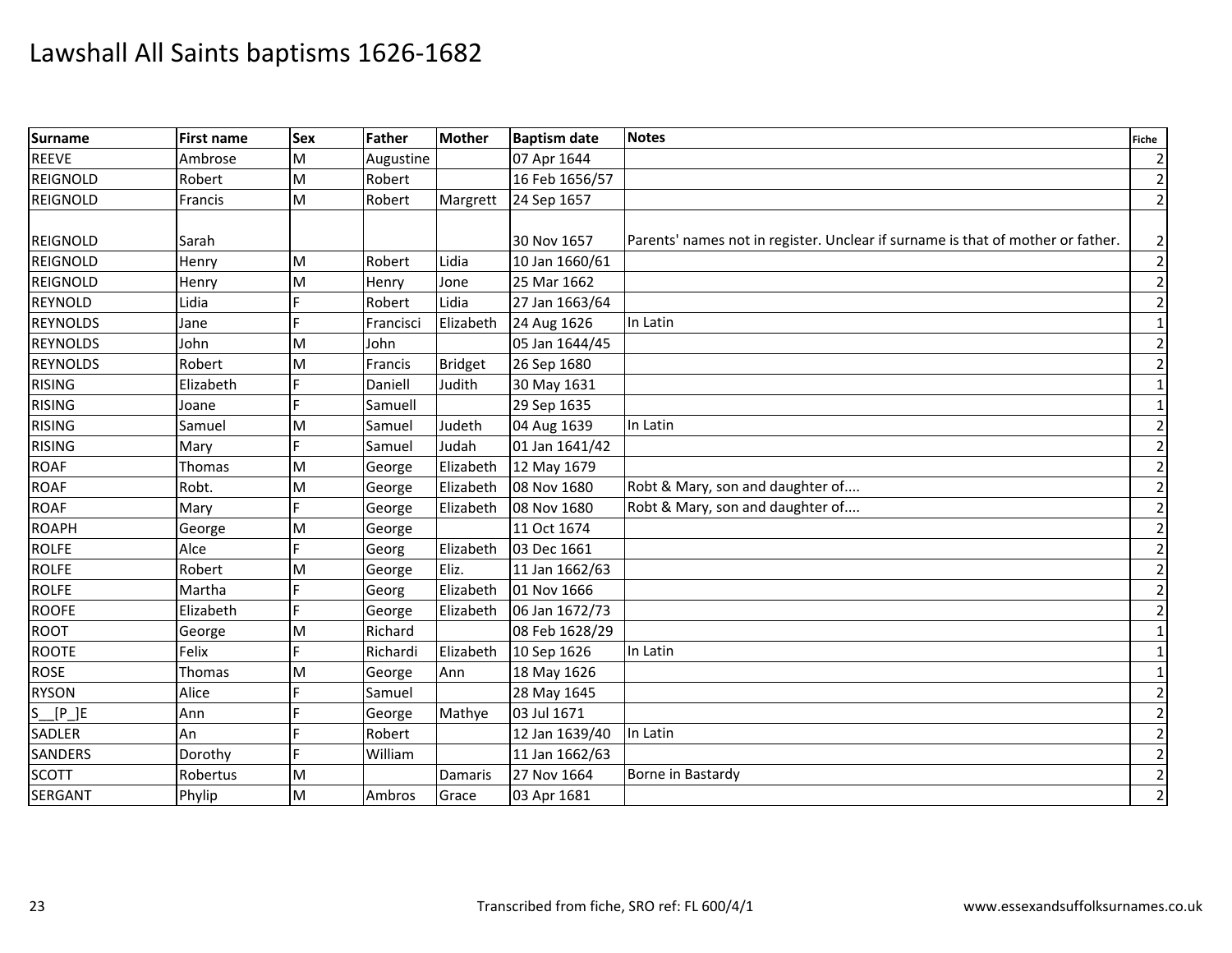| Surname        | <b>First name</b> | Sex | Father         | <b>Mother</b>    | <b>Baptism date</b> | <b>Notes</b>                                                                              | <b>Fiche</b>    |
|----------------|-------------------|-----|----------------|------------------|---------------------|-------------------------------------------------------------------------------------------|-----------------|
|                |                   |     |                |                  |                     |                                                                                           |                 |
| <b>SHARPE</b>  | <b>Strange</b>    |     |                | Martha           |                     | 16 Feb 1661/62   Is Strange her first name, or is "strange" a euphemism for illegitimate? | $\overline{2}$  |
| SHEARMAN       | John              | M   | Mark?          | An               | 02 May 1631         |                                                                                           | $1\overline{)}$ |
| <b>SHIP</b>    | Georg             | M   | Georg          | Martha           | 22 Aug 1675         |                                                                                           | $\mathbf 2$     |
| <b>SHIPP</b>   | John              | M   | Georg          |                  | 02 Apr 1643         |                                                                                           | $\overline{2}$  |
| <b>SHIPP</b>   | George            | M   | George         |                  | 22 Dec 1644         |                                                                                           | $\overline{2}$  |
| <b>SHIPP</b>   | Samuell           | M   | George         |                  | 21 Apr 1650         |                                                                                           | $\overline{2}$  |
| SHO GH         | John              | M   | Humphrey Alice |                  | 20 Oct 1627         |                                                                                           | $\mathbf 1$     |
| <b>SIMPSON</b> | Winifride         | E   | Thomas         |                  | 24 Apr 1632         |                                                                                           | $\mathbf{1}$    |
| <b>SIMPSON</b> | George            | M   | Georg          | Alce             | 10 May 1663         |                                                                                           | $\overline{2}$  |
| <b>SIMPSON</b> | Roger             | M   | Georg          | Alce             | 16 Apr 1665         |                                                                                           | $\overline{2}$  |
| <b>SIMPSON</b> | Thomas            | M   | Georg.         | Alce             | 07 Dec 1668         |                                                                                           | $\overline{2}$  |
| <b>SIMPSON</b> | George            | M   | George         | Mary             | 25 Jun 1676         |                                                                                           | $\overline{2}$  |
| <b>SIMPSON</b> | Thomas            | M   | George         | Susannah         | 15 Dec 1679         |                                                                                           | $\overline{2}$  |
| <b>SMEE</b>    | Elizabeth         |     | John           |                  | 12 Oct 1645         |                                                                                           | $\overline{2}$  |
| <b>SMITH</b>   | William           | M   | Francis        |                  | 30 May 1630         |                                                                                           | 1               |
| <b>SMITH</b>   | Mary              | E   | Francis        |                  | $11$ Mar 1631/32    |                                                                                           | 1               |
| <b>SMITH</b>   | Grace             | F   | George         | Grace            | 17 Mar 1632/33      |                                                                                           | $\mathbf{1}$    |
| <b>SMITH</b>   | Samuell           | M   | William        |                  | 22 Apr 1633         |                                                                                           | $\mathbf{1}$    |
| <b>SMITH</b>   | William           | M   | William        |                  | 25 Jan 1634/35      |                                                                                           | $\mathbf{1}$    |
| <b>SMITH</b>   | John              | M   | Roger          | Jane             | 22 Apr 1635         |                                                                                           | $\mathbf{1}$    |
| <b>SMITH</b>   | George            | M   | George         | Grace            | 28 Dec 1635         |                                                                                           | $\mathbf{1}$    |
| <b>SMITH</b>   | John              | M   | Roger          |                  | 24 Apr 1636         |                                                                                           | $\mathbf{1}$    |
| <b>SMITH</b>   | Jothan            | M   | Will.          | <b>Bittresse</b> | 18 Dec 1636         |                                                                                           | 1               |
| <b>SMITH</b>   | Mary              | F   | Edmund         | Cicilia          | 04 Jun 1637         |                                                                                           | $\overline{2}$  |
| <b>SMITH</b>   | Anthony           | M   | Georg          | Grace            | 28 Jan 1637/38      |                                                                                           | $\overline{2}$  |
| <b>SMITH</b>   | Thomas            | M   | Thomas         |                  | 18 Aug 1641         |                                                                                           | $\overline{2}$  |
| <b>SMITH</b>   | Anthony           | M   | Georg          | Grace            | 28 Oct 1642         |                                                                                           | $\overline{2}$  |
| <b>SMITH</b>   | William           | M   | Thomas         |                  | 10 May 1643         |                                                                                           | $\overline{2}$  |
| <b>SMITH</b>   | John              | M   | George         |                  | 16 May 1644         |                                                                                           | $\overline{2}$  |
| <b>SMITH</b>   | Sara              |     | Thomas         |                  | 08 Nov 1644         |                                                                                           | $\overline{2}$  |
| <b>SMITH</b>   | Mary              | F   | George         |                  | 17 Mar 1646/47      |                                                                                           | $\overline{2}$  |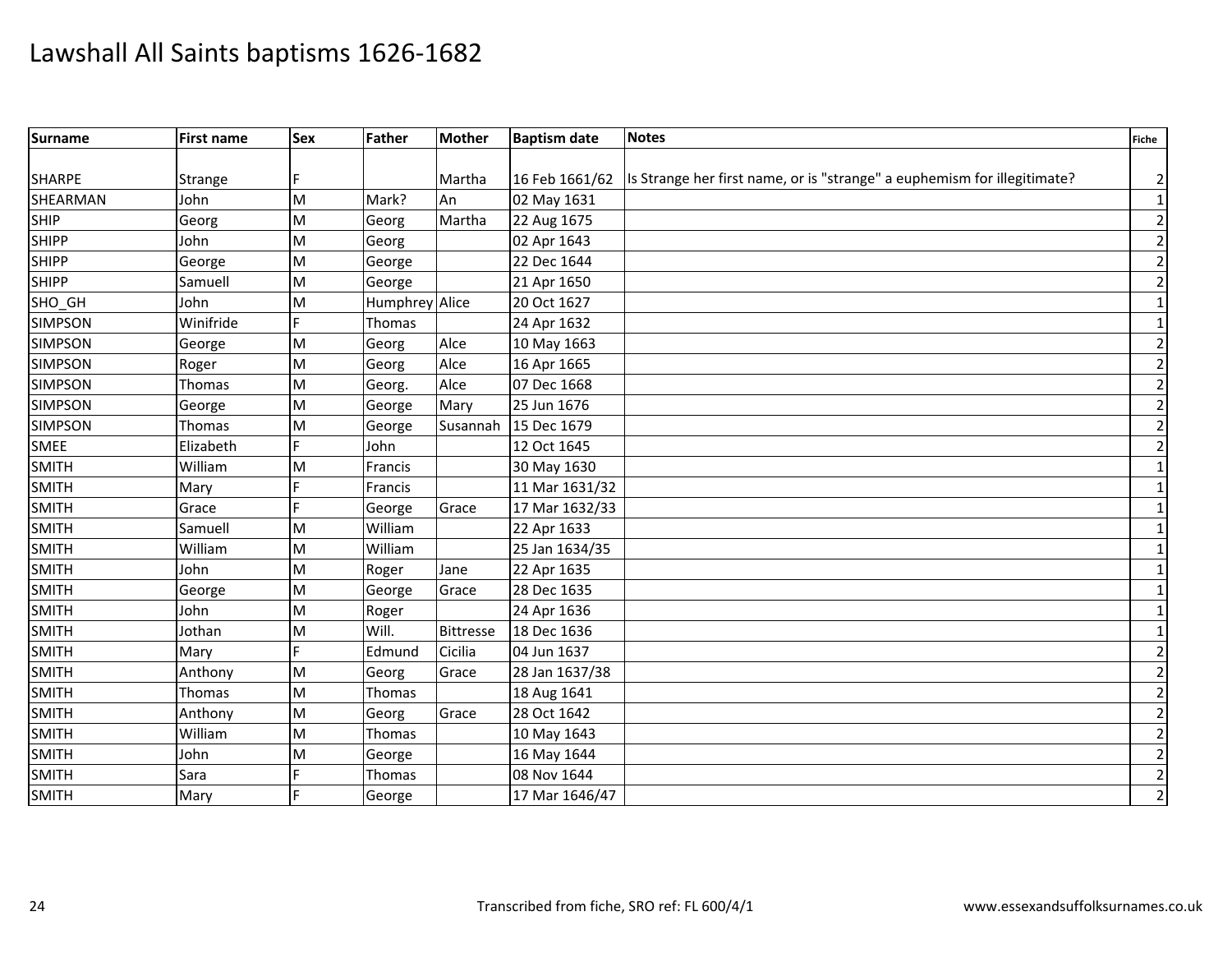| Surname       | <b>First name</b> | <b>Sex</b> | Father        | <b>Mother</b>   | <b>Baptism date</b>   | <b>Notes</b>                     | <b>Fiche</b>   |
|---------------|-------------------|------------|---------------|-----------------|-----------------------|----------------------------------|----------------|
| <b>SMITH</b>  | Samuell           | M          | Thomas        |                 | 22 Feb 1652/53        |                                  | $\overline{2}$ |
| <b>SMITH</b>  | Grace             |            | Thomas        |                 | 03 Jul 1654           |                                  | $\overline{2}$ |
| <b>SMITH</b>  | Elizabeth         |            | <b>Thomas</b> | An              | 12 Aug 1655           |                                  | $\overline{2}$ |
| <b>SMITH</b>  | John              | M          | Henry         |                 | 21 Apr 1656           |                                  | $\overline{2}$ |
| <b>SMITH</b>  | Martha            | E          | Marke         | <b>Bridgett</b> | 25 May 1657           |                                  | $\overline{2}$ |
| <b>SMITH</b>  | Robert            | M          | Robert        | Elizbth.        | 15 Nov 1657           |                                  | $\overline{2}$ |
| <b>SMITH</b>  | Elis?             |            | Robt.         | Eliz.           | 01 Oct 1660           |                                  | $\overline{2}$ |
| <b>SMITH</b>  | Henry             | M          | Henry         | Alice           | 14 Jan 1660/61        |                                  | $\overline{2}$ |
| <b>SMITH</b>  | Samuell           | M          | Samuell       | Rose            | 03 Jan 1664/65        |                                  | $\overline{2}$ |
| SMITH         | Frances           |            | Henry         | Frances         | 24 Feb 1664/65        |                                  | $\overline{2}$ |
| <b>SMITH</b>  | Grace             | F          | Anthony       | An              | * Jun 1665            | Day of month faded.              | $\overline{2}$ |
| <b>SMITH</b>  | Samwall           | M          | Samwall       |                 | 07 Dec 1671           |                                  | $\overline{2}$ |
| <b>SMITH</b>  | Henry             | M          | Antony        | Ann             | 05 May 1672           |                                  | $\overline{2}$ |
| <b>SMITH</b>  | Marie             | E          | Samuell       | Mary            | 19 Dec 1675           |                                  | $\overline{2}$ |
| <b>SMITH</b>  | <b>Betty</b>      | F          | Anthony       | Ann             | 06 Feb 1675/76        |                                  | $\overline{2}$ |
| <b>SMITH</b>  | Honour            |            | Henry         | Frances         | 26 Nov 1676           |                                  | $\overline{2}$ |
| <b>SMYTH</b>  | Mark              | M          | Willyam       | <b>Beatrix</b>  | 04 Feb 1626/27        | In Latin                         | $\mathbf{1}$   |
| <b>SMYTH</b>  | George            | M          | Franc         | Susan           | 23 Jan 1627/28        |                                  | $\mathbf{1}$   |
| <b>SMYTH</b>  | Robert            | M          | Willyam       |                 | 07 Dec 1628           |                                  | 1              |
| <b>SMYTH</b>  | Henry             | M          | William       | Beatrix         | 28 Mar 1630           |                                  | $\mathbf{1}$   |
| <b>SMYTH</b>  | John              | M          | Thomas        |                 | 24 Sep 1647           |                                  | $\overline{2}$ |
| <b>SMYTH</b>  | Sarah             | Ė          | Henry         | Frances         | 20 Dec 1668           |                                  | $\overline{2}$ |
| <b>SMYTH</b>  | John              | M          | Antony        | Ann             | 03 Jan 1668/69        |                                  | $\overline{2}$ |
| <b>SMYTH</b>  | Grace             |            | Samuell       | Mary            | 07 May 1669           |                                  | $\overline{2}$ |
| <b>SMYTH</b>  | Ann               |            | Henry         | Frances         | 13 Aug 1672           |                                  | $\overline{2}$ |
| <b>SMYTH</b>  | Rose              | F          | Thomas        |                 | Margerret 24 Dec 1672 |                                  | $\overline{2}$ |
| <b>SMYTH</b>  | Anne              |            | Anthony       | Anne            | 30 May 1680           |                                  | $\overline{2}$ |
| <b>SPARKE</b> | Rose              | F          | Thom.         | Anne            | 15 Apr 1638           | In Latin                         | $\overline{2}$ |
| <b>SPARKE</b> | Francis           |            |               | Rose            | 03 Mar 1638/39        | In Latin                         | $\overline{2}$ |
| SPARKE        | Ann               | F          | Thomas        | Ann             | 04 Aug 1639           | In Latin                         | $\overline{2}$ |
| SPARKE        | Thomas            | M          | Thomas        |                 | 21 Mar 1640/41        |                                  | $\overline{2}$ |
| SPARKE        | William           | M          | Thomas        |                 | *Feb 1643/4           | Confusingly, the date is 30 Feb! | $\overline{2}$ |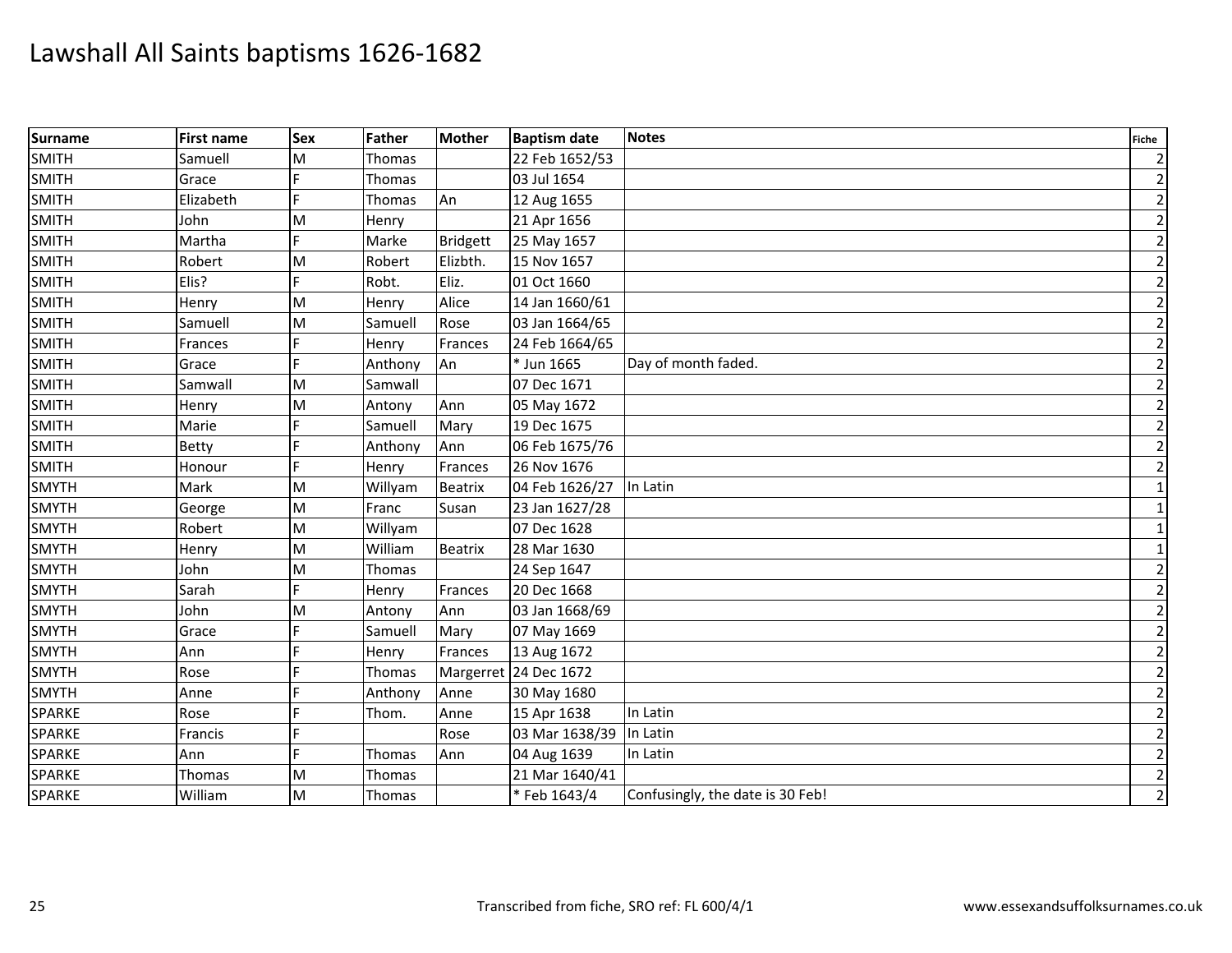| <b>Surname</b>    | <b>First name</b> | <b>Sex</b> | Father  | <b>Mother</b> | <b>Baptism date</b> | <b>Notes</b>                                                                           | <b>Fiche</b>   |
|-------------------|-------------------|------------|---------|---------------|---------------------|----------------------------------------------------------------------------------------|----------------|
| <b>SPARKE</b>     | Edward            | M          | Joseph  |               | $* * 1645$          | Date unclear. Probably end of 1645.                                                    | $\overline{2}$ |
| <b>SPARKE</b>     | John              | M          | Thomas  |               | 30 Nov 1646         |                                                                                        | $\overline{2}$ |
| <b>SPARKE</b>     | John              | M          | John    |               | 14 Jan 1648/49      |                                                                                        | $\overline{2}$ |
| <b>SPARKE</b>     | James             | M          | Tho.    |               | 20 Apr 1651         |                                                                                        | $\overline{2}$ |
| <b>SPARKE</b>     | Edw.              | M          | John    |               | 18 May 1651         |                                                                                        | $\overline{2}$ |
| <b>SPARKE</b>     | Thomas            | M          | John    |               | 24 Apr 1653         |                                                                                        | $\overline{2}$ |
| <b>SPARKE</b>     | Sussan            |            | John    |               | * Jul 1655          | Day of month unclear                                                                   | $\overline{2}$ |
| <b>SPARKE</b>     | Catherin          |            | Joseph  | An            | 28 Oct 1666         |                                                                                        | $\overline{2}$ |
| <b>SPARKE</b>     | James             | M          | John    | Mary          | 26 Jan 1672/73      |                                                                                        | $\overline{2}$ |
| <b>SPARKE</b>     | John              | M          | John    | Mary          | 31 Jul 1675         |                                                                                        | $\overline{2}$ |
| <b>SPARKE</b>     | William           | M          | William | Elizabeth     | 01 Sep 1677         | Base son of Elizabeth Sparke & William Fitts, his reputed father.                      | $\overline{2}$ |
| <b>SPARKES</b>    | James             | M          | John    |               | 12 Feb 1679/80      |                                                                                        | $\overline{2}$ |
| SPARRO[W          | Sarah             |            | John    | Ann           | 17 Apr 1671         |                                                                                        | $\overline{2}$ |
| SPARROW           | Mary              | E.         | Henry   |               | 20 Feb 1651/52      |                                                                                        | $\overline{2}$ |
| SPARROW           | William           | M          | John    |               | 03 Jul 1653         |                                                                                        | $\overline{2}$ |
| <b>SPARROW</b>    | William           | M          | John    |               | 24 Jun 1657         |                                                                                        | $\overline{2}$ |
| SPARROW           | An                |            | John    | An            | 21 Jul 1660         |                                                                                        | $\overline{2}$ |
| SPARROW           | Rebeccha          |            | John    | An            | 27 Jul 1662         |                                                                                        | $\overline{2}$ |
| SPARROW           | Samuel            | M          | John    | An            | 08 Jun 1664         | Living in Bury                                                                         | $\overline{2}$ |
| <b>SPARROW</b>    | Samuel            | M          | John    | An            | 08 Dec 1665         |                                                                                        | $\overline{2}$ |
| SPARROWE          | John              | M          | John    | Anne          | 02 May 1655         |                                                                                        | $\overline{2}$ |
| <b>SPEERE</b>     | George            | M          | Henry   |               | 07 May 1630         |                                                                                        | $\mathbf 1$    |
| <b>SPEERE</b>     | Robert            | M          | Henry   |               | 25 May 1634         |                                                                                        | $\mathbf{1}$   |
| <b>SPEERE</b>     | Arthur            | M          | Henry   | Mary          | 25 Feb 1637/38      |                                                                                        | $\overline{2}$ |
| <b>SPEERE</b>     | Marie             |            | John    |               | 24 Feb 1654/55      |                                                                                        | $\overline{2}$ |
| <b>SPEERE</b>     | George            | M          | John    |               | 02 Jun 1661         |                                                                                        | $\overline{2}$ |
| <b>SPEERE</b>     | John              | M          | John    |               | 18 Dec 1664         |                                                                                        | $\overline{2}$ |
| SPILTINBRE        | William           | M          | John    | Elizabeth     | 13 Jan 1638/39      | In Latin                                                                               | $\overline{2}$ |
| <b>SPILTMOOR</b>  | <b>Bridgett</b>   |            | John    | Etheldrid     | 27 Nov 1636         |                                                                                        | $\mathbf{1}$   |
| <b>SPILTYMBER</b> | Elisabeth         | M          | John    |               |                     | 16 Mar 1644/45   For some reason, the register says "son of" instead of "daughter of". | $\mathbf 2$    |
| <b>STARNE</b>     | Anne              |            | John    |               | 05 Feb 1643/44      |                                                                                        | $\overline{2}$ |
| <b>STEARNE</b>    | Samuell           | M          | John    | Agnes         | 25 Mar 1655         |                                                                                        | $\overline{2}$ |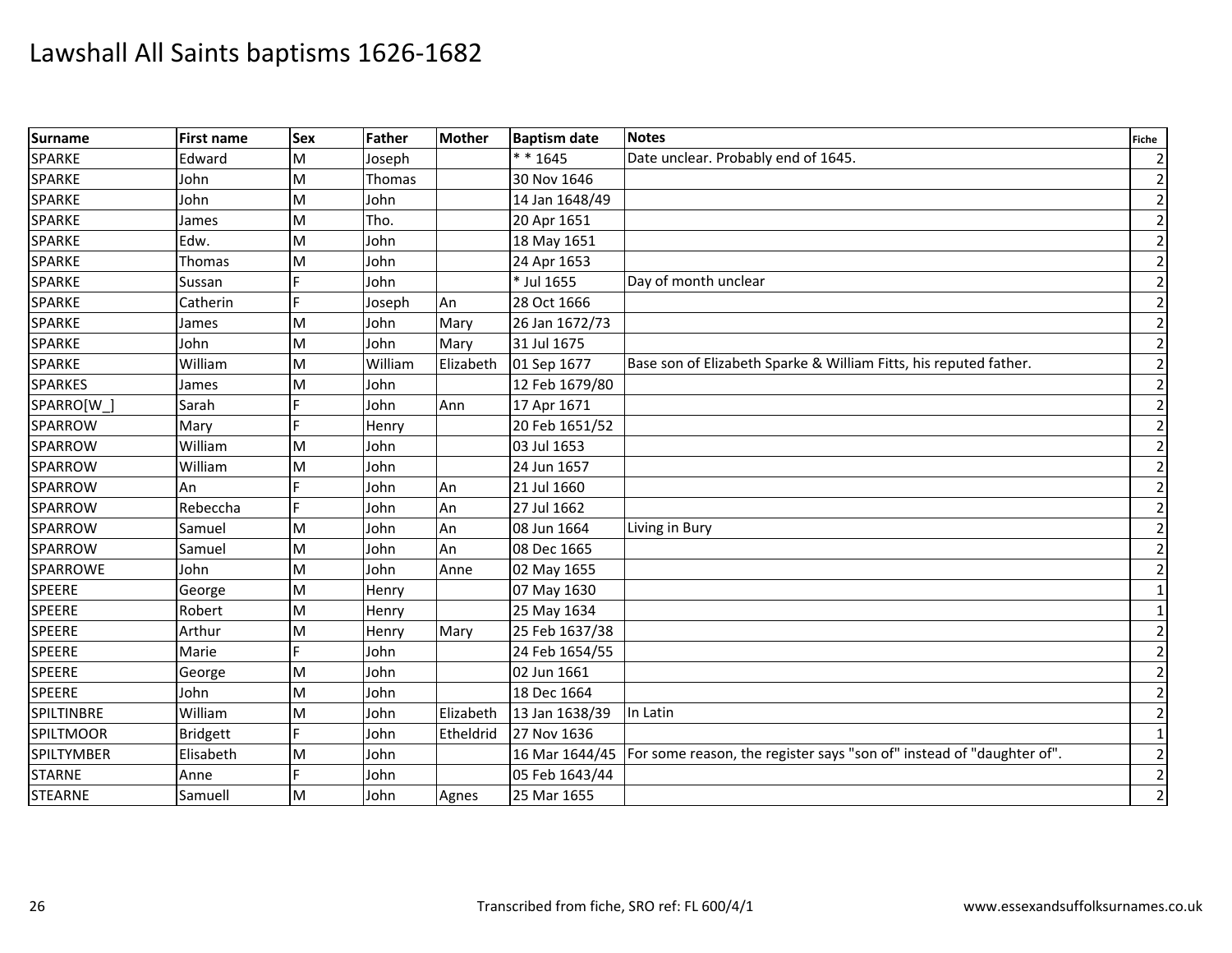| Surname         | <b>First name</b> | <b>Sex</b> | Father  | <b>Mother</b> | <b>Baptism date</b>   | <b>Notes</b>                                             | Fiche          |
|-----------------|-------------------|------------|---------|---------------|-----------------------|----------------------------------------------------------|----------------|
| <b>STERNE</b>   | John              | M          | John    | Agnes         | 25 May 1657           |                                                          | $\overline{2}$ |
| <b>STERNE</b>   | Susan             |            | Charles |               | 02 Jun 1661           |                                                          | $\overline{2}$ |
| <b>STERNE</b>   | Dorothy           |            | John    | Agnes         | 14 Oct 1662           | Born 13 Dec 1660                                         | $\overline{2}$ |
| <b>STEWARD</b>  | Marie             |            | Henrici | Dorothie      | 20 Aug 1626           | In Latin                                                 | $\mathbf 1$    |
| <b>STEWARD</b>  | Lidia             |            | Henrie  |               | 06 Jan 1628/29        |                                                          | $\mathbf{1}$   |
| <b>STEWARD</b>  | Mary              |            | Henry   | Dorothy       | 29 Jun 1631           |                                                          | $\mathbf{1}$   |
| <b>STEWARD</b>  | Alce              |            | Anthony |               | 24 Apr 1642           |                                                          | $\overline{2}$ |
| <b>STEWARD</b>  | Judeth            |            | John    | Judeth        | 08 Apr 1664           |                                                          | $\overline{2}$ |
| <b>STEWARD</b>  | Mary              |            | Robert  | Frances       | 20 Dec 1664           |                                                          | $\overline{2}$ |
| <b>STEWARD</b>  | Mary              |            | Robert  | Francis       | 08 Jul 1666           |                                                          | $\overline{2}$ |
| <b>STEWARD</b>  | Marie             |            | John    | Eliz.         | 04 Sep 1667           |                                                          | $\overline{2}$ |
| <b>STEWARD</b>  | John              | M          | Robert  | Francis       | 10 May 1668           |                                                          | $\overline{2}$ |
| STEWARD?        | John              | M          | John    |               | 17 Mar 1660/61        |                                                          | $\overline{2}$ |
| <b>STOARNE</b>  | Abraham           | M          | John    |               | 28 Apr 1653           |                                                          | $\overline{2}$ |
| <b>STOCKIN</b>  | Margaret          |            |         |               | 15 Apr 1657           | Parents' names not in register. Follows burials in 1656. | $\overline{2}$ |
| <b>STONHAM</b>  | <b>Elias</b>      | M          | Elias   |               | 01 Apr 1627           |                                                          | $\mathbf{1}$   |
| <b>STORANE</b>  | Mary              | È.         | John    |               | 26 Jan 1648/49        |                                                          | $\overline{2}$ |
| <b>STOWERD</b>  | Robt              | M          | Robt    |               | 22 Jan 1670/71        |                                                          | $\overline{2}$ |
| <b>STURGEON</b> | Eleanour          |            | Thomae  | Marie         | 22 Dec 1626           | In Latin                                                 | $\mathbf{1}$   |
| <b>STURGEON</b> | Grace             |            | Willm.  | Susan         | 21 Jan 1637/38        |                                                          | $\overline{2}$ |
| <b>STURGEON</b> | Elizabeth         |            | William | Susanna       | 22 Dec 1639           | In Latin                                                 | $\overline{2}$ |
| <b>STURGIN</b>  | Susan             |            | William |               | 03 Aug 1636           |                                                          | $\mathbf{1}$   |
| <b>SYMPSON</b>  | George            | M          | George  | Mary          | 25 Jul 1673           |                                                          | $\overline{2}$ |
| <b>SYMSON</b>   | John              | M          | Georg   |               | 13 Dec 1674           |                                                          | $\overline{2}$ |
| <b>TAYLOR</b>   | Thomas            | M          | Thomas  |               | 23 Jun 1657           |                                                          | $\overline{2}$ |
| <b>THURMAN</b>  | Ruben             | M          | Rob     |               | Margarett 14 Aug 1669 |                                                          | $\overline{2}$ |
| <b>TONGATTE</b> | George            | M          | George  |               | Margerett 24 Jun 1668 |                                                          | $\overline{2}$ |
| <b>TOTTE</b>    | Henry             | M          | Ambrose | Mary          | 08 Aug 1672           |                                                          | $\overline{2}$ |
| <b>TOTTEY</b>   | Elizabeth         | E          | Ambrose | Marie         | 12 Mar 1667/68        |                                                          | $\overline{2}$ |
| <b>TOTTIE</b>   | Joseph            | M          | Henrici | Marthe        | 09 Oct 1627           |                                                          | $\mathbf{1}$   |
| <b>TOTTY</b>    | Edmund            | M          | Henry   |               | 31 Jul 1632           |                                                          | $\mathbf{1}$   |
| <b>TOTTY</b>    | Elizabeth         | F          | Henry   |               | 07 May 1635           |                                                          | $\mathbf 1$    |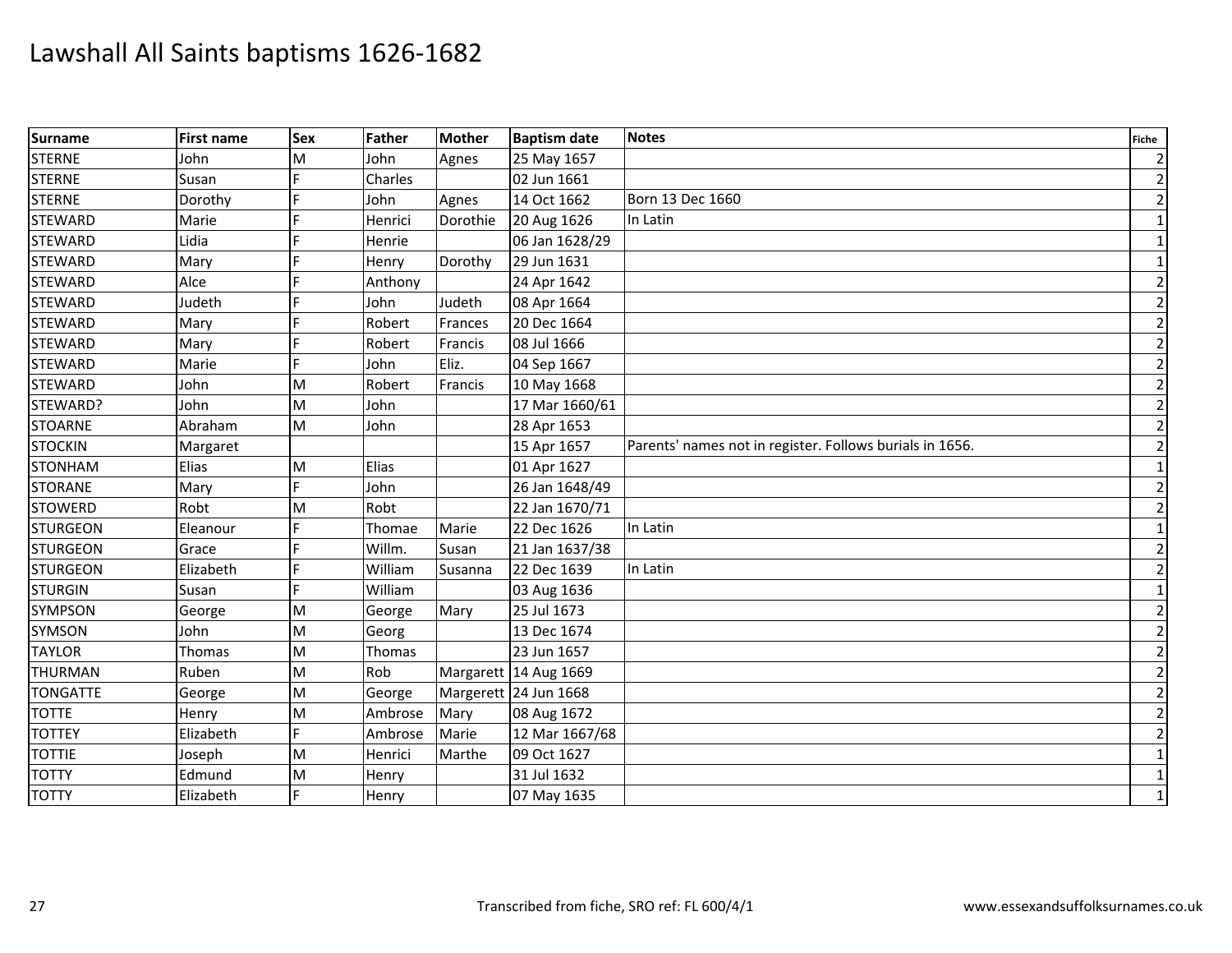| Surname          | <b>First name</b> | <b>Sex</b> | Father         | <b>Mother</b>   | <b>Baptism date</b>   | <b>Notes</b><br><b>Fiche</b>                                              |                |
|------------------|-------------------|------------|----------------|-----------------|-----------------------|---------------------------------------------------------------------------|----------------|
| <b>TOTTY</b>     | <b>Bridgett</b>   |            | Henry          | Martha          | 27 Aug 1637           |                                                                           | $\overline{2}$ |
| <b>TOTTY</b>     | Martha            |            | Henry          | Martha          | 01 Jan 1639/40        | In Latin                                                                  | $\overline{2}$ |
| <b>TOTTY</b>     | Mercy             |            | Ambrose        |                 | Margrett? 29 Mar 1661 | Mother's name unclear.                                                    | $\overline{2}$ |
| <b>TOTTY</b>     | Ambrose           | M          | Ambrose        | Mary            | 02 Apr 1663           |                                                                           | $\overline{2}$ |
| <b>TOTTY</b>     | John              | M          | Ambrose        | Mary            | 28 Oct 1665           |                                                                           | $\overline{2}$ |
| <b>TOTTYE</b>    | Susanna           |            | Henry          | Martha          | 11 Feb 1629/30        | In Latin                                                                  | $\mathbf{1}$   |
| TRIDD            | Susan             |            | Ralfe          | Elizab.         | 16 Apr 1637           |                                                                           | $\overline{2}$ |
| <b>TUNGETT</b>   | Georg             | M          | George         | <b>Bridgett</b> | 22 Feb 1664/65        |                                                                           | $\overline{2}$ |
| <b>TUNGETT</b>   | John              | M          | Georg          | <b>Bridgett</b> | 25 Aug 1666           |                                                                           | $\overline{2}$ |
| <b>TURNA</b>     | William           | M          | Francs         | Elizabeth       | 03 Apr 1636           |                                                                           | $\mathbf{1}$   |
| <b>TURNA</b>     | Edgar             | M          | <b>Francis</b> | Elizabeth       | 02 Jun 1639           | In Latin                                                                  | $\overline{2}$ |
| <b>TURNER</b>    | Jane              | E          | Francis        | Elizabeth       | 19 May 1626           |                                                                           | $\mathbf{1}$   |
| <b>TURNER</b>    | George            | M          | <b>Francs</b>  | Elizabeth       | 12 Nov 1627           |                                                                           | $\mathbf{1}$   |
| <b>TURNER</b>    | Elizabeth         | <b>C</b>   | Francis        | Eliz.           | 08 Nov 1629           |                                                                           | $\mathbf{1}$   |
| <b>TURNER</b>    | Elizabeth         |            | Phillip        |                 | 16 Sep 1649           |                                                                           |                |
| <b>TURNER</b>    | Anne              |            | Phillip        |                 | 03 Nov 1650           |                                                                           |                |
| <b>TURNER</b>    | Sarah             | F          | Phillip        |                 | 02 Apr 1652           |                                                                           | $\overline{2}$ |
|                  |                   |            |                |                 |                       | Also entered with 1657 baptisms "wase borne ye 18th of September [1657] & |                |
| <b>TURNER</b>    | Phillip           | M          | Phillip        | Elizabeth       | 23 Apr 1663           | baptized April ye 23rd as you finde in ye yeere 1663."                    | $\overline{2}$ |
| <b>TURNER</b>    | James?            | M          | Phillip        | Susan           | 12 Jul 1663           | Child's name has faded.                                                   | $\overline{2}$ |
| <b>TURNER</b>    | Thomas            | M          | Phillip        | Susan           | 02 Apr 1665           |                                                                           | $\overline{2}$ |
| <b>TURNER</b>    | Jonathan          | M          | Phillip        | Elizabeth       | 23 Jun 1667           |                                                                           | $\overline{2}$ |
| <b>TURNER</b>    | Philipp           | M          | Phillip        |                 | 21 Apr 1672           |                                                                           | $\overline{2}$ |
| <b>TWETCHYET</b> | Franncys          | M          | <b>Thomas</b>  |                 | 21 Apr 1649           |                                                                           | $\overline{2}$ |
| <b>TWICHET</b>   | Edward            | M          | Thomas         |                 | 16 Feb 1661/62        |                                                                           | $\overline{2}$ |
| <b>TWICHETT</b>  | Margret           | E          | Tho.           |                 | 12 Oct 1662           |                                                                           |                |
| <b>TWILD</b>     | Robert            | M          | Ralfe          | Elizabeth       | 05 Mar 1634/35        |                                                                           |                |
| <b>TWITCHETT</b> | William           | M          | William        |                 | 01 Nov 1643           |                                                                           |                |
| <b>TWITCHETT</b> | Mary              |            | Thomas         | Mary?           | 01 Jul 1666           |                                                                           | $\overline{2}$ |
| <b>UNDERWOOD</b> | Luke              | M          | Luke           |                 | 31 Mar 1629           |                                                                           | $1\,$          |
| <b>UNDERWOOD</b> | Mary              | E          | Luke           |                 | 07 * 1631             | Month of baptism hard to read - possibly April.                           | $\mathbf{1}$   |
| <b>UNDERWOOD</b> | Thomas            | M          | Luke           |                 | 18 Sep 1633           |                                                                           | $\mathbf{1}$   |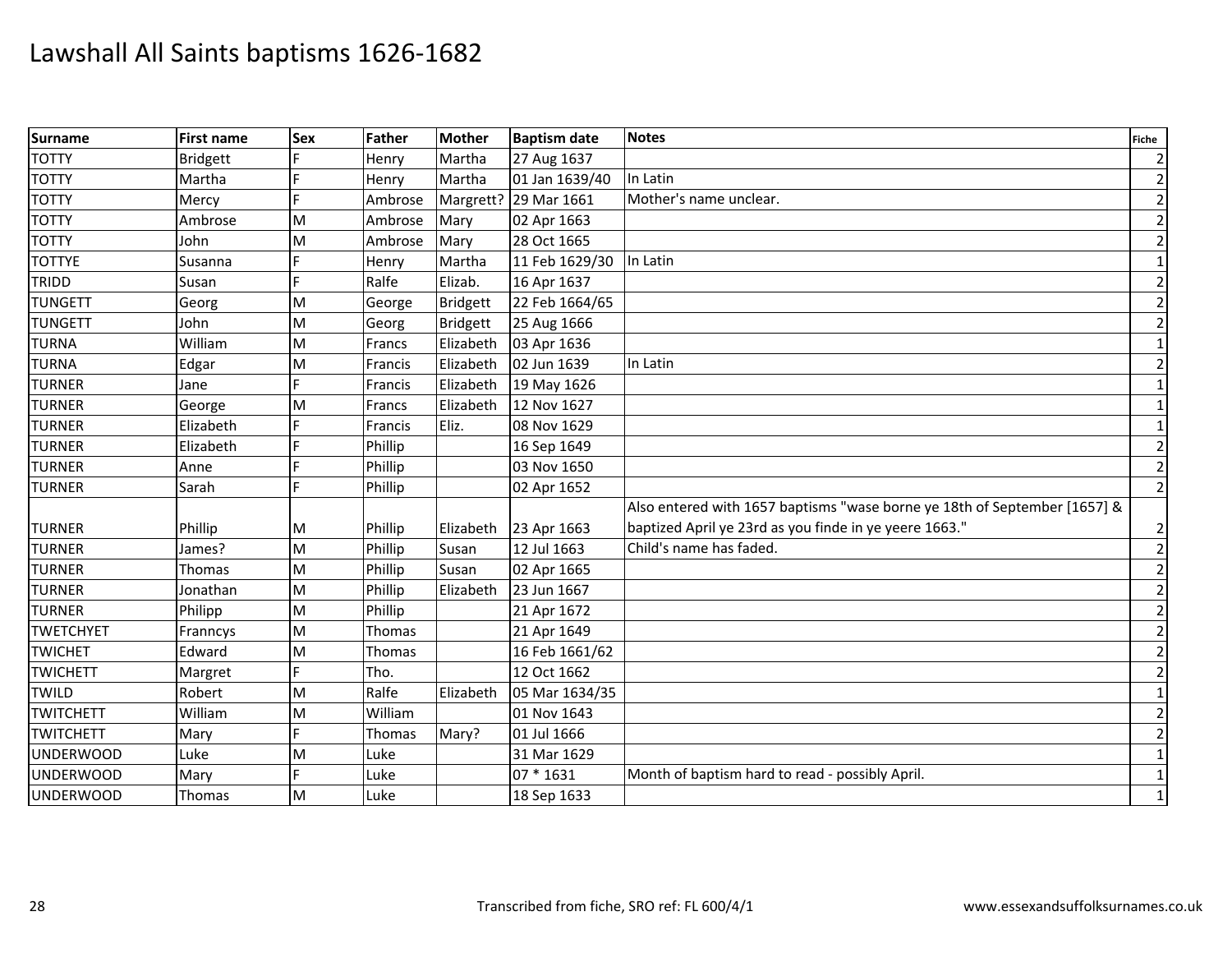| <b>Surname</b>    | <b>First name</b> | <b>Sex</b> | Father         | <b>Mother</b> | <b>Baptism date</b>        | <b>Notes</b>                                                 | <b>Fiche</b>   |
|-------------------|-------------------|------------|----------------|---------------|----------------------------|--------------------------------------------------------------|----------------|
| <b>UNGLES</b>     | Henry             | M          | Henry          | Elizab.       | 26 Dec 1637                |                                                              | $\overline{2}$ |
| <b>WALES</b>      | John              | M          | John           | Anne          | 06 May 1627                |                                                              | $1\vert$       |
| <b>WARNER</b>     | George            | M          | Gabriel        |               | 01 Oct 1629                |                                                              | $\mathbf{1}$   |
| <b>WARNER</b>     | Edward            | M          | Edward         | Elizab.       | 15 May 1642                |                                                              | $\mathbf{2}$   |
| <b>WARNER</b>     | Elisabeth         |            | Edward         |               | 02 Mar 1644/45             |                                                              | $\overline{2}$ |
| <b>WARNER</b>     | Ann               |            | Edward         |               | 23 May 1647                |                                                              | $\mathbf{2}$   |
| <b>WARNER</b>     | Anne              |            | Edw.           |               | 09 Mar 1650/51             |                                                              | $\overline{2}$ |
| <b>WARNER</b>     | Alice             |            | Edward         |               | 30 Sep 1655                |                                                              | $\overline{2}$ |
| <b>WARRNER</b>    | Ann               | F          | Edward         |               | 06 Mar 1652/53             |                                                              | $\overline{2}$ |
| <b>WIFFEN</b>     | Phyllip           | M          | Phillip        | Elizabeth     | 17 Oct 1672                |                                                              | $\overline{2}$ |
| <b>WIFFEN</b>     | Elizabeth         | F          | Phillip        | EI.           | 20 Apr 1674                |                                                              | $\overline{2}$ |
| <b>WILLIAMS</b>   | Thomas            | M          | <b>Thomas</b>  | Martha        | 21 Sep 1679                |                                                              | $\overline{2}$ |
| <b>WILLIAMSON</b> | Ambrose           | M          | Ambrose        | Frannces      | 26 May 1667                |                                                              | $\overline{2}$ |
| <b>WILLIAMSON</b> | Francis           |            | Ambross        |               | * Feb 1668/9               | Hard to read. Might say baptism but appears amongst burials. | $\overline{2}$ |
| <b>WILLINGAM</b>  | <b>Bridget</b>    |            | Willm          |               | 16 Apr 1654                |                                                              | $\overline{2}$ |
| WILLINGAM         | Susan?            |            | John           | Susan         | 02 Aug 1663                | Child's name has faded.                                      | $\overline{2}$ |
| <b>WILLINGAM</b>  | John              | M          | Thomas         | Alce          | 29 Jan 1664/65             |                                                              | $\mathbf{2}$   |
| <b>WILLINGAM</b>  | William           | M          | Thomas         | Alce          | *Feb 1665/6                | Day of month unclear - 7th?                                  | $\overline{2}$ |
| <b>WILLINGAM</b>  | Charles           | M          | Thomas         |               | 21 Apr 1672                |                                                              | $\overline{2}$ |
| WILLINGHAM        | Willm.            | M          | Willm.         |               | 21 Sep 1651                |                                                              | $\overline{2}$ |
| <b>WILLINGHAM</b> | Alice             |            | Thomas         |               | 18 Feb 1655/56             |                                                              | $\overline{2}$ |
| <b>WILLINGHAM</b> | Edmond            | M          | Thomas         | Alce          | 11 Mar 1661/62             |                                                              | $\overline{2}$ |
| <b>WILLINGHAM</b> | John              | M          | John           | Susan         | 19 Mar 1664/65             |                                                              | $\overline{2}$ |
| WILLINGHAM        | Charles           | M          | John           | Susan         | 02 Aug 1667                |                                                              | $\overline{2}$ |
| <b>WILLINGHAM</b> |                   |            | John           | Susan         | 02 Jul 1668                |                                                              | $\overline{2}$ |
| <b>WILLINGHAM</b> |                   |            | $\overline{ }$ | Margarey      | 09 May 1669                | Gaps in register for child and father's names.               | $\overline{2}$ |
| <b>WILLISON</b>   | Ambrose           | M          | Robert         |               | 07 Jul 1644                |                                                              | $\overline{2}$ |
| <b>WOLFE</b>      | Prudence          | E          | John           |               | 06 Nov 1631                |                                                              | $1\vert$       |
| <b>WOLFE</b>      | Elizabeth         |            | $[J_+]^*$      |               | 02 Mar 1633/34 Very faded. |                                                              | $\mathbf{1}$   |
| <b>WOLFE</b>      | Marye             | F          | John           |               | 25 Feb 1635/36             |                                                              | $\mathbf{1}$   |
| <b>WOLFE</b>      | Mary              |            | John           |               | 09 Jun 1636                |                                                              | $1\vert$       |
| <b>WORLDLIE</b>   | Thomas            | M          | Thomas         | Anne          | 19 Oct 1628                |                                                              | $1\vert$       |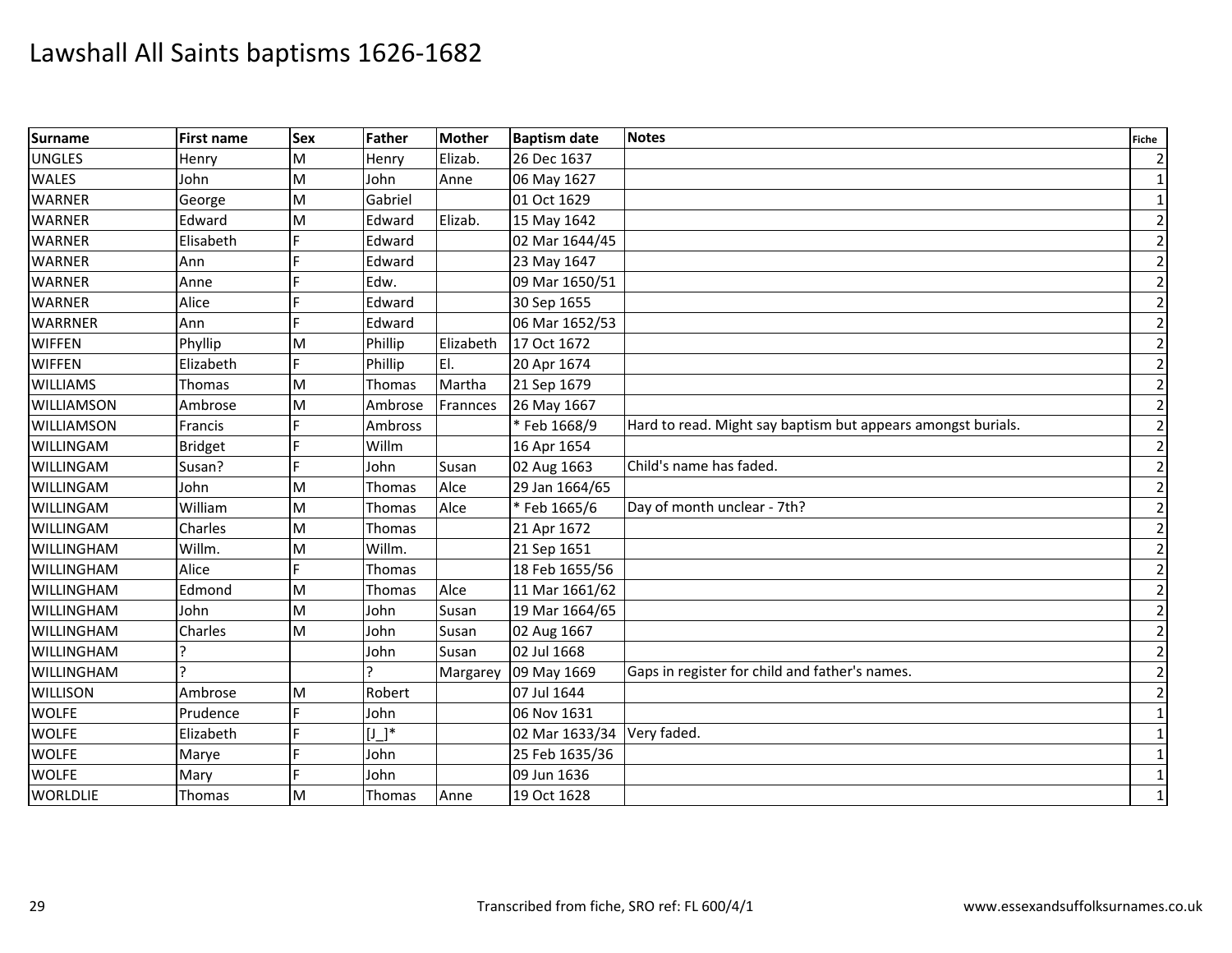| <b>Surname</b> | <b>First name</b> | <b>Sex</b> | Father  | <b>Mother</b> | <b>Baptism date</b> | <b>Notes</b><br><b>Fiche</b>                                                    |                |
|----------------|-------------------|------------|---------|---------------|---------------------|---------------------------------------------------------------------------------|----------------|
| <b>WRIGHT</b>  | Henrie            | M          | Joannis | Lidiae        | 14 Feb 1626/27      | In Latin                                                                        |                |
| <b>WRIGHT</b>  | Lidia             |            | John    | Lidia         | 25 Sep 1628         |                                                                                 |                |
| <b>WRIGHT</b>  | Anne              |            | Will.   |               | 02 Apr 1629         |                                                                                 |                |
| <b>WRIGHT</b>  | Edward            | M          | John    |               | 13 Jul 1630         |                                                                                 | $\mathbf 1$    |
| <b>WRIGHT</b>  | Tabitha           |            | Will.   |               | 11 Jan 1631/32      |                                                                                 | $\mathbf{1}$   |
| <b>WRIGHT</b>  | Abraham           | M          | William |               | 30 Jul 1633         |                                                                                 | $\mathbf{1}$   |
| <b>WRIGHT</b>  | An                |            | Francis |               | 18 Feb 1633/34      |                                                                                 | 1              |
| <b>WRIGHT</b>  | Mary              |            | Francs. | Christian     | 03 Apr 1636         |                                                                                 | $\mathbf{1}$   |
| <b>WRIGHT</b>  | Ann               |            | Francis | Christian     | 15 Feb 1638/39      | In Latin                                                                        | $\overline{2}$ |
| <b>WRIGHT</b>  | Mary              |            | Henry   |               | 27 Oct 1639         | In Latin                                                                        | $\overline{2}$ |
| <b>WRIGHT</b>  | Abraham           | M          | Abraham |               | 02 May 1641         |                                                                                 | $\overline{2}$ |
| <b>WRIGHT</b>  | Thomas            | M          | Henry   |               | 07 Dec 1641         | Seems to say "un" or "in" after the father's name - Henry Wright junior?        |                |
| <b>WRIGHT</b>  | Charles           | M          | Abraham |               | $* * 1642$          | Date not in register. Probably 18 Dec.                                          |                |
| <b>WRIGHT</b>  | Elizab.           |            | John    | Grace         | 09 Mar 1642/43      |                                                                                 |                |
| <b>WRIGHT</b>  | Daniel            | M          | John    |               | 17 Jul 1644         |                                                                                 |                |
| <b>WRIGHT</b>  | Ambrose           | M          | Abraham |               | 16 Aug 1644         |                                                                                 | $\overline{2}$ |
| <b>WRIGHT</b>  | Thomas            | M          | Henry   |               | 05 Dec 1644         |                                                                                 | $\overline{2}$ |
| <b>WRIGHT</b>  | Barbara           |            | Abraham |               | 03 Apr 1645         |                                                                                 | $\overline{2}$ |
| <b>WRIGHT</b>  | Roger             | M          | Francis |               | 04 May 1645         |                                                                                 | $\overline{2}$ |
| <b>WRIGHT</b>  | Mary              |            | John    |               | * Aug 1646          | Date unclear.                                                                   | $\overline{2}$ |
| <b>WRIGHT</b>  | Bennistonn        | M          | Henery  |               | 06 May 1647         |                                                                                 | $\mathbf 2$    |
| <b>WRIGHT</b>  | Tytus             | M          | Tytus   |               | 08 Aug 1647         |                                                                                 | $\overline{2}$ |
| <b>WRIGHT</b>  | John              | M          | John    |               | 15 Jul 1649         | Son of John Wright senior                                                       | $\mathbf 2$    |
| <b>WRIGHT</b>  | John              | M          | Ambrose |               | 31 Aug 1651         |                                                                                 | $\overline{2}$ |
| <b>WRIGHT</b>  | Ambros            | M          | John    |               | 20 Apr 1653         |                                                                                 |                |
| <b>WRIGHT</b>  | Robert            | M          | Ambrose |               | 22 Aug 1653         |                                                                                 |                |
| <b>WRIGHT</b>  | Symmond           | M          | Ambrose |               | 24 Jan 1655/56      |                                                                                 |                |
| <b>WRIGHT</b>  | Francis           | M          | John    |               | 24 Feb 1655/56      | Son of John Wright senr.                                                        |                |
| <b>WRIGHT</b>  | Henry             | M          | Henry   | Dorothie      | 18 Jun 1656         | Son of Dorothie Barlow by Henry Wright the reputed father. Base.                | $\overline{2}$ |
| <b>WRIGHT</b>  | Sarah             |            |         |               | 16 Sep 1657         | Parents' names not in register. Unclear if surname is that of mother or father. |                |